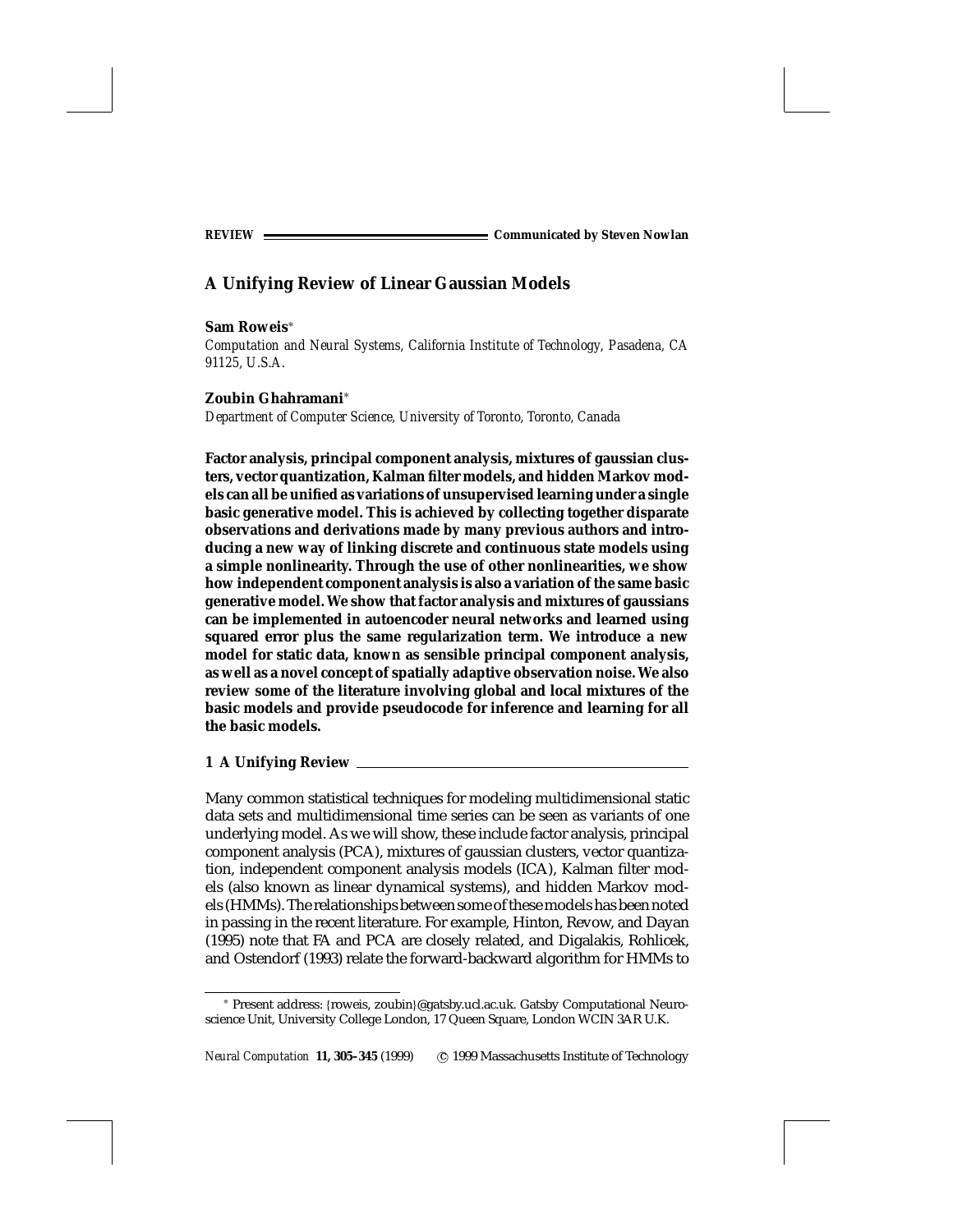306 Sam Roweis and Zoubin Ghahramani

Kalman filtering. In this article we unify many of the disparate observations made by previous authors (Rubin & Thayer, 1982; Delyon, 1993; Digalakis et al., 1993; Hinton et al., 1995; Elliott, Aggoun, & Moore, 1995; Ghahramani & Hinton, 1996a,b, 1997; Hinton & Ghahramani, 1997) and present a review of all these algorithms as instances of a single basic generative model. This unified view allows us to show some interesting relations between previously disparate algorithms. For example, factor analysis and mixtures of gaussians can be implemented using autoencoder neural networks with different nonlinearities but learned using a squared error cost penalized by the same regularization term. ICA can be seen as a nonlinear version of factor analysis. The framework also makes it possible to derive a new model for static data that is based on PCA but has a sensible probabilistic interpretation, as well as a novel concept of spatially adaptive observation noise. We also review some of the literature involving global and local mixtures of the basic models and provide pseudocode (in the appendix) for inference and learning for all the basic models.

#### **2 The Basic Model**

The basic models we work with are discrete time linear dynamical systems with gaussian noise. In such models we assume that the state of the process in question can be summarized at any time by a *k*-vector of state variables or causes **x** that we cannot observe directly. However, the system also produces at each time step an output or observable *p*-vector **y** to which we do have access.

The state **x** is assumed to evolve according to simple first-order Markov dynamics; each output vector **y** is generated from the current state by a simple linear observation process. Both the state evolution and the observation processes are corrupted by additive gaussian noise, which is also hidden. If we work with a continuous valued state variable **x**, the basic generative model can be written<sup>1</sup> as:

**x**<sub>*t*+1</sub> = **Ax**<sub>*t*</sub> + **w**<sub>*t*</sub> = **Ax**<sub>*t*</sub> + **w**<sub>**c**</sub>  $\sim \mathcal{N}$  (**0**, **Q**) (2.1a)

$$
\mathbf{y}_t = \mathbf{C}\mathbf{x}_t + \mathbf{v}_t = \mathbf{C}\mathbf{x}_t + \mathbf{v}_\bullet \qquad \mathbf{v}_\bullet \sim \mathcal{N}(\mathbf{0}, \mathbf{R}) \tag{2.1b}
$$

where **A** is the *k*  $\times$  *k* state transition matrix and **C** is the *p*  $\times$  *k* observation, measurement, or generative matrix.

The *k*-vector **w** and *p*-vector **v** are random variables representing the state evolution and observation noises, respectively, which are independent

<sup>&</sup>lt;sup>1</sup> All vectors are column vectors. To denote the transpose of a vector or matrix, we use the notation  $\mathbf{x}^T$ . The determinant of a matrix is denoted by  $|\mathbf{A}|$  and matrix inversion by **A**<sup>−</sup>1. The symbol ∼ means "distributed according to." A multivariate normal (gaussian) distribution with mean  $\mu$  and covariance matrix  $\Sigma$  is written as  $\mathcal{N}(\mu, \Sigma)$ . The same gaussian evaluated at the point **z** is denoted  $\mathcal{N}\left(\mu, \boldsymbol{\Sigma}\right)|_{\mathbf{Z}}$ .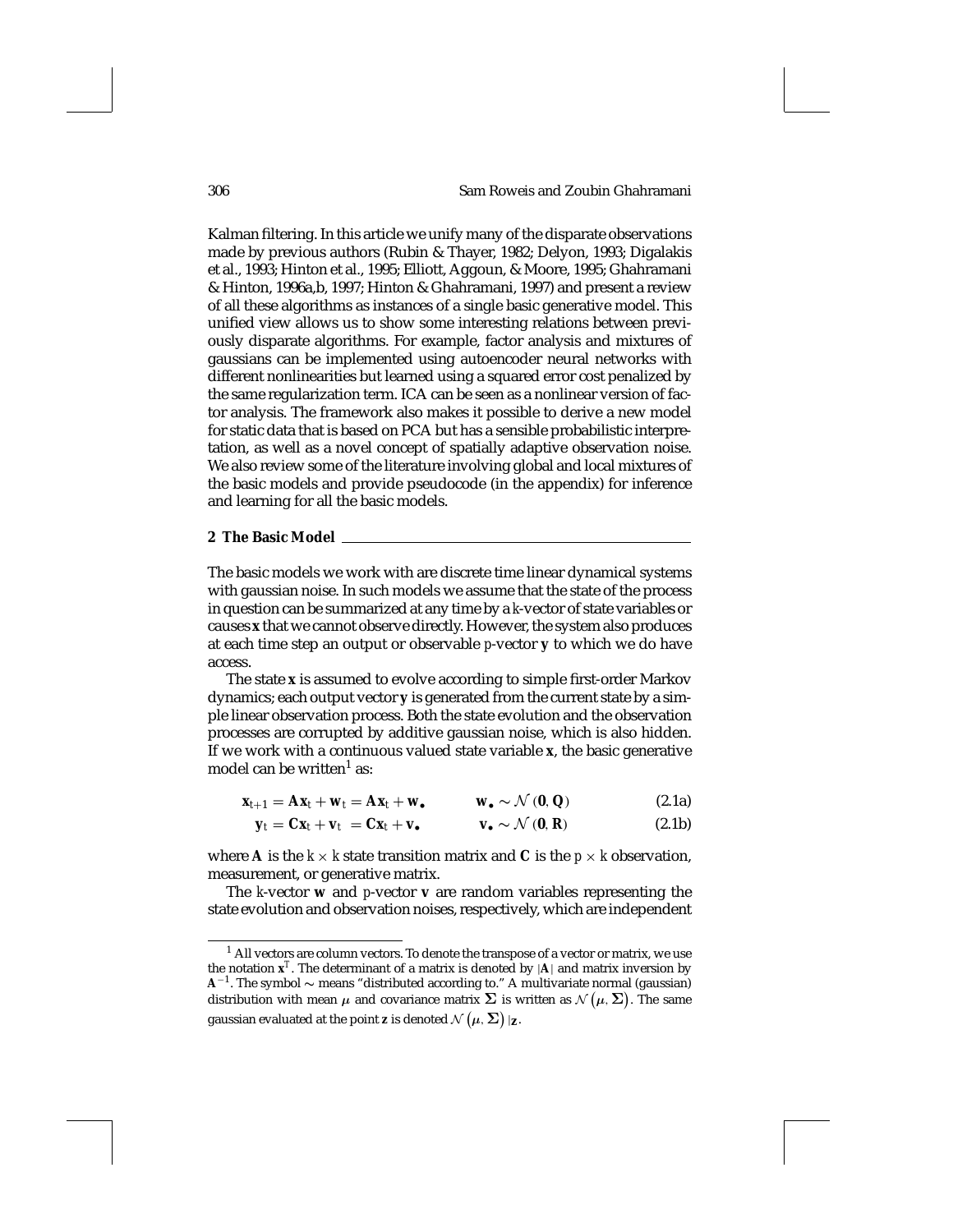of each other and of the values of **x** and **y**. Both of these noise sources are temporally white (uncorrelated from time step to time step) and spatially gaussian distributed<sup>2</sup> with zero mean and covariance matrices, which we denote **Q** and **R**, respectively. We have written **w**• and **v**• in place of **w***<sup>t</sup>* and  $v_t$  to emphasize that the noise processes do not have any knowledge of the time index. The restriction to zero-mean noise sources is not a loss of generality.<sup>3</sup> Since the state evolution noise is gaussian and its dynamics are linear, **x***<sup>t</sup>* is a first-order Gauss-Markov random process. The noise processes are essential elements of the model. Without the process noise **w**•, the state **x***<sup>t</sup>* would always either shrink exponentially to zero or blow up exponentially in the direction of the leading eigenvector of **A**; similarly in the absence of the observation noise **v**• the state would no longer be hidden. Figure 1 illustrates this basic model using both the engineering system block form and the network form more common in machine learning.

Notice that there is degeneracy in the model. All of the structure in the matrix **Q** can be moved into the matrices **A** and **C**. This means that we can, without loss of generality, work with models in which **Q** is the identity matrix.<sup>4</sup> Of course, **R** cannot be restricted in the same way since the values  $y_t$ are observed, and hence we are not free to whiten or otherwise rescale them. Finally, the components of the state vector can be arbitrarily reordered; this corresponds to swapping the columns of **C** and **A**. Typically we choose an ordering based on the norms of the columns of **C**, which resolves this degeneracy.

The network diagram of Figure 1 can be unfolded in time to give separate units for each time step. Such diagrams are the standard method of illustrating graphical models, also known as probabilistic independence networks, a category of models that includes Markov networks, Bayesian (or belief) networks, and other formalisms (Pearl, 1988; Lauritzen & Spiegelhalter, 1988; Whittaker, 1990; Smyth et al., 1997). A graphical model is a representation of the dependency structure between variables in a multivariate probability distribution. Each node corresponds to a random variable, and the absence of an arc between two variables corresponds to a particular conditional independence relation. Although graphical models are beyond

<sup>&</sup>lt;sup>2</sup> An assumption that is weakly motivated by the central limit theorem but more strongly by analytic tractability.

<sup>&</sup>lt;sup>3</sup> Specifically we could always add a  $k + 1$ st dimension to the state vector, which is fixed at unity. Then augmenting **A** with an extra column holding the noise mean and an extra row of zeros (except unity in the bottom right corner) takes care of a nonzero mean for **w**•. Similarly, adding an extra column to **C** takes care of a nonzero mean for **v**•.

<sup>4</sup> In particular, since it is a covariance matrix, **Q** is symmetric positive semidefinite and thus can be diagonalized to the form **EΛE***<sup>T</sup>* (where **E** is a rotation matrix of eigenvectors and  $\Lambda$  is a diagonal matrix of eigenvalues). Thus, for any model in which **Q** is not the identity matrix, we can generate an exactly equivalent model using a new state vector  $\mathbf{x}' = \mathbf{\Lambda}^{-1/2} \mathbf{E}^T \mathbf{x}$  with  $\mathbf{A}' = (\mathbf{\Lambda}^{-1/2} \mathbf{E}^T) \mathbf{A} (\mathbf{E} \mathbf{\Lambda}^{1/2})$  and  $\mathbf{C}' = \mathbf{C} (\mathbf{E} \mathbf{\Lambda}^{1/2})$  such that the new covariance of **x**<sup> $\prime$ </sup> is the identity matrix:  $Q' = I$ .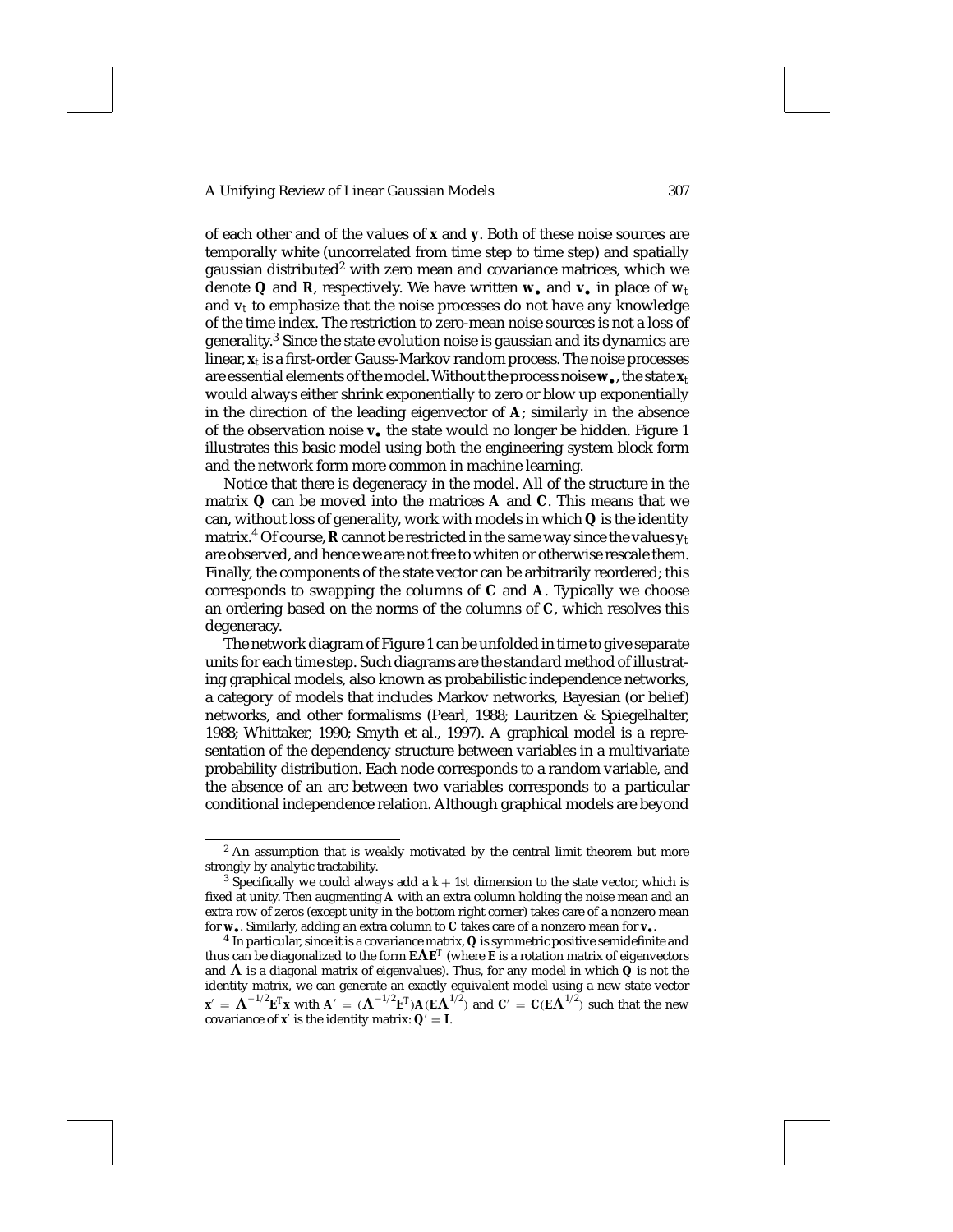

Figure 1: Linear dynamical system generative model. The *z*<sup>−</sup><sup>1</sup> block is a unit delay. The covariance matrix of the input noise **w** is **Q** and the covariance matrix of the output noise **v** is **R**. In the network model below, the smaller circles represent noise sources and all units are linear. Outgoing weights have only been drawn from one hidden unit. This model is equivalent to a Kalman filter model (linear dynamical system).

the scope of this review, it is important to point out that they provide a very general framework for working with the models we consider here. In this review, we unify and extend some well-known statistical models and signal processing algorithms by focusing on variations of linear graphical models with gaussian noise.

The main idea of the models in equations 2.1 is that the hidden state sequence **x***<sup>t</sup>* should be an informative lower dimensional projection or explanation of the complicated observation sequence **y***t*. With the aid of the dynamical and noise models, the states should summarize the underlying causes of the data much more succinctly than the observations themselves. For this reason, we often work with state dimensions much smaller than the number of observables—in other words,  $k \ll p$ .<sup>5</sup> We assume that both

<sup>5</sup> More precisely, in a model where all the matrices are full rank, the problem of inferring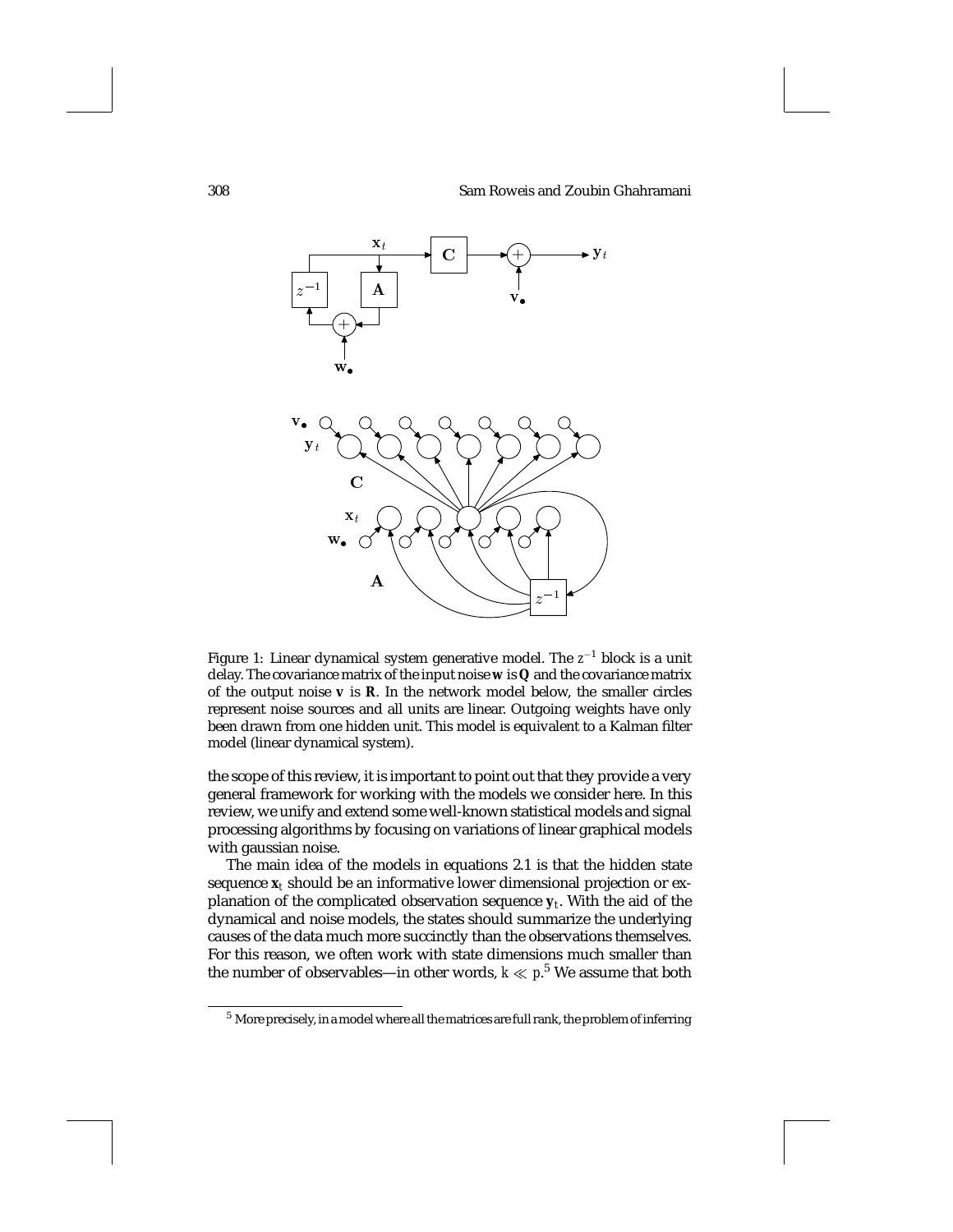**A** and **C** are of rank *k* and that **Q**, **R**, and **Q**<sup>1</sup> (introduced below) are always full rank.

**3 Probability Computations**

The popularity of linear gaussian models comes from two fortunate analytical properties of gaussian processes: the sum of two independent gaussian distributed quantities is also gaussian distributed, $6$  and the output of a linear system whose input is gaussian distributed is again gaussian distributed. This means that if we assume the initial state **x**<sup>1</sup> of the system to be gaussian distributed,

$$
\mathbf{x}_1 \sim \mathcal{N}\left(\mu_1, \mathbf{Q}_1\right),\tag{3.1}
$$

then all future states  $\mathbf{x}_t$  and observations  $\mathbf{y}_t$  will also be gaussian distributed. In fact, we can write explicit formulas for the conditional expectations of the states and observables:

$$
P(\mathbf{x}_{t+1}|\mathbf{x}_t) = \mathcal{N}(\mathbf{A}\mathbf{x}_t, \mathbf{Q})|_{\mathbf{x}_{t+1}},
$$
\n(3.2a)

$$
P(\mathbf{y}_t|\mathbf{x}_t) = \mathcal{N}(\mathbf{C}\mathbf{x}_t, \mathbf{R})|_{\mathbf{y}_t}.
$$
 (3.2b)

Furthermore, because of the Markov properties of the model and the gaussian assumptions about the noise and initial distributions, it is easy to write an expression for the joint probability of a sequence of  $\tau$  states and outputs:

$$
P\left(\{\mathbf{x}_1,\ldots,\mathbf{x}_{\tau}\},\{\mathbf{y}_1\ldots,\mathbf{y}_{\tau}\}\right)=P\left(\mathbf{x}_1\right)\prod_{t=1}^{\tau-1}P\left(\mathbf{x}_{t+1}|\mathbf{x}_t\right)\prod_{t=1}^{\tau}P\left(\mathbf{y}_t|\mathbf{x}_t\right). \hspace{1cm} (3.3)
$$

The negative log probability (cost) is just the sum of matrix quadratic forms:

$$
-2\log P\big((\mathbf{x}_1,\ldots,\mathbf{x}_\tau),\{\mathbf{y}_1,\ldots,\mathbf{y}_\tau\}\big)
$$
  
= 
$$
\sum_{t=1}^\tau [(\mathbf{y}_t-\mathbf{C}\mathbf{x}_t)^T\mathbf{R}^{-1}(\mathbf{y}_t-\mathbf{C}\mathbf{x}_t)+\log|\mathbf{R}|]
$$

the state from a sequence of  $\tau$  consecutive observations is well defined as long  $k \leq \tau p$  (a notion related to observability in systems theory; Goodwin & Sin, 1984). For this reason, in dynamic models it is sometimes useful to use state-spaces of larger dimension than the observations,  $k > p$ , in which case a single state vector provides a compact representation of a sequence of observations.

<sup>&</sup>lt;sup>6</sup> In other words the convolution of two gaussians is again a gaussian. In particular, the convolution of  $\mathcal{N}\left(\mu_1, \boldsymbol{\Sigma}_1\right)$  and  $\mathcal{N}\left(\mu_2, \boldsymbol{\Sigma}_2\right)$  is  $\mathcal{N}\left(\mu_1+\mu_2, \boldsymbol{\Sigma}_1+\boldsymbol{\Sigma}_2\right)$ . This is not the same as the (false) statement that the sum of two gaussians is a gaussian but is the same as the (Fourier domain equivalent) statement that the multiplication of two gaussians is a gaussian (although no longer normalized).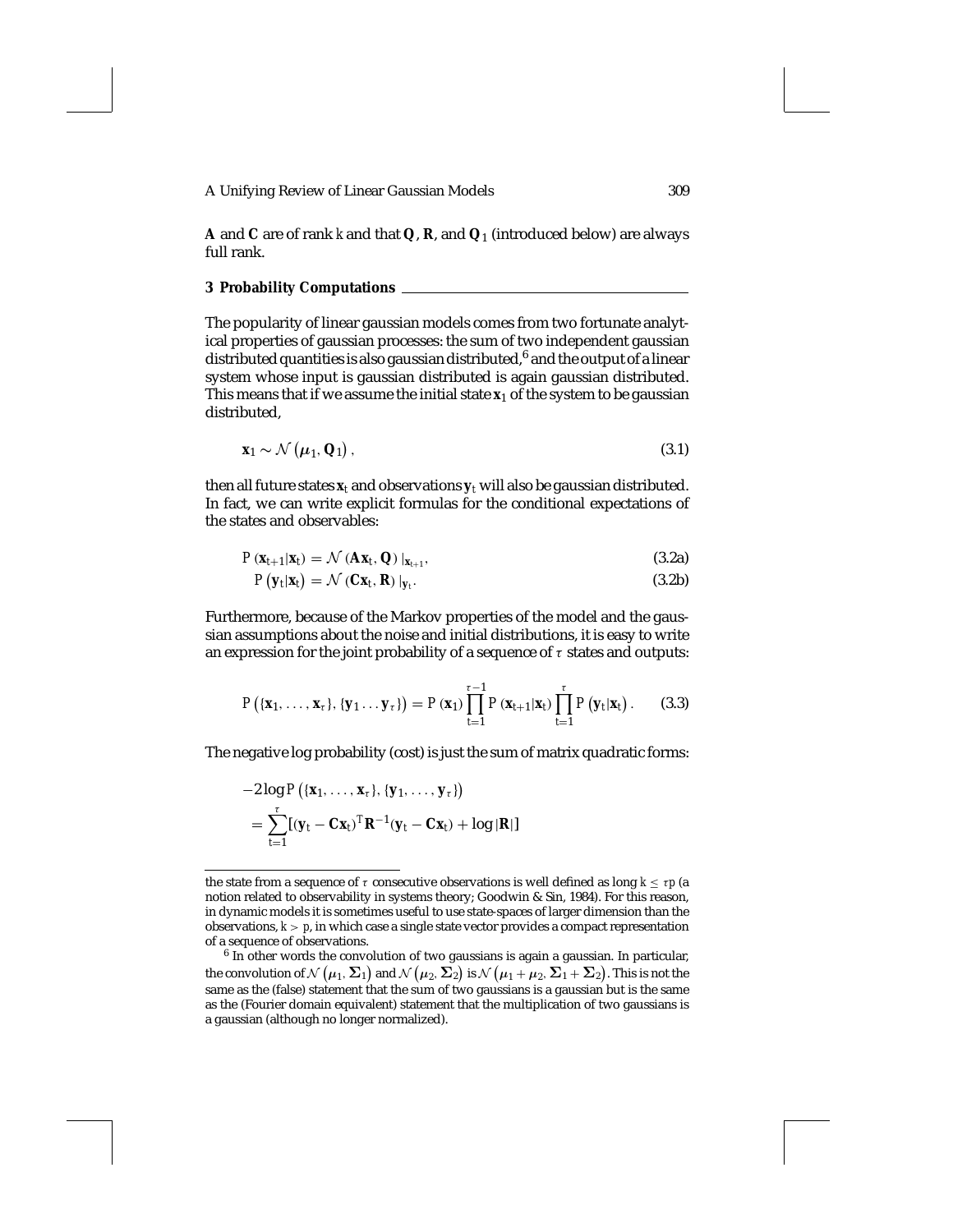310 Sam Roweis and Zoubin Ghahramani

+ 
$$
\sum_{t=1}^{\tau-1} [(\mathbf{x}_{t+1} - \mathbf{A}\mathbf{x}_t)^T \mathbf{Q}^{-1} (\mathbf{x}_{t+1} - \mathbf{A}\mathbf{x}_t) + \log |\mathbf{Q}|]
$$
  
+ 
$$
(\mathbf{x}_1 - \mu_1)^T \mathbf{Q}_1^{-1} (\mathbf{x}_1 - \mu_1) + \log |\mathbf{Q}_1| + \tau (p + k) \log 2\pi.
$$
 (3.4)

#### **4 Learning and Estimation Problems**

Latent variable models have a wide spectrum of application in data analysis. In some scenarios, we know exactly what the hidden states are supposed to be and just want to estimate them. For example, in a vision problem, the hidden states may be the location or pose of an object; in a tracking problem, the states may be positions and momenta. In these cases, we can often write down a priori the observation or state evolution matrices based on our knowledge of the problem structure or physics. The emphasis is on accurate inference of the unobserved information from the data we do have—for example, from an image of an object or radar observations. In other scenarios, we are trying to discover explanations or causes for our data and have no explicit model for what these causes should be. The observation and state evolution processes are mostly or entirely unknown. The emphasis is instead on robustly learning a few parameters that model the observed data well (assign it high likelihood). Speech modeling is a good example of such a situation; our goal is to find economical models that perform well for recognition tasks, but the particular values of hidden states in our models may not be meaningful or important to us. These two goals—estimating the hidden states given observations and a model and learning the model parameters—typically manifest themselves in the solution of two distinct problems: inference and system identification.

**4.1 Inference: Filtering and Smoothing.** The first problem is that of inference or filtering and smoothing, which asks: Given fixed model parameters  $\{A, C, Q, R, \mu_1, Q_1\}$ , what can be said about the unknown hidden state sequence given some observations? This question is typically made precise in several ways. A very basic quantity we would like to be able to compute is the total likelihood of an observation sequence:

$$
P({\mathbf{y}_1, \ldots, \mathbf{y}_{\tau}})
$$
  
= 
$$
\int_{\text{all possible } {\mathbf{x}_1, \ldots, \mathbf{x}_{\tau}}} P({\mathbf{x}_1, \ldots, \mathbf{x}_{\tau}}, {\mathbf{y}_1, \ldots, \mathbf{y}_{\tau}}) d({\mathbf{x}_1, \ldots, \mathbf{x}_{\tau}}). \qquad (4.1)
$$

This marginalization requires an efficient way of integrating (or summing) the joint probability (easily computed by equation 3.4 or similar formulas) over all possible paths through state-space.

Once this integral is available, it is simple to compute the conditional distribution for any one proposed hidden state sequence given the observations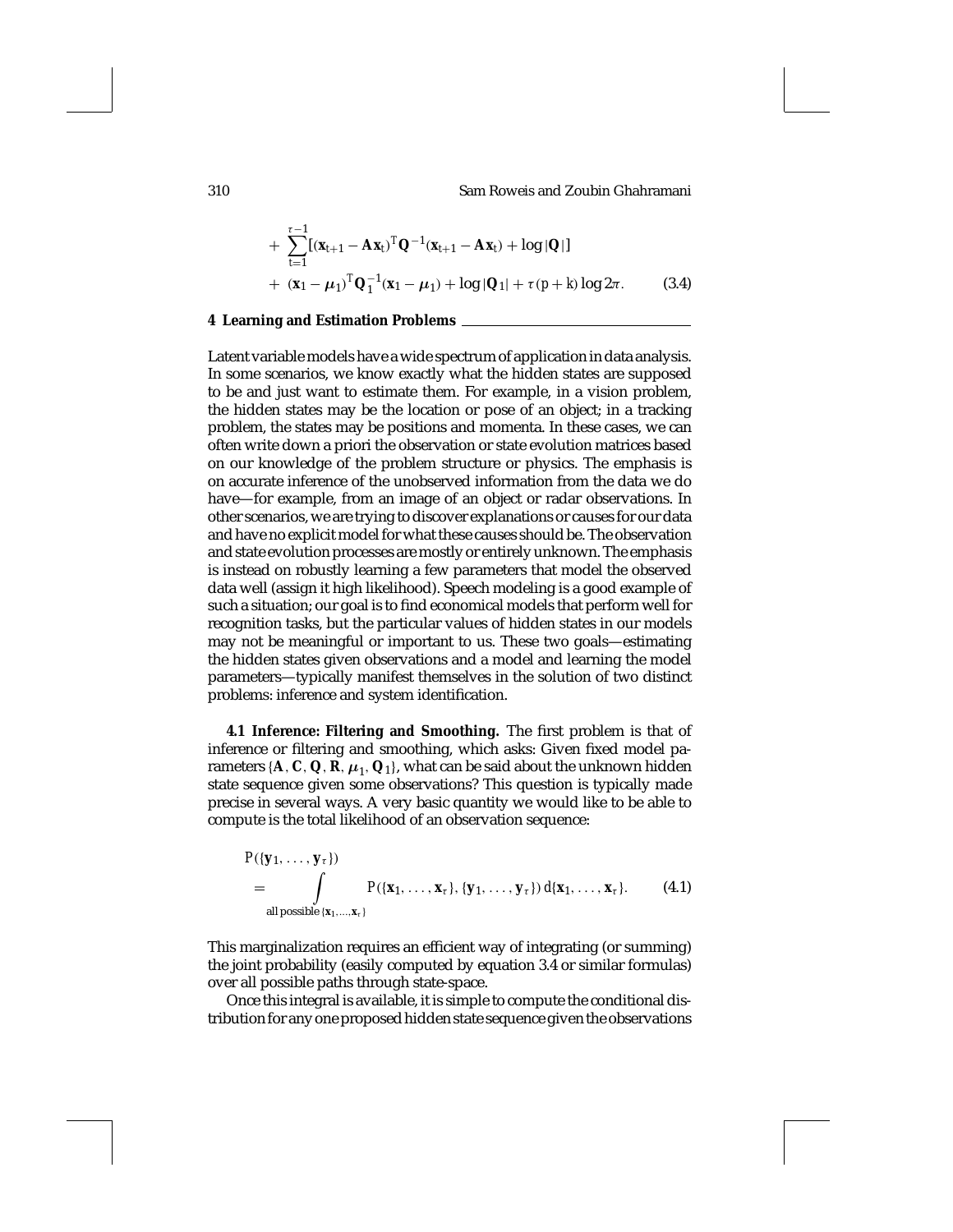by dividing the joint probability by the total likelihood of the observations:

$$
P\big(\{\mathbf{x}_1,\ldots,\mathbf{x}_{\tau}\}|\{\mathbf{y}_1,\ldots,\mathbf{y}_{\tau}\}\big)=\frac{P\big(\{\mathbf{x}_1,\ldots,\mathbf{x}_{\tau}\},\{\mathbf{y}_1,\ldots,\mathbf{y}_{\tau}\}\big)}{P\big(\{\mathbf{y}_1,\ldots,\mathbf{y}_{\tau}\}\big)}.
$$
(4.2)

Often we are interested in the distribution of the hidden state at a particular time *t*. In filtering, we attempt to compute this conditional posterior probability,

$$
P\left(\mathbf{x}_t|\{\mathbf{y}_1,\ldots,\mathbf{y}_t\}\right),\tag{4.3}
$$

given all the observations up to and including time *t*. In smoothing, we compute the distribution over **x***t*,

$$
P\left(\mathbf{x}_t | \{\mathbf{y}_1, \ldots, \mathbf{y}_\tau\}\right),\tag{4.4}
$$

given the entire sequence of observations. (It is also possible to ask for the conditional state expectation given observations that extend only a few time steps into the future—partial smoothing—or that end a few time steps before the current time—partial prediction.) These conditional calculations are closely related to the computation of equation 4.1 and often the intermediate values of a recursive method used to compute that equation give the desired distributions of equations 4.3 or 4.4. Filtering and smoothing have been extensively studied for continuous state models in the signal processing community, starting with the seminal works of Kalman (1960; Kalman & Bucy, 1961) and Rauch (1963; Rauch, Tung, & Striebel, 1965), although this literature is often not well known in the machine learning community. For the discrete state models, much of the literature stems from the work of Baum and colleagues (Baum & Petrie, 1966; Baum & Eagon, 1967; Baum, Petrie, Soules, & Weiss, 1970; Baum, 1972) on HMMs and of Viterbi (1967) and others on optimal decoding. The recent book by Elliott and colleagues (1995) contains a thorough mathematical treatment of filtering and smoothing for many general models.

**4.2 Learning (System Identification).** The second problem of interest with linear gaussian models is the learning or system identification problem: given only an observed sequence (or perhaps several sequences) of outputs  $\{y_1, \ldots, y_{\tau}\}\$  find the parameters  $\{A, C, Q, R, \mu_1, Q_1\}$  that maximize the likelihood of the observed data as computed by equation 4.1.

The learning problem has been investigated extensively by neural network researchers for static models and also for some discrete state dynamic models such as HMMs or the more general Bayesian belief networks. There is a corresponding area of study in control theory known as system identification, which investigates learning in continuous state models. For linear gaussian models, there are several approaches to system identification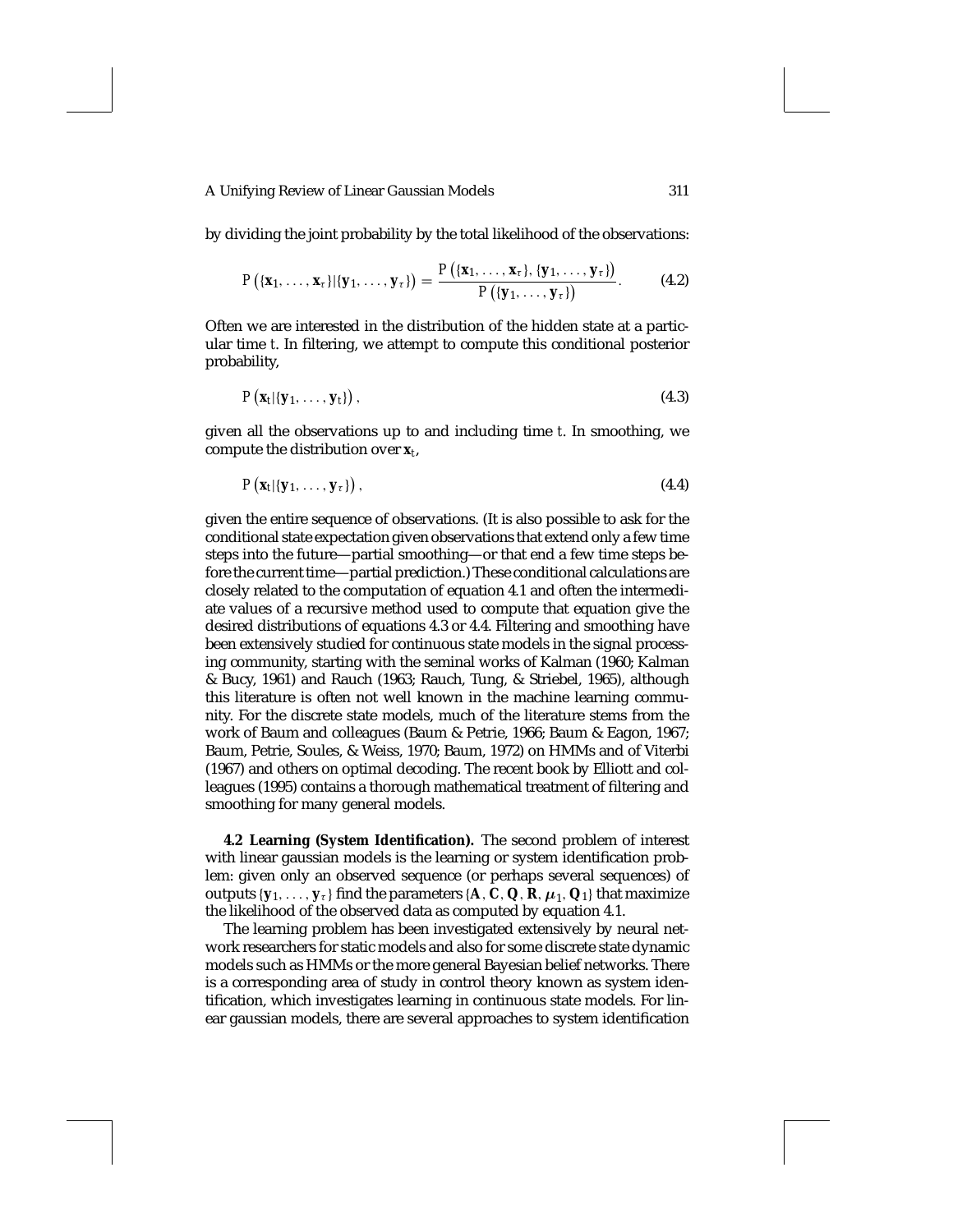(Ljung & Söderström, 1983), but to clarify the relationship between these models and the others we review in this article, we focus on system identification methods based on the expectation-maximization (EM) algorithm. The EM algorithm for linear gaussian dynamical systems was originally derived by Shumway and Stoffer (1982) and recently reintroduced (and extended) in the neural computation field by Ghahramani and Hinton (1996a,b). Digalakis et al. (1993) made a similar reintroduction and extension in the speech processing community. Once again we mention the book by Elliott et al. (1995), which also covers learning in this context.

The basis of all the learning algorithms presented by these authors is the powerful EM algorithm (Baum & Petrie, 1966; Dempster, Laird, & Rubin, 1977). The objective of the algorithm is to maximize the likelihood of the observed data (equation 4.1) in the presence of hidden variables. Let us denote the observed data by  $Y = \{y_1, \ldots, y_{\tau}\}\)$ , the hidden variables by  $X = \{x_1, \ldots, x_{\tau}\}\$ , and the parameters of the model by  $\theta$ . Maximizing the likelihood as a function of  $\theta$  is equivalent to maximizing the log-likelihood:

$$
\mathcal{L}(\theta) = \log P(\mathbf{Y}|\theta) = \log \int_{\mathbf{X}} P(\mathbf{X}, \mathbf{Y}|\theta) \, d\mathbf{X}.\tag{4.5}
$$

Using *any* distribution *Q* over the hidden variables, we can obtain a lower bound on L:

$$
\log \int_{\mathbf{X}} P(\mathbf{Y}, \mathbf{X} | \theta) \ d\mathbf{X} = \log \int_{\mathbf{X}} Q(\mathbf{X}) \frac{P(\mathbf{X}, \mathbf{Y} | \theta)}{Q(\mathbf{X})} \ d\mathbf{X}
$$
 (4.6a)

$$
\geq \int_{\mathbf{X}} Q(\mathbf{X}) \log \frac{P(\mathbf{X}, \mathbf{Y} | \theta)}{Q(\mathbf{X})} d\mathbf{X}
$$
 (4.6b)

$$
= \int_{\mathbf{X}} Q(\mathbf{X}) \log P(\mathbf{X}, \mathbf{Y} | \theta) \ d\mathbf{X} - \int_{\mathbf{X}} Q(\mathbf{X}) \log Q(\mathbf{X}) \ d\mathbf{X} \quad (4.6c)
$$

$$
= \mathcal{F}(Q, \theta), \tag{4.6d}
$$

where the middle inequality is known as Jensen's inequality and can be proved using the concavity of the log function. If we define the energy of a global configuration  $(X, Y)$  to be  $-\log P(X, Y|\theta)$ , then some readers may notice that the lower bound  $\mathcal{F}(Q,\theta) \leq \mathcal{L}(\theta)$  is the negative of a quantity known in statistical physics as the free energy: the expected energy under *Q* minus the entropy of *Q* (Neal & Hinton, 1998). The EM algorithm alternates between maximizing  $F$  with respect to the distribution  $Q$  and the parameters  $\theta$ , respectively, holding the other fixed. Starting from some initial parameters  $\theta_0$ :

**E-step:** 
$$
Q_{k+1} \leftarrow \arg\max_{Q} \mathcal{F}(Q, \theta_k)
$$
 (4.7a)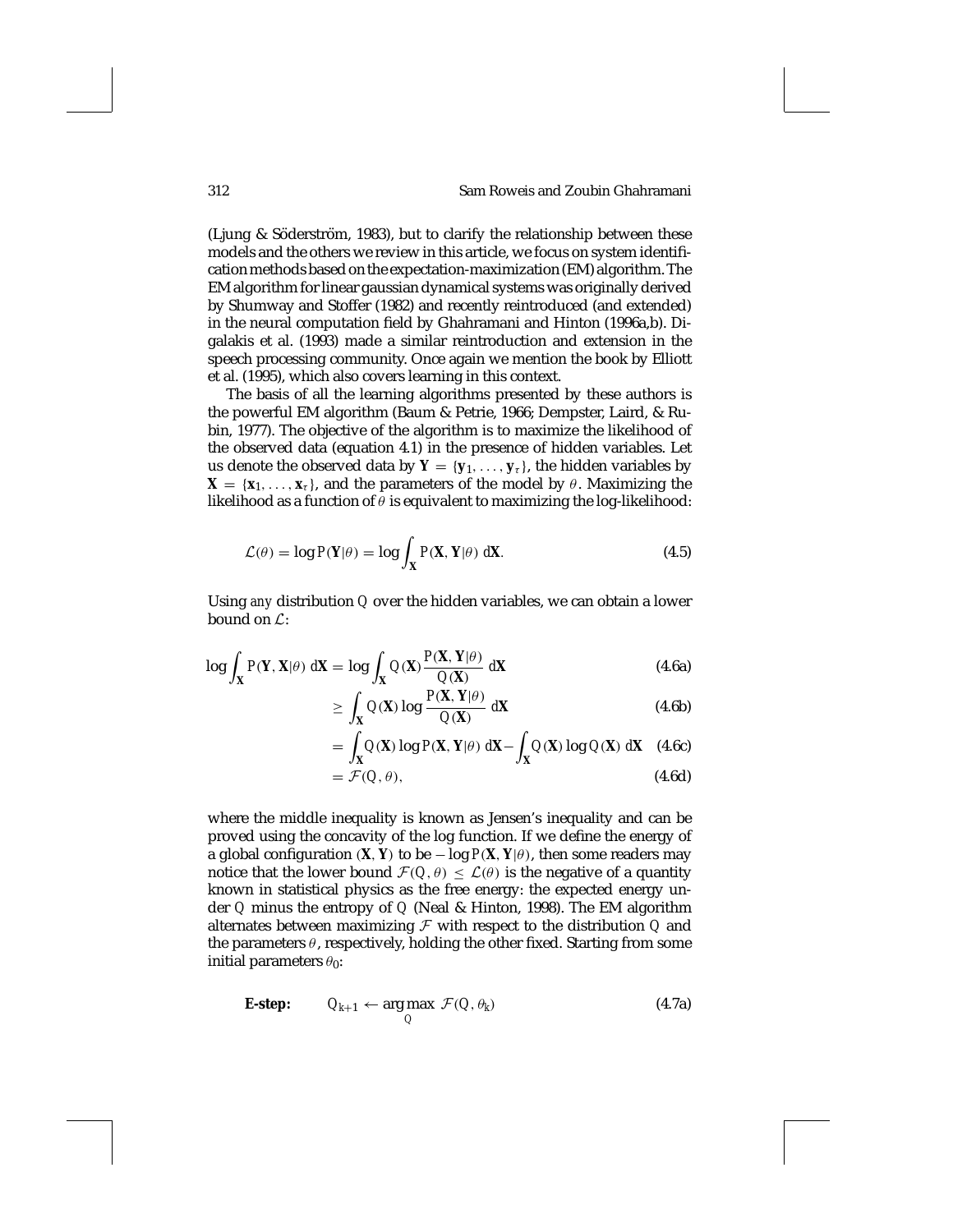$$
\mathbf{M-step:} \qquad \theta_{k+1} \leftarrow \arg\max_{\theta} \ \mathcal{F}(Q_{k+1}, \theta). \tag{4.7b}
$$

It is easy to show that the maximum in the E-step results when *Q* is exactly the conditional distribution of **X**:  $Q_{k+1}(\mathbf{X}) = P(\mathbf{X}|\mathbf{Y}, \theta_k)$ , at which point the bound becomes an equality:  $\mathcal{F}(Q_{k+1}, \theta_k) = \mathcal{L}(\theta_k)$ . The maximum in the M-step is obtained by maximizing the first term in equation 4.6c, since the entropy of *Q* does not depend on θ:

$$
\mathbf{M\text{-}step:} \qquad \theta_{k+1} \leftarrow \argmax_{\theta} \int_{\mathbf{X}} P(\mathbf{X}|\mathbf{Y}, \theta_k) \log P(\mathbf{X}, \mathbf{Y}|\theta) \; d\mathbf{X}. \tag{4.8}
$$

This is the expression most often associated with the EM algorithm, but it obscures the elegant interpretation of EM as coordinate ascent in  $\mathcal F$  (Neal & Hinton, 1998). Since  $\mathcal{F} = \mathcal{L}$  at the beginning of each M-step and since the E-step does not change  $\theta$ , we are guaranteed not to decrease the likelihood after each combined EM-step.

Therefore, at the heart of the EM learning procedure is the following idea: use the solutions to the filtering and smoothing problem to estimate the unknown hidden states given the observations and the current model parameters. Then use this fictitious complete data to solve for new model parameters. Given the estimated states obtained from the inference algorithm, it is usually easy to solve for new parameters. For linear gaussian models, this typically involves minimizing quadratic forms such as equation 3.4, which can be done with linear regression. This process is repeated using these new model parameters to infer the hidden states again, and so on. We shall review the details of particular algorithms as we present the various cases; however, we now touch on one general point that often causes confusion. Our goal is to maximize the *total* likelihood (see equation 4.1) (or equivalently maximize the total log likelihood) of the observed data with respect to the model parameters. This means integrating (or summing) over all ways in which the generative model could have produced the data. As a consequence of using the EM algorithm to do this maximization, we find ourselves needing to compute (and maximize) the expected log-likelihood of the joint data, where the expectation is taken over the distribution of hidden values predicted by the current model parameters and the observations. Thus, it appears that we are maximizing the incorrect quantity, but doing so is in fact guaranteed to increase (or keep the same) the quantity of interest at each iteration of the algorithm.

#### **5 Continuous-State Linear Gaussian Systems**

Having described the basic model and learning procedure, we now focus on specific linear instances of the model in which the hidden state variable **x** is continuous and the noise processes are gaussian. This will allow us to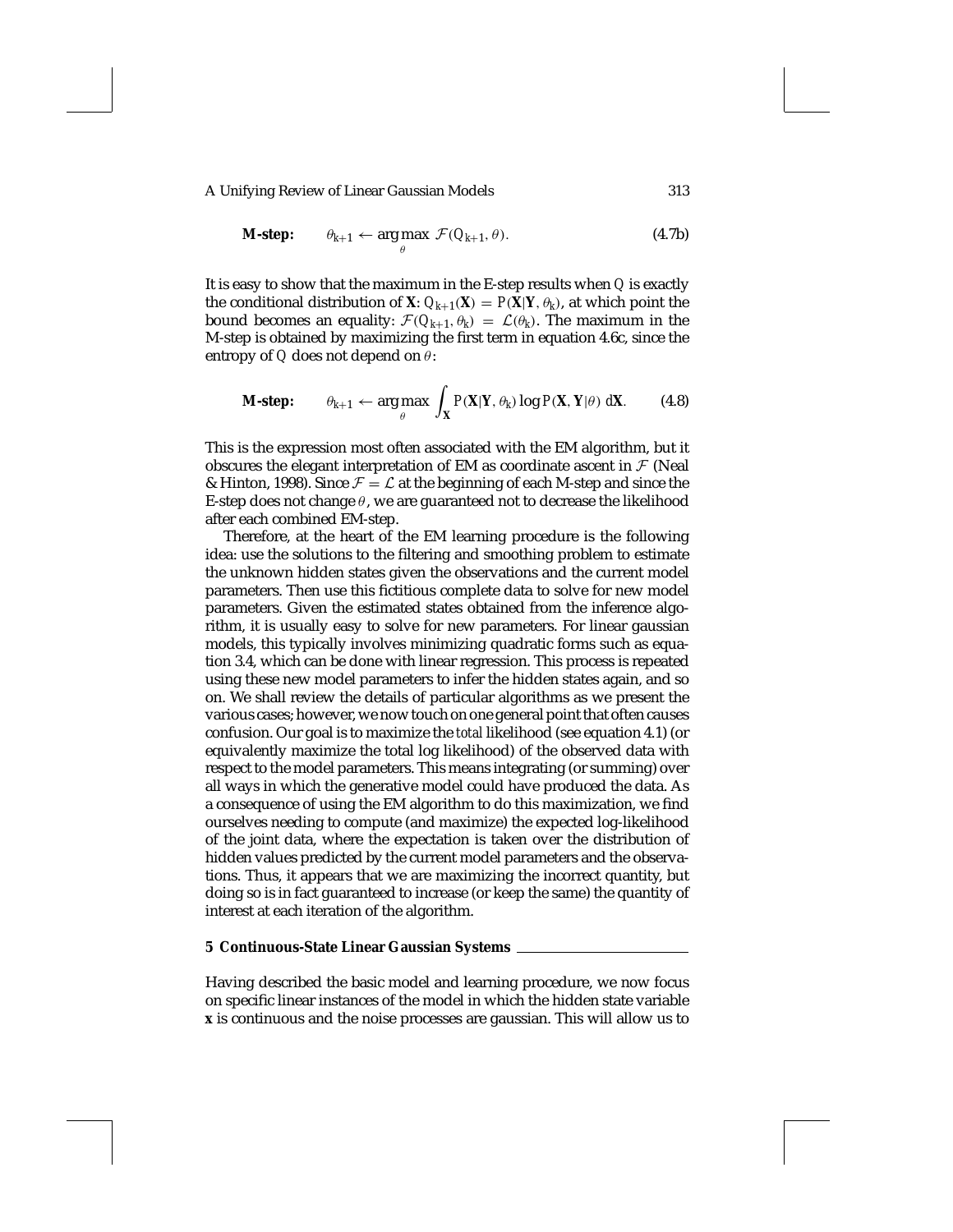elucidate the relationship among factor analysis, PCA, and Kalman filter models. We divide our discussion into models that generate static data and those that generate dynamic data. Static data have no temporal dependence; no information would be lost by permuting the ordering of the data points **y***t*; whereas for dynamic data, the time ordering of the data points is crucial.

**5.1 Static Data Modeling: Factor Analysis, SPCA, and PCA.** In many situations we have reason to believe (or at least to assume) that each point in our data set was generated independently and identically. In other words, there is no natural (temporal) ordering to the data points; they merely form a collection. In such cases, we assume that the underlying state vector **x** has no dynamics; the matrix **A** is the zero matrix, and therefore **x** is simply a constant (which we take without loss of generality to be the zero vector) corrupted by noise. The new generative model then becomes:

$$
\mathbf{A} = \mathbf{0} \quad \Rightarrow \quad \mathbf{x}_{\bullet} = \mathbf{w}_{\bullet} \qquad \qquad \mathbf{w}_{\bullet} \sim \mathcal{N} \left( \mathbf{0}, \mathbf{Q} \right) \tag{5.1a}
$$

$$
\mathbf{y}_{\bullet} = \mathbf{C}\mathbf{x}_{\bullet} + \mathbf{v}_{\bullet} \qquad \qquad \mathbf{v}_{\bullet} \sim \mathcal{N}(\mathbf{0}, \mathbf{R}). \tag{5.1b}
$$

Notice that since  $\mathbf{x}_t$  is driven only by the noise  $\mathbf{w}_\bullet$  and since  $\mathbf{y}_t$  depends only on **x***t*, all temporal dependence has disappeared. This is the motivation for the term *static* and for the notations **x**• and **y**• above. We also no longer use a separate distribution for the initial state:  $\mathbf{x}_1 \sim \mathbf{x}_2 \sim \mathbf{w}_2 \sim \mathcal{N}(\mathbf{0}, \mathbf{Q})$ .

This model is illustrated in Figure 2. We can analytically integrate equation 4.1 to obtain the marginal distribution of **y**•, which is the gaussian,

$$
\mathbf{y}_{\bullet} \sim \mathcal{N}\left(\mathbf{0}, \mathbf{CQ}\mathbf{C}^{T} + \mathbf{R}\right). \tag{5.2}
$$

Two things are important to notice. First, the degeneracy mentioned above persists between the structure in **Q** and **C**. <sup>7</sup> This means there is no loss of generality in restricting **Q** to be diagonal. Furthermore, there is arbitrary sharing of scale between a diagonal **Q** and **C**. Typically we either restrict the columns of **C** to be unit vectors or make **Q** the identity matrix to resolve this degeneracy. In what follows we will assume **Q** = **I** without loss of generality.

Second, the covariance matrix **R** of the observation noise must be restricted in some way for the model to capture any interesting or informative projections in the state **x**•. If **R** were not restricted, learning could simply choose  $C = 0$  and then set **R** to be the sample covariance of the data, thus trivially achieving the maximum likelihood model by explaining all of the

<sup>7</sup> If we diagonalize **Q** and rewrite the covariance of **y**•, the degeneracy becomes clear: **y**• ∼  $\mathcal{N}$   $($  **0**,  $($ **CE** $($ **<b>CE** $^T$  **+ <b>R**  $)$ . To make **Q** diagonal, we simply replace **C** with **CE**.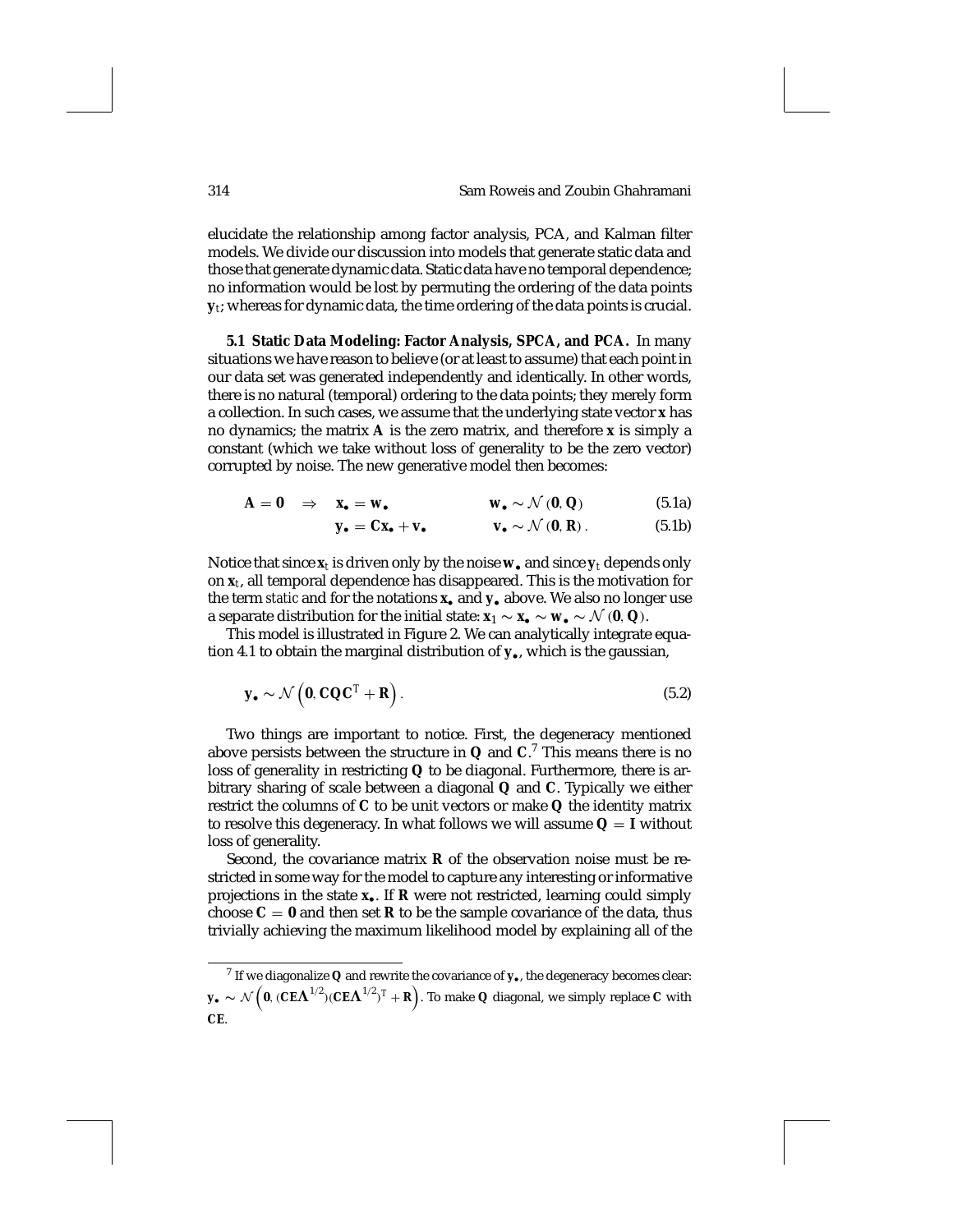

Figure 2: Static generative model (continuous state).The covariance matrix of the input noise **w** is **Q** and the covariance matrix of the output noise **v** is **R**. In the network model below, the smaller circles represent noise sources and all units are linear. Outgoing weights have only been drawn from one hidden unit. This model is equivalent to factor analysis, SPCA and PCA models depending on the output noise covariance. For factor analysis,  $Q = I$  and **R** is diagonal. For  $SPCA$ ,  $Q = I$  and  $R = \alpha I$ . For PCA,  $Q = I$  and  $R = \lim_{\epsilon \to 0} \epsilon I$ .

structure in the data as noise. (Remember that since the model has reduced to a single gaussian distribution for **y**•, we can do no better than having the covariance of our model equal the sample covariance of our data.) Note that restricting **R**, unlike making **Q** diagonal, does constitute some loss of generality from the original model of equations 5.1.

There is an intuitive spatial way to think about this static generative model. We use white noise to generate a spherical ball (since  $Q = I$ ) of density in *k*-dimensional state-space. This ball is then stretched and rotated into *p*-dimensional observation space by the matrix **C**, where it looks like a *k*-dimensional pancake. The pancake is then convolved with the covariance density of **v**• (described by **R**) to get the final covariance model for **y**•. We want the resulting ellipsoidal density to be as close as possible to the ellipsoid given by the sample covariance of our data. If we restrict the shape of the **v**• covariance by constraining **R**, we can force interesting information to appear in both **R** and **C** as a result.

Finally, observe that all varieties of filtering and smoothing reduce to the same problem in this static model because there is no time dependence. We are seeking only the posterior probability  $P(\mathbf{x}_{\bullet}|\mathbf{y}_{\bullet})$  over a single hidden state given the corresponding single observation. This inference is easily done by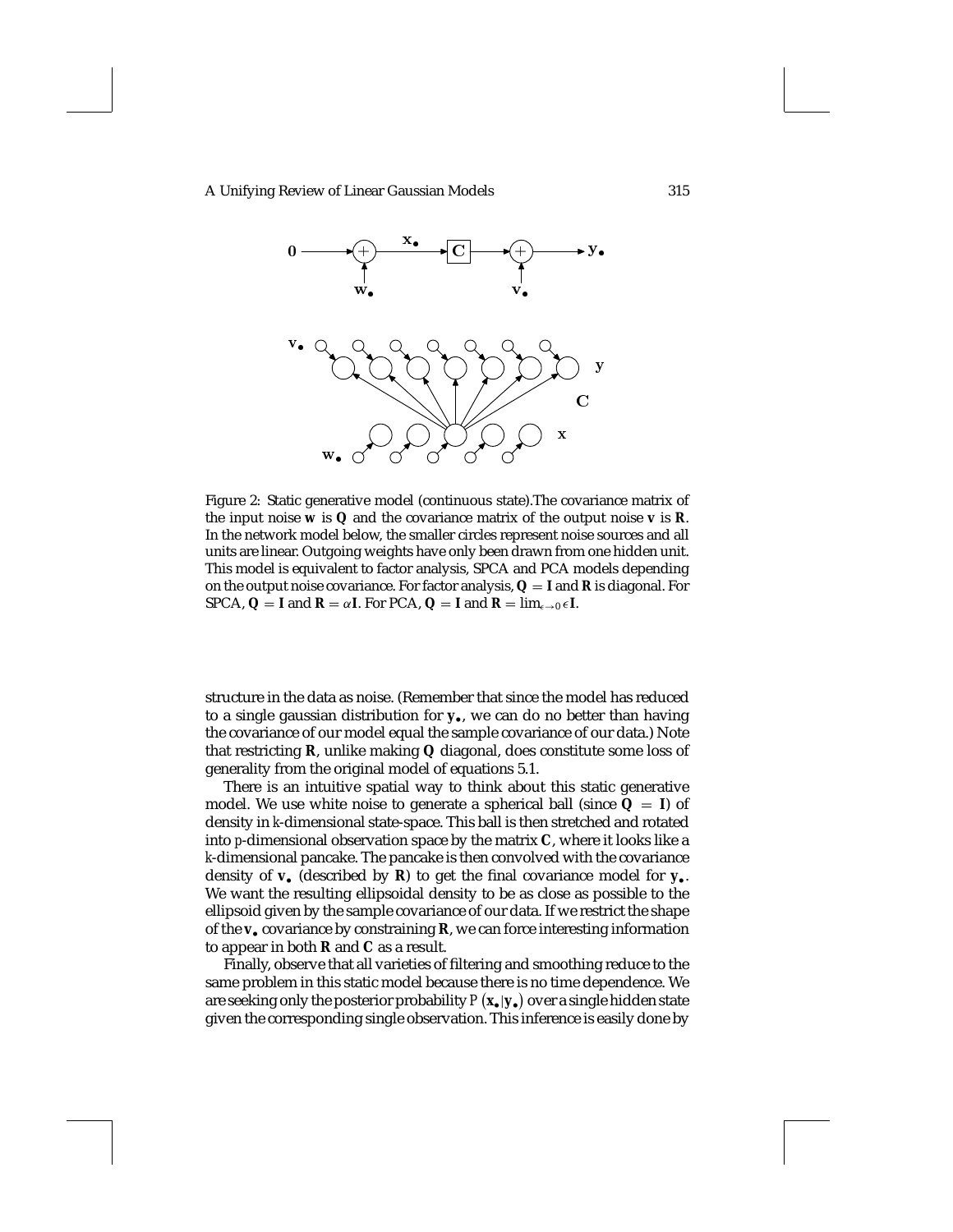linear matrix projection, and the resulting density is itself gaussian:

$$
P(\mathbf{x}_{\bullet}|\mathbf{y}_{\bullet}) = \frac{P(\mathbf{y}_{\bullet}|\mathbf{x}_{\bullet}) P(\mathbf{x}_{\bullet})}{P(\mathbf{y}_{\bullet})} = \frac{\mathcal{N}(\mathbf{C}\mathbf{x}_{\bullet}, \mathbf{R})|_{\mathbf{y}_{\bullet}} \mathcal{N}(\mathbf{0}, \mathbf{I})|_{\mathbf{x}_{\bullet}}}{\mathcal{N}(\mathbf{0}, \mathbf{C}\mathbf{C}^{T} + \mathbf{R})|_{\mathbf{y}_{\bullet}}}
$$
(5.3a)

$$
P(\mathbf{x}_{\bullet}|\mathbf{y}_{\bullet}) = \mathcal{N}(\beta \mathbf{y}_{\bullet}, I - \beta \mathbf{C})|_{\mathbf{x}_{\bullet}}, \qquad \beta = \mathbf{C}^{T}(\mathbf{C}\mathbf{C}^{T} + \mathbf{R})^{-1}, \qquad (5.3b)
$$

from which we obtain not only the expected value *β***y**• of the unknown state but also an estimate of the uncertainty in this value in the form of the covariance  $I - \beta C$ . Computing the likelihood of a data point **y**<sub>•</sub> is merely an evaluation under the gaussian in equation 5.2. The learning problem now consists of identifying the matrices **C** and **R**. There is a family of EM algorithms to do this for the various cases discussed below, which are given in detail at the end of this review.

**5.2 Factor Analysis.** If we restrict the covariance matrix **R** that controls the observation noise to be diagonal (in other words, the covariance ellipsoid of **v**• is axis aligned) and set the state noise **Q** to be the identity matrix, then we recover exactly a standard statistical model known as maximum likelihood factor analysis. The unknown states **x** are called the factors in this context; the matrix **C** is called the factor loading matrix, and the diagonal elements of **R** are often known as the uniquenesses. (See Everitt, 1984, for a brief and clear introduction.) The inference calculation is done exactly as in equation 5.3b. The learning algorithm for the loading matrix and the uniquenesses is exactly an EM algorithm except that we must take care to constrain **R** properly (which is as easy as taking the diagonal of the unconstrained maximum likelihood estimate; see Rubin & Thayer, 1982; Ghahramani & Hinton, 1997). If **C** is completely free, this procedure is called exploratory factor analysis; if we build a priori zeros into**C**, it is confirmatory factor analysis. In exploratory factor analysis, we are trying to model the covariance structure of our data with  $p + pk - k(k - 1)/2$  free parameters<sup>8</sup> instead of the  $p(p+1)/2$  free parameters in a full covariance matrix.

The diagonality of **R** is the key assumption here. Factor analysis attempts to explain the covariance structure in the observed data by putting all the variance unique to each coordinate in the matrix **R** and putting all the correlation structure into **C** (this observation was first made by Lyttkens, 1966, in response to work by Wold). In essence, factor analysis considers the axis rotation in which the original data arrived to be special because observation noise (often called *sensor noise*) is independent along the coordinates in these axes. However, the original scaling of the coordinates is unimportant. If we were to change the units in which we measured some of the components of **y**, factor analysis could merely rescale the corresponding entry in **R** and

<sup>8</sup> The correction *k*(*k* − 1)/2 comes in because of degeneracy in unitary transformations of the factors. See, for example, Everitt (1984).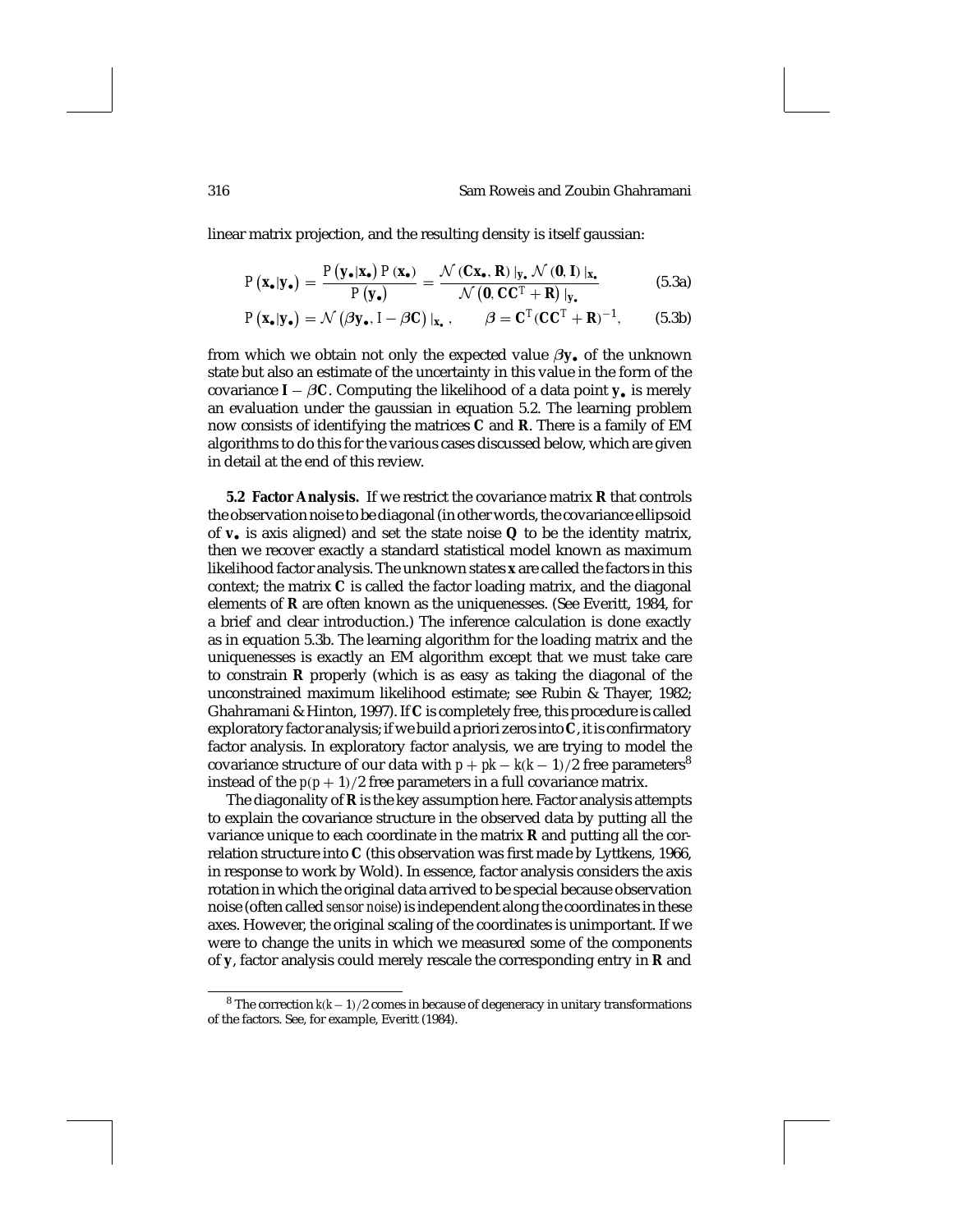row in **C** and achieve a new model that assigns the rescaled data identical likelihood. On the other hand, if we rotate the axes in which we measure the data, we could not easily fix things since the noise **v** is constrained to have axis aligned covariance (**R** is diagonal).

EM for factor analysis has been criticized as being quite slow (Rubin & Thayer, 1982). Indeed, the standard method for fitting a factor analysis model (Jöreskog, 1967) is based on a quasi-Newton optimization algorithm (Fletcher & Powell, 1963), which has been found empirically to converge faster than EM. We present the EM algorithm here not because it is the most efficient way of fitting a factor analysis model, but because we wish to emphasize that for factor analysis and all the other latent variable models reviewed here, EM provides a unified approach to learning. Finally, recent work in online learning has shown that it is possible to derive a family of EM-like algorithms with faster convergence rates than the standard EM algorithm (Kivinen & Warmuth, 1997; Bauer, Koller, & Singer, 1997).

**5.3 SPCA and PCA.** If instead of restricting **R** to be merely diagonal, we require it to be a multiple of the identity matrix (in other words, the covariance ellipsoid of **v**• is spherical), then we have a model that we will call*sensible principal component analysis*(SPCA) (Roweis, 1997). The columns of **C** span the principal subspace (the same subspace found by PCA), and we will call the scalar value on the diagonal of **R** the global noise level. Note that SPCA uses  $1 + pk - k(k-1)/2$  free parameters to model the covariance. Once again, inference is done with equation 5.3b and learning by the EM algorithm (except that we now take the trace of the maximum likelihood estimate for **R** to learn the noise level; see (Roweis, 1997)). Unlike factor analysis, SPCA considers the original axis rotation in which the data arrived to be unimportant: if the measurement coordinate system were rotated, SPCA could (left) multiply **C** by the same rotation, and the likelihood of the new data would not change. On the other hand, the original scaling of the coordinates is privileged because SPCA assumes that the observation noise has the same variance in all directions in the measurement units used for the observed data. If we were to rescale one of the components of **y**, the model could not be easily corrected since **v** has spherical covariance ( $\mathbf{R} = \epsilon \mathbf{I}$ ). The SPCA model is very similar to the independently proposed probabilistic principal component analysis (Tipping & Bishop, 1997).

If we go even further and take the limit  $\mathbf{R} = \lim_{\epsilon \to 0} \epsilon \mathbf{I}$  (while keeping the diagonal elements of Q finite)<sup>9</sup> then we obtain the standard principal component analysis (PCA) model. The directions of the columns of **C** are

<sup>&</sup>lt;sup>9</sup> Since isotropic scaling of the data space is arbitrary, we could just as easily take the limit as the diagonal elements of **Q** became infinite while holding **R** finite or take both limits at once. The idea is that the noise variance becomes infinitesimal compared to the scale of the data.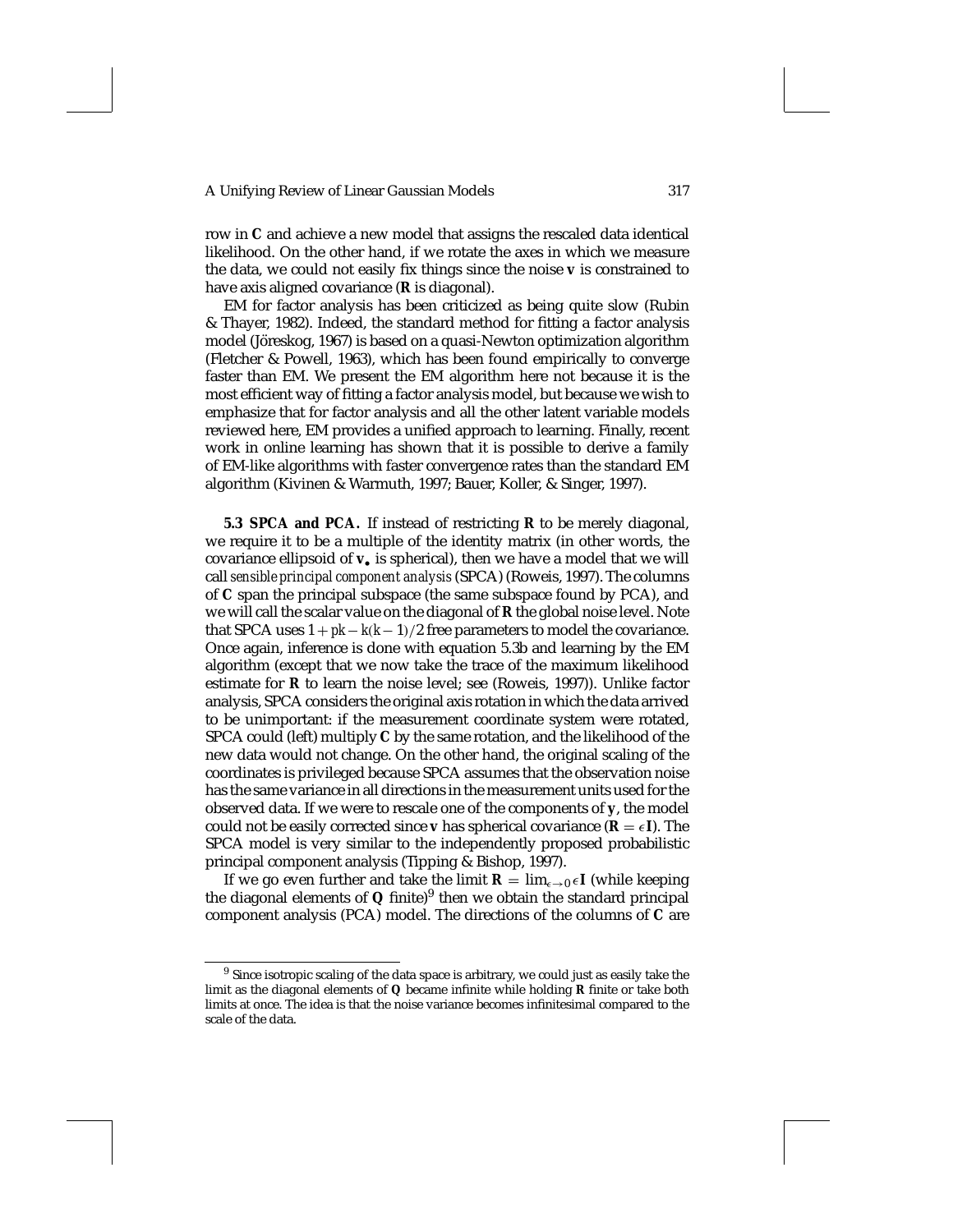known as the principal components. Inference now reduces to simple least squares projection:<sup>10</sup>

$$
P(\mathbf{x}_{\bullet}|\mathbf{y}_{\bullet}) = \mathcal{N}(\beta \mathbf{y}_{\bullet}, I - \beta \mathbf{C}) |_{\mathbf{x}_{\bullet}}, \quad \beta = \lim_{\epsilon \to 0} \mathbf{C}^T (\mathbf{C} \mathbf{C}^T + \epsilon \mathbf{I})^{-1}
$$
(5.4a)

$$
P(\mathbf{x}_{\bullet}|\mathbf{y}_{\bullet}) = \mathcal{N}\left((\mathbf{C}^{T}\mathbf{C})^{-1}\mathbf{C}^{T}\mathbf{y}_{\bullet}, \mathbf{0}\right)|_{\mathbf{x}_{\bullet}}
$$
  
=  $\delta(\mathbf{x}_{\bullet} - (\mathbf{C}^{T}\mathbf{C})^{-1}\mathbf{C}^{T}\mathbf{y}_{\bullet}).$  (5.4b)

Since the noise has become infinitesimal, the posterior over states collapses to a single point, and the covariance becomes zero. There is still an EM algorithm for learning (Roweis, 1997), although it can learn only **C**. For PCA, we could just diagonalize the sample covariance of the data and take the leading *k* eigenvectors multiplied by their eigenvalues to be the columns of **C**. This approach would give us **C** in one step but has many problems.11 The EM learning algorithm amounts to an iterative procedure for finding these leading eigenvectors without explicit diagonalization.

An important final comment is that (regular) PCA does not define a proper density model in the observation space, so we cannot ask directly about the likelihood assigned by the model to some data. We can, however, examine a quantity that is proportional to the negative log-likelihood in the limit of zero noise. This is the sum squared deviation of each data point from its projection. It is this "cost" that the learning algorithm ends up minimizing and is the only available evaluation of how well a PCA model fits new data. This is one of the most critical failings of PCA: translating points by arbitrary amounts inside the principal subspace has no effect on the model error.

<sup>&</sup>lt;sup>10</sup> Recall that if **C** is  $p \times k$  with  $p > k$  and is rank  $k$ , then left multiplication by  $C^T (CC^T)^{-1}$ (which appears not to be well defined because  $CC<sup>T</sup>$  is not invertible) is exactly equivalent to left multiplication by  $(C^T C)^{-1} C^T$ . This is the same as the singular value decomposition idea of defining the "inverse" of the diagonal singular value matrix as the inverse of an element unless it is zero, in which case it remains zero. The intuition is that although **CC***<sup>T</sup>* truly is not invertible, the directions along which it is not invertible are exactly those that **C***<sup>T</sup>* is about to project out.

<sup>&</sup>lt;sup>11</sup> It is computationally very hard to diagonalize or invert large matrices. It also requires an enormous amount of data to make a large sample covariance matrix full rank. If we are working with patterns in a large (thousands) number of dimensions and want to extract only a few (tens) principal components, we cannot naively try to diagonalize the sample covariance of our data. Techniques like the snapshot method (Sirovich, 1987) attempt to address this but still require the diagonalization of an  $N \times N$  matrix where  $N$ is the number of data points. The EM algorithm approach solves all of these problems, requiring no explicit diagonalization whatsoever and the inversion of only a *k*×*k* matrix. It is guaranteed to converge to the true principal subspace (the same subspace spanned by the principal components). Empirical experiments (Roweis, 1997) indicate that it converges in a few iterations, unless the ratio of the leading eigenvalues is near unity.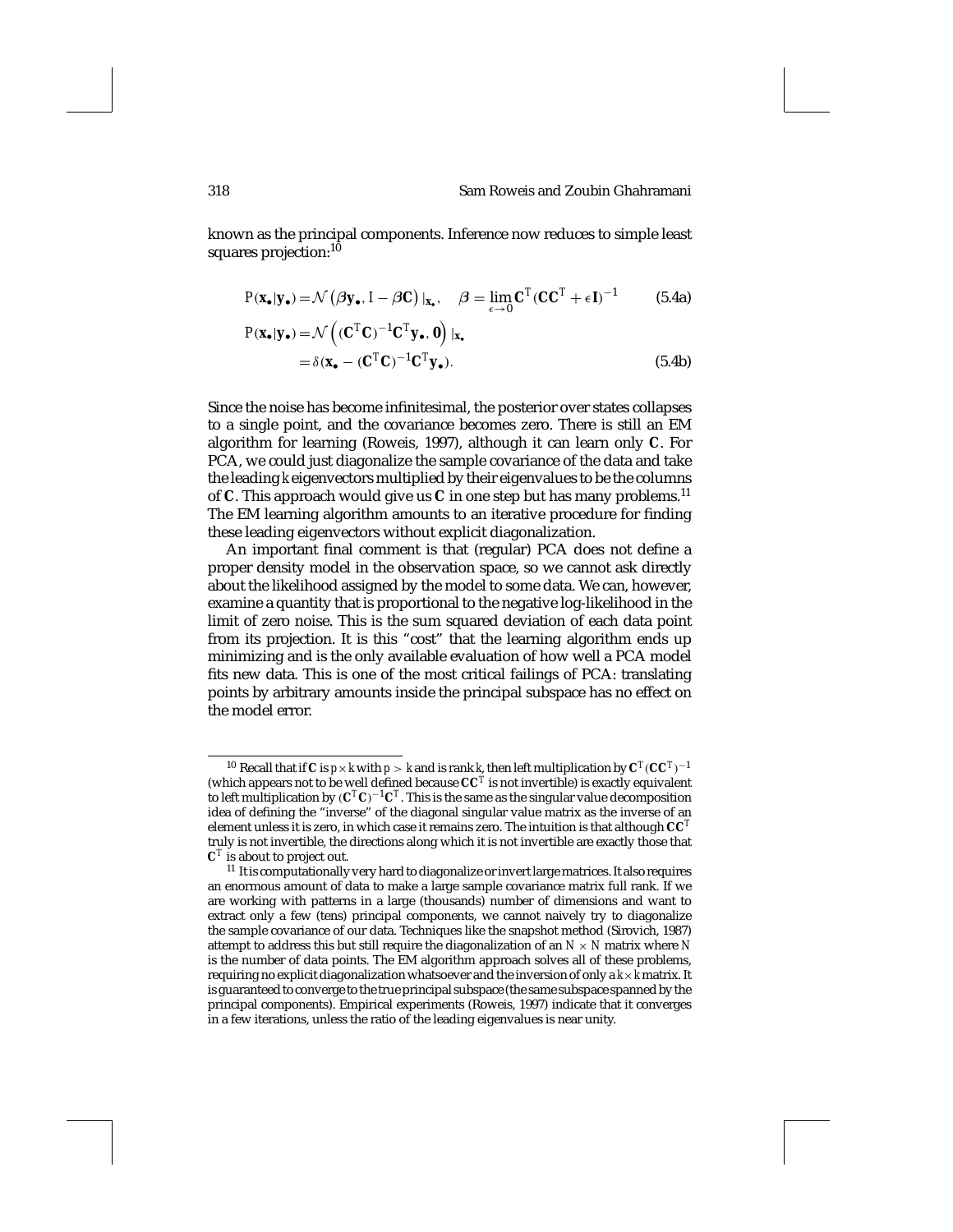**5.4 Time-Series Modeling: Kalman Filter Models.** We use the term *dynamic data* to refer to observation sequences in which the temporal ordering is important. For such data, we do not want to ignore the state evolution dynamics, which provides the only aspect of the model capable of capturing temporal structure. Systems described by the original dynamic generative model, shown in equations 2.1a and 2.2b, are known as *linear dynamical systems* or *Kalman filter models* and have been extensively investigated by the engineering and control communities for decades. The emphasis has traditionally been on inference problems: the famous discrete Kalman filter (Kalman, 1960; Kalman & Bucy, 1961) gives an efficient recursive solution to the optimal filtering and likelihood computation problems, while the RTS recursions (Rauch, 1963; Rauch et al., 1965) solve the optimal smoothing problem. Learning of unknown model parameters was studied by Shumway and Stoffer (1982) (**C** known) and by Ghahramani and Hinton (1996a) and Digalakis et al. (1993) (all parameters unknown). Figure 1 illustrates this model, and the appendix gives pseudocode for its implementation.

We can extend our spatial intuition of the static case to this dynamic model. As before, any point in state-space is surrounded by a ball (or ovoid) of density (described by **Q**), which is stretched (by **C**) into a pancake in observation space and then convolved with the observation noise covariance (described by **R**). However, unlike the static case, in which we always centered our ball of density on the origin in state-space, the center of the state-space ball now "flows" from time step to time step. The flow is according to the field described by the eigenvalues and eigenvectors of the matrix **A**. We move to a new point according to this flow field; then we center our ball on that point and pick a new state. From this new state, we again flow to a new point and then apply noise. If **A** is the identity matrix (not the zero matrix), then the "flow" does not move us anywhere, and the state just evolves according to a random walk of the noise set by **Q**.

#### **6 Discrete-State Linear Gaussian Models**

We now consider a simple modification of the basic continuous state model in which the state at any time takes on one of a finite number of discrete values. Many real-world processes, especially those that have distinct modes of operation, are better modeled by internal states that are not continuous. (It is also possible to construct models that have a mixed continuous and discrete state.) The state evolution is still first-order Markovian dynamics, and the observation process is still linear with additive gaussian noise. The modification involves the use of the winner-take-all nonlinearity **WTA**[·], defined such that **WTA**[**x**] for any vector **x** is a new vector with unity in the position of the largest coordinate of the input and zeros in all other positions. The discrete-state generative model is now simply:

$$
\mathbf{x}_{t+1} = \mathbf{WTA}[\mathbf{A}\mathbf{x}_t + \mathbf{w}_t] = \mathbf{WTA}[\mathbf{A}\mathbf{x}_t + \mathbf{w}_\bullet]
$$
(6.1a)

$$
\mathbf{y}_t = \mathbf{C}\mathbf{x}_t + \mathbf{v}_t = \mathbf{C}\mathbf{x}_t + \mathbf{v}_\bullet \tag{6.1b}
$$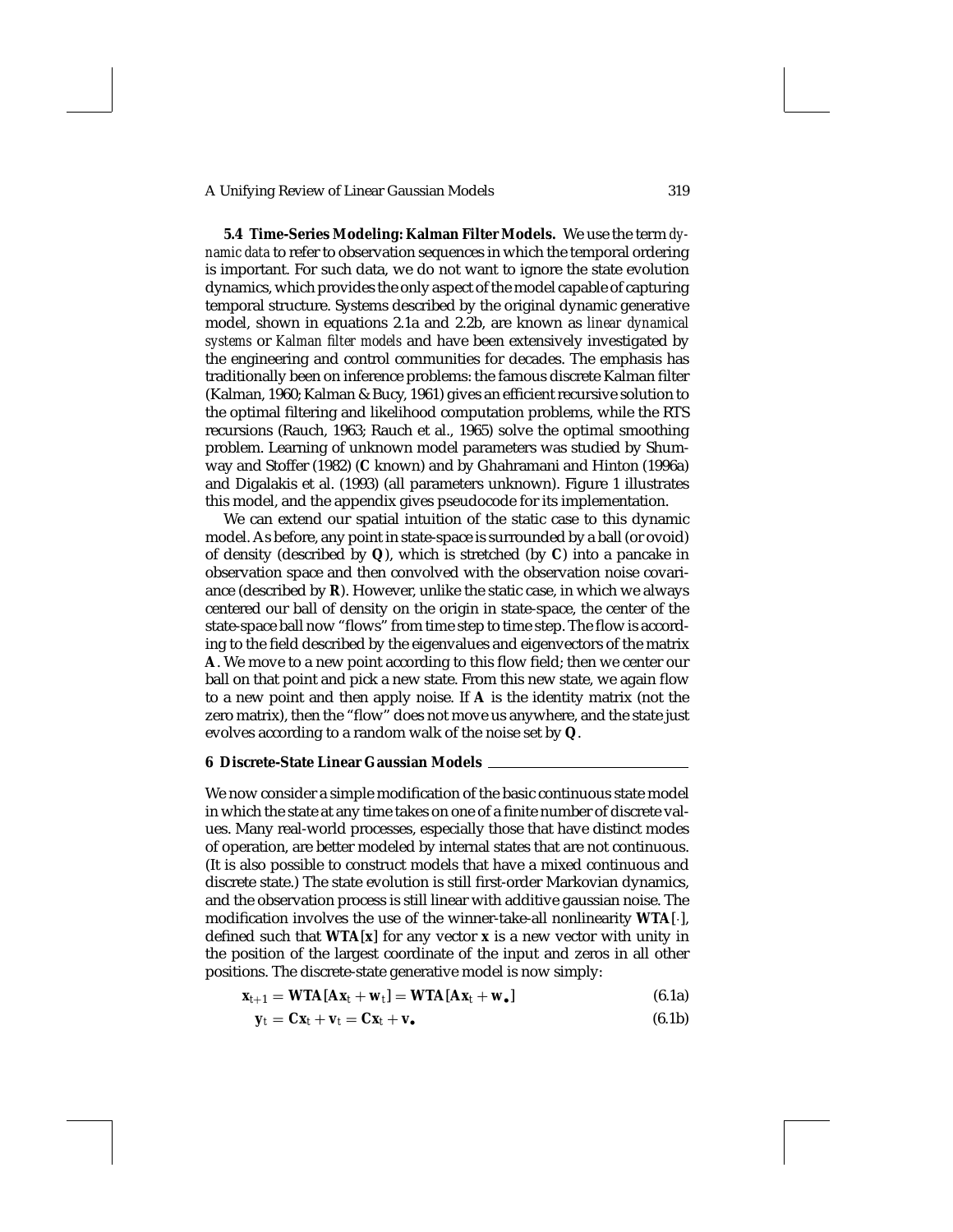

Figure 3: Discrete state generative model for dynamic data. The **WTA**[·] block implements the winner-take-all nonlinearity. The *z*<sup>−</sup><sup>1</sup> block is a unit delay. The covariance matrix of the input noise **w** is **Q** and the covariance matrix of the output noise **v** is **R**. In the network model below, the smaller circles represent noise sources and the hidden units **x** have a winner take all behaviour (indicated by dashed lines). Outgoing weights have only been drawn from one hidden unit. This model is equivalent to a hidden Markov model with tied output covariances.

where **A** is no longer known as the state transition matrix (although we will see that matrix shortly). As before, the *k*-vector **w** and *p*-vector **v** are temporally white and spatially gaussian distributed noises independent of each other and of **x** and **y**. The initial state  $x_1$  is generated in the obvious way:

$$
\mathbf{x}_1 = \mathbf{WTA}[\mathcal{N}(\mu_1, \mathbf{Q}_1)] \tag{6.2}
$$

(though we will soon see that without loss of generality **Q**<sup>1</sup> can be restricted to be the identity matrix). This discrete state generative model is illustrated in Figure 3.

**6.1 Static Data Modeling: Mixtures of Gaussians and Vector Quantization.** Just as in the continuous-state model, we can consider situations in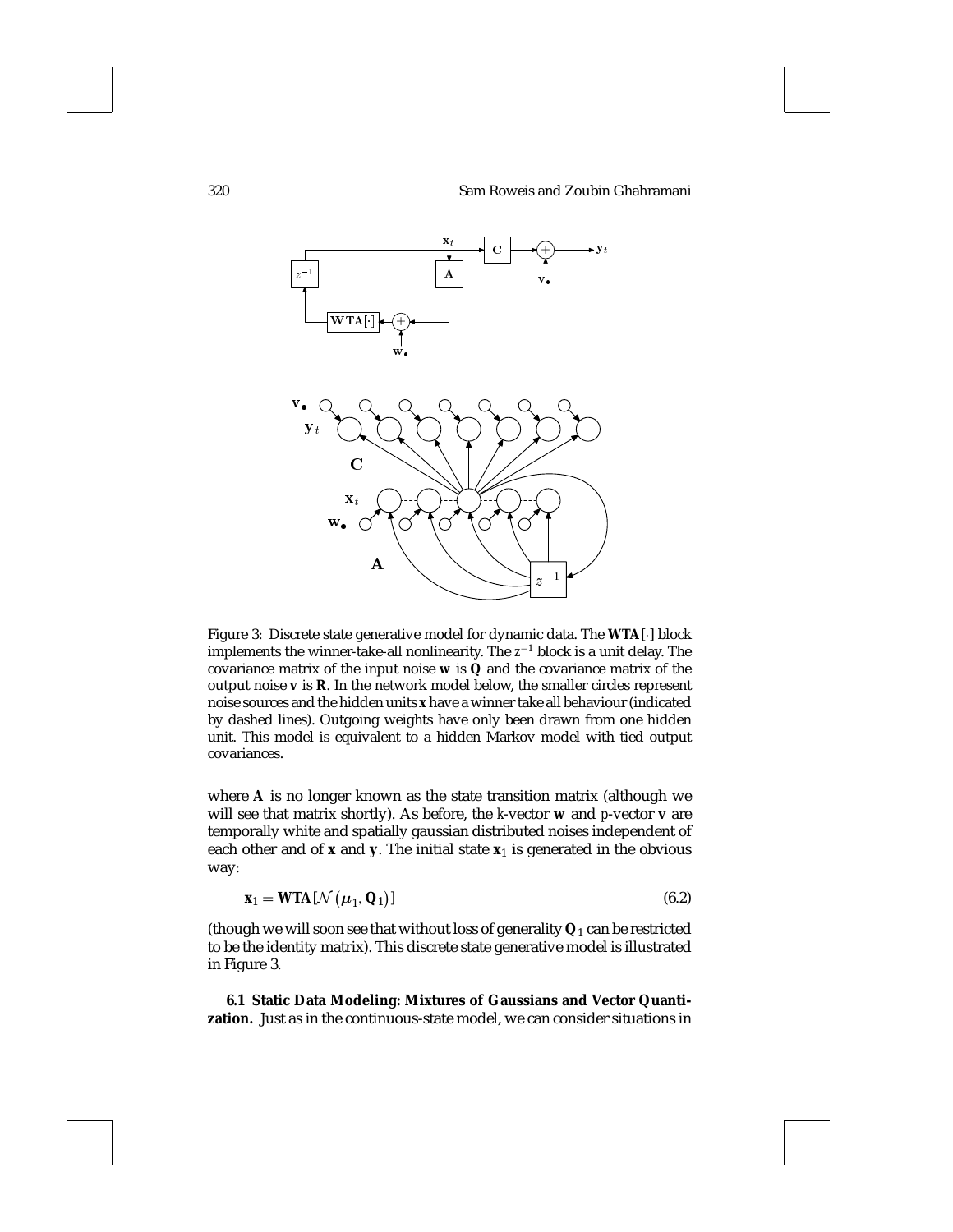which there is no natural ordering to our data, and so set the matrix **A** to be the zero matrix. In this discrete-state case, the generative model becomes:

$$
\mathbf{A} = \mathbf{0} \quad \Rightarrow \quad \mathbf{x}_{\bullet} = \mathbf{WTA}[\mathbf{w}_{\bullet}] \qquad \qquad \mathbf{w}_{\bullet} \sim \mathcal{N}(\mu, \mathbf{Q}) \tag{6.3}
$$

$$
\mathbf{y}_{\bullet} = \mathbf{C}\mathbf{x}_{\bullet} + \mathbf{v}_{\bullet} \qquad \qquad \mathbf{v}_{\bullet} \sim \mathcal{N}(\mathbf{0}, \mathbf{R}). \qquad (6.4)
$$

Each state  $x_{\bullet}$  is generated independently<sup>12</sup> according to a fixed discrete probability histogram controlled by the mean and covariance of **w**•. Specifically,  $\pi_j = P(\mathbf{x}_\bullet = \mathbf{e}_j)$  is the probability assigned by the gaussian  $\mathcal{N}(\mu, \mathbf{Q})$ to the region of *k*-space in which the *j*th coordinate is larger than all others. (Here **e***<sup>j</sup>* is the unit vector along the *j*th coordinate direction.) Notice that to obtain nonuniform priors  $\pi_j$  with the **WTA**[·] nonlinearity, we require a nonzero mean  $\mu$  for the noise  $w_{\bullet}$ . Once the state has been chosen, the corresponding output **y**• is generated from a gaussian whose mean is the *j*th column of **C** and whose covariance is **R**. This is exactly the standard mixture of gaussian clusters model except that the covariances of all the clusters are constrained to be the same. The probabilities  $\pi_j = P(\mathbf{x}_\bullet = \mathbf{e}_j)$  correspond to the mixing coefficients of the clusters, and the columns of **C** are the cluster means. Constraining **R** in various ways corresponds to constraining the shape of the covariance of the clusters. This model is illustrated in Figure 4.

To compute the likelihood of a data point, we can explicitly perform the sum equivalent to the integral in equation 4.1 since it contains only *k* terms,

$$
P(\mathbf{y}_{\bullet}) = \sum_{i=1}^{k} P(\mathbf{x}_{\bullet} = \mathbf{e}_{j}, \mathbf{y}_{\bullet}) = \sum_{i=1}^{k} \mathcal{N} (\mathbf{C}_{i}, \mathbf{R}) |_{\mathbf{y}_{\bullet}} P(\mathbf{x}_{\bullet} = \mathbf{e}_{i})
$$

$$
= \sum_{i=1}^{k} \mathcal{N} (\mathbf{C}_{i}, \mathbf{R}) |_{\mathbf{y}_{\bullet}} \pi_{i}, \qquad (6.5)
$$

where **C***<sup>i</sup>* denotes the *i*th column of **C**. Again, all varieties of inference and filtering are the same, and we are simply seeking the set of discrete probabilities  $P(\mathbf{x}_{\bullet} = \mathbf{e}_j | \mathbf{y}_{\bullet}) \; j = 1, \ldots, k$ . In other words, we need to do probabilistic classification. The problem is easily solved by computing the responsibilities **x**ˆ• that each cluster has for the data point **y**•:

$$
(\hat{\mathbf{x}}_{\bullet})_j = P(\mathbf{x}_{\bullet} = \mathbf{e}_j | \mathbf{y}_{\bullet}) = \frac{P(\mathbf{x}_{\bullet} = \mathbf{e}_j, \mathbf{y}_{\bullet})}{P(\mathbf{y}_{\bullet})} = \frac{P(\mathbf{x}_{\bullet} = \mathbf{e}_j, \mathbf{y}_{\bullet})}{\sum_{i=1}^k P(\mathbf{x}_{\bullet} = \mathbf{e}_i, \mathbf{y}_{\bullet})}
$$
(6.6a)  

$$
(\hat{\mathbf{x}}_{\bullet})_j = \frac{\mathcal{N}(\mathbf{C}_j, \mathbf{R}) |_{\mathbf{y}_{\bullet}} P(\mathbf{x}_{\bullet} = \mathbf{e}_j)}{\sum_{i=1}^k \mathcal{N}(\mathbf{C}_i, \mathbf{R}) |_{\mathbf{y}_{\bullet}} P(\mathbf{x}_{\bullet} = \mathbf{e}_i)}
$$

<sup>&</sup>lt;sup>12</sup> As in the continuous static case, we again dispense with any special treatment of the initial state.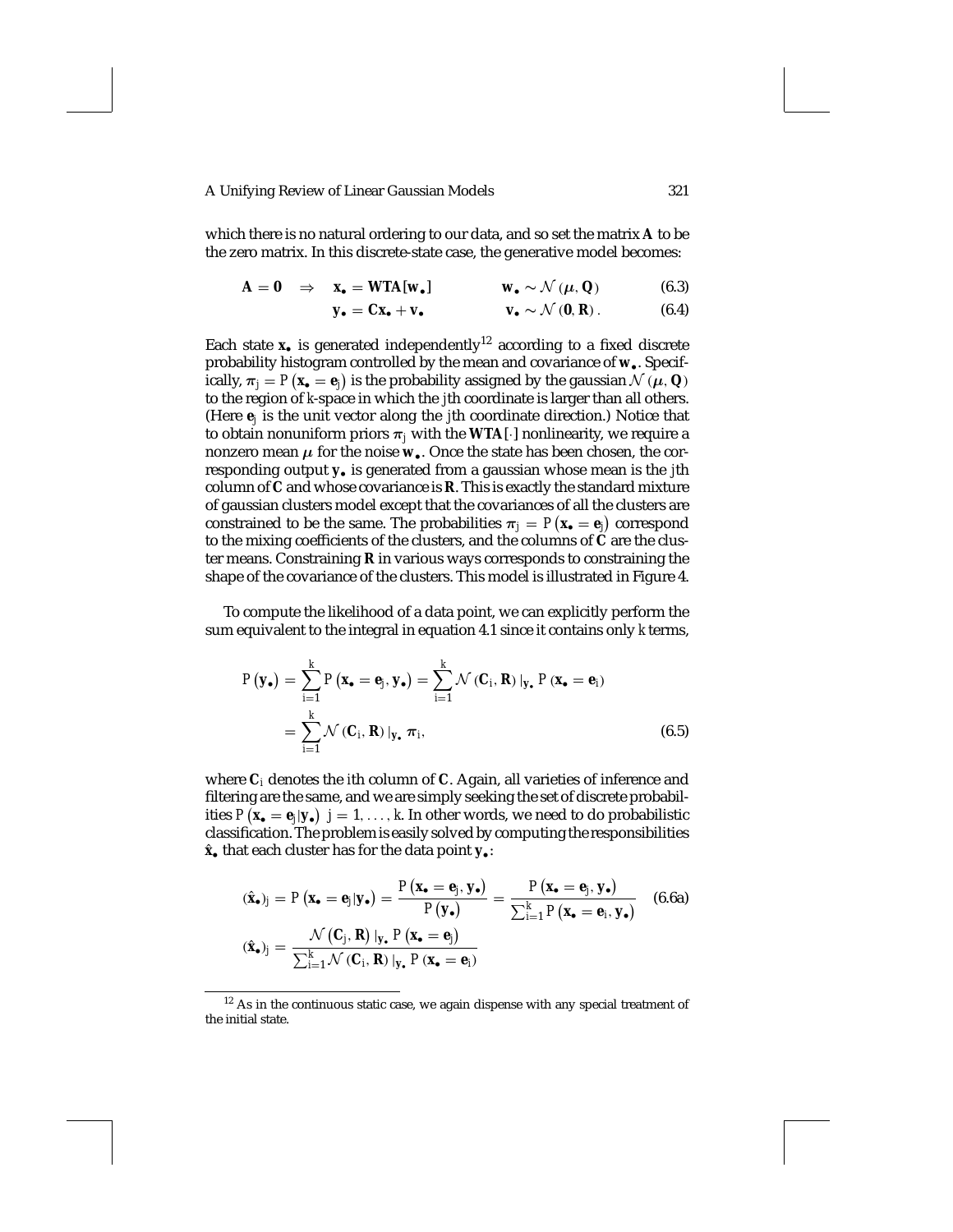322 Sam Roweis and Zoubin Ghahramani



Figure 4: Static generative model (discrete state). The **WTA**[·] block implements the winner-take-all nonlinearity. The covariance matrix of the input noise **w** is **Q** and the covariance matrix of the output noise **v** is **R**. In the network model below, the smaller circles represent noise sources and the hidden units **x** have a winner take all behaviour (indicated by dashed lines). Outgoing weights have only been drawn from one hidden unit. This model is equivalent to a mixture of Gaussian clusters with tied covariances **R** or to vector quantization (VQ) when  $\mathbf{R} = \lim_{\epsilon \to 0} \epsilon \mathbf{I}.$ 

$$
= \frac{\mathcal{N}\left(\mathbf{C}_{j}, \mathbf{R}\right)|_{\mathbf{y}_{\bullet}} \pi_{j}}{\sum_{i=1}^{k} \mathcal{N}\left(\mathbf{C}_{i}, \mathbf{R}\right)|_{\mathbf{y}_{\bullet}} \pi_{i}}.
$$
\n(6.6b)

The mean  $\hat{\mathbf{x}}_{\bullet}$  of the state vector given a data point is exactly the vector of responsibilities for that data point. This quantity defines the entire posterior distribution of the discrete hidden state given the data point. As a measure of the randomness or uncertainty in the hidden state, one could evaluate the entropy or normalized entropy<sup>13</sup> of the discrete distribution corresponding to **x**ˆ•. Although this may seem related to the variance of the posterior in factor analysis, this analogy is deceptive. Since  $\hat{\mathbf{x}}_\bullet$  defines the entire distribution, no other "variance" measure is needed. Learning consists of finding the cluster means (columns of **C**), the covariance **R**, and the mixing coefficients  $\pi_i$ . This is easily done with EM and corresponds exactly to maximum likelihood competitive learning (Duda & Hart, 1973; Nowlan, 1991), except

<sup>13</sup> The entropy of the distribution divided by the logarithm of *k* so that it always lies between zero and one.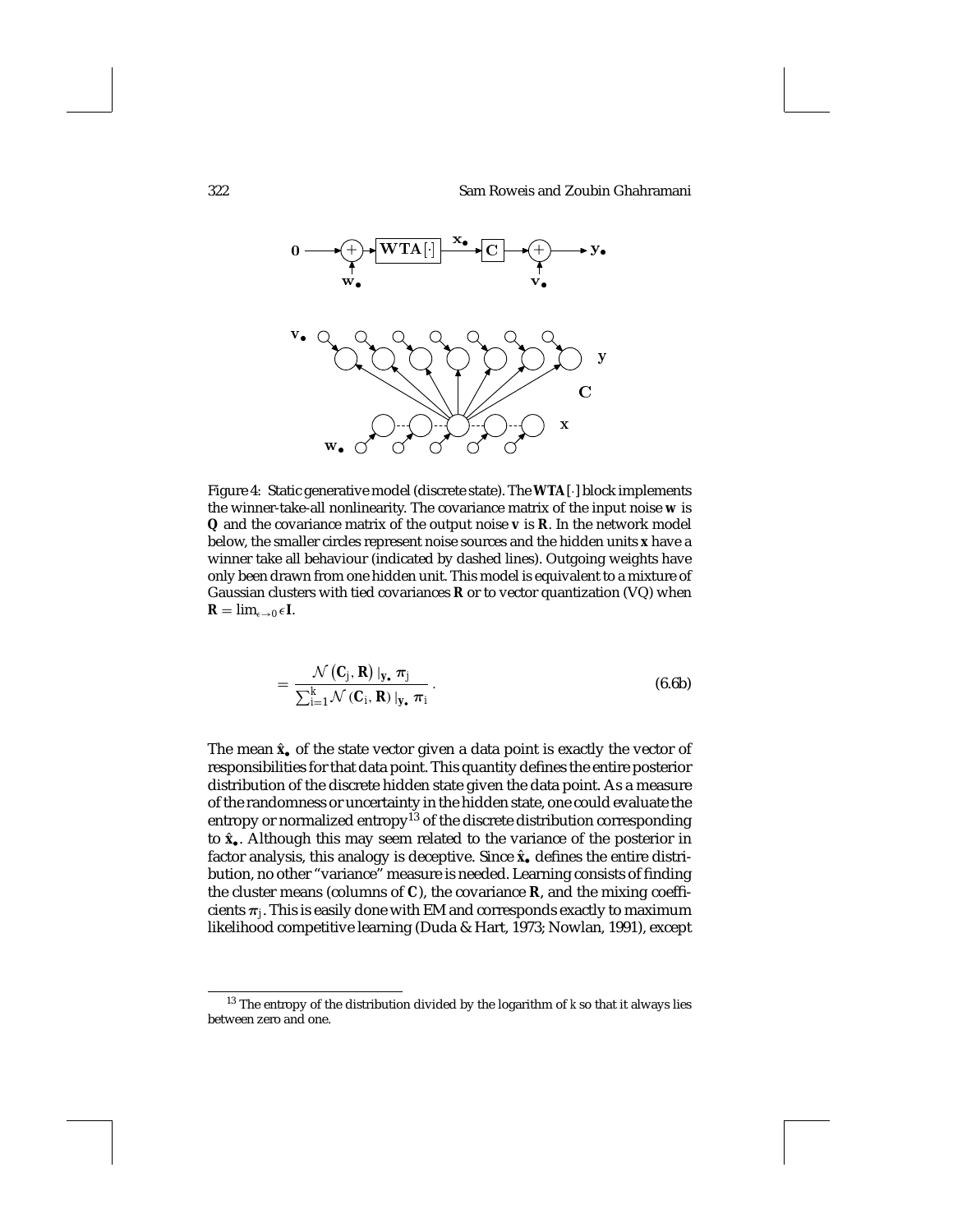that all the clusters share the same covariance. Later we introduce extensions to the model that remove this restriction.

As in the continuous-state case, we can consider the limit as the observation noise becomes infinitesimal compared to the scale of the data. What results is the standard vector quantization model. The inference (classification) problem is now solved by the one-nearest-neighbor rule, using Euclidean distance if **R** is a multiple of the identity matrix, or Mahalanobis distance in the unscaled matrix **R** otherwise. Similarly to PCA, since the observation noise has disappeared, the posterior collapses to have all of its mass on one cluster (the closest), and the corresponding uncertainty (entropy) becomes zero. Learning with EM is equivalent to using a batch version of the k-means algorithm such as that proposed by Lloyd (1982). As with PCA, vector quantization does not define a proper density in the observation space. Once again, we examine the sum squared deviation of each point from its closest cluster center as a quantity proportional to the likelihood in the limit of zero noise. Batch k-means algorithms minimize this cost in lieu of maximizing a proper likelihood.

**6.2 Time-Series Modeling: Hidden Markov Models.** We return now to the fully dynamic discrete-state model introduced in equations 6.1a and 6.2b. Our key observation is that the dynamics described by equation 6.1a are exactly equivalent to the more traditional discrete Markov chain dynamics using a state transition matrix **T**, where  $\mathbf{T}_{ij} = P(\mathbf{x}_{t+1} = \mathbf{e}_j | \mathbf{x}_t = \mathbf{e}_i)$ . It is easy to see how to compute the equivalent state transition matrix **T** given **A** and **Q** above:**T***ij* is the probability assigned by the gaussian whose mean is the *i*th column of **A** (and whose covariance is **Q**) to the region of *k*-space in which the *j*th coordinate is larger than all others. It is also true that for any transition matrix **T** (whose rows each sum to unity), there exist matrices **A** and **Q** such that the dynamics are equivalent.<sup>14</sup> Similarly, the initial probability mass function for  $x_1$  is easily computed from  $\mu_1$  and  $Q_1$  and for any desired histogram over the states for  $\mathbf{x}_1$  there exist a  $\mu_1$  and  $\mathbf{Q}_1$  that achieve it.

Similar degeneracy exists in this discrete-state model as in the continuousstate model except that it is now between the structure of **A** and **Q**. Since for any noise covariance **Q**, the means in the columns of **A** can be chosen to set any equivalent transition probabilities **T***ij*, we can without loss of generality restrict **Q** to be the identity matrix and use only the means in the columns

<sup>&</sup>lt;sup>14</sup> Although harder to see. Sketch of proof: Without loss of generality, always set the covariance to the identity matrix. Next, set the dot product of the mean vector with the *k*-vector having unity in all positions to be zero since moving along this direction does not change the probabilities. Now there are  $(k - 1)$  degrees of freedom in the mean and also in the probability model. Set the mean randomly at first (except that it has no projection along the all-unity direction). Move the mean along a line defined by the constraint that all probabilities but two should remain constant until one of those two probabilities has the desired value. Repeat this until all have been set correctly.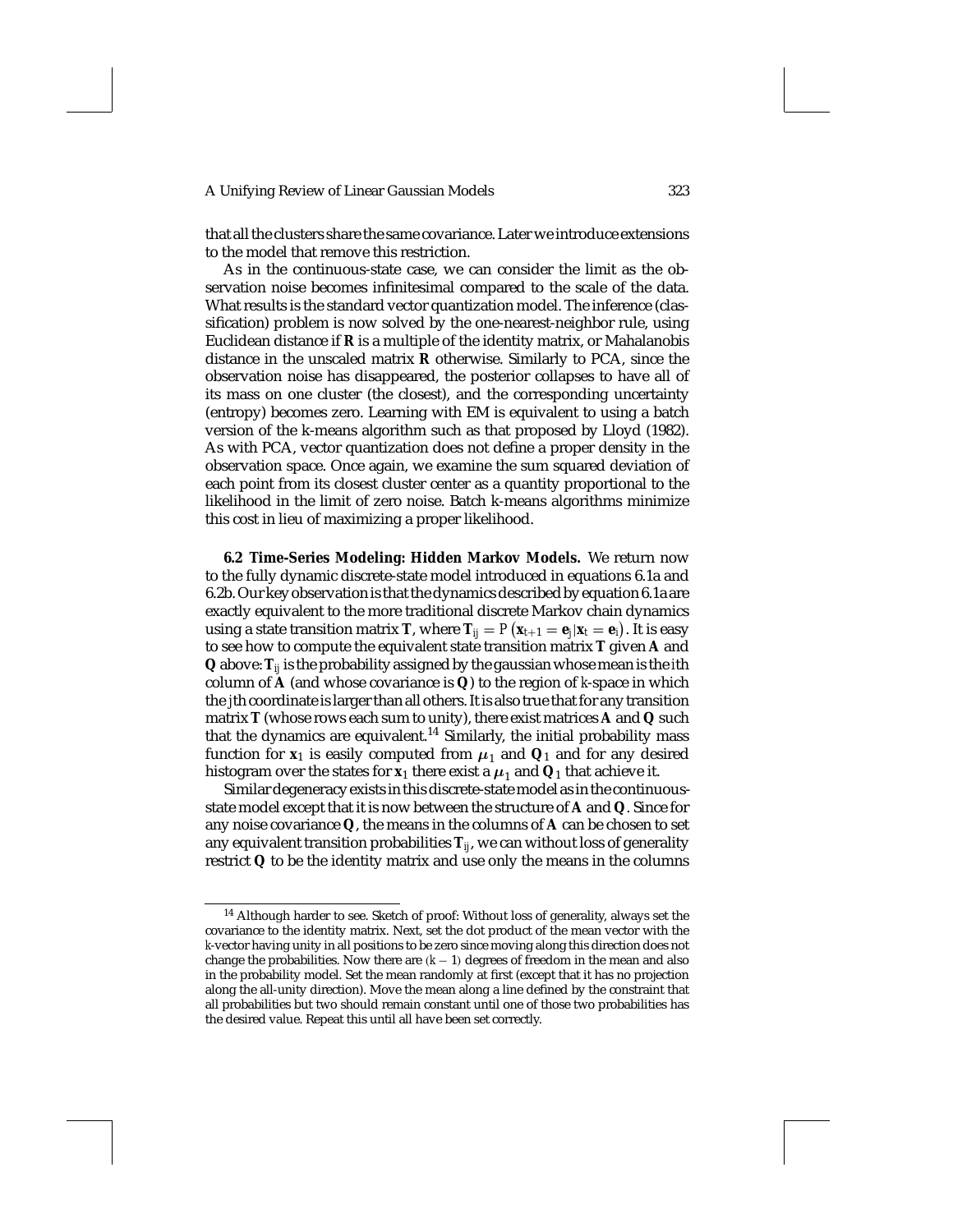of **A** to set probabilities. Equivalently, we can restrict  $Q_1 = I$  and use only the mean  $\mu_1$  to set the probabilities for the initial state  $\mathbf{x}_1$ .

Thus, this generative model is equivalent to a standard HMM except that the emission probability densities are all constrained to have the same covariance. Likelihood and filtering computations are performed with the socalled forward (alpha) recursions, while complete smoothing is done with the forward-backward (alpha-beta) recursions. The EM algorithm for learning is exactly the well-known Baum-Welch reestimation procedure (Baum & Petrie, 1966; Baum et al., 1970).

There is an important and peculiar consequence of discretizing the state that affects the smoothing problem. The state sequence formed by taking the most probable state of the posterior distribution at each time (as computed by the forward-backward recursions given the observed data and model parameters) is not the single state sequence most likely to have produced the observed data. In fact, the sequence of states obtained by concatenating the states that individually have maximum posterior probability at each time step may have zero probability under the posterior. This creates the need for separate inference algorithms to find the single most likely state sequence given the observations. Such algorithms for filtering and smoothing are called Viterbi decoding methods (Viterbi, 1967). Why was there no need for similar decoding in the continuous-state case? It turns out that due to the smooth and unimodal nature of the posterior probabilities for individual states in the continuous case (all posteriors are gaussian), the sequence of maximum a posteriori states is exactly the single most likely state trajectory, so the regular Kalman filter and RTS smoothing recursions suffice. It is possible (see, for example, Rabiner & Juang, 1986) to learn the discrete-state model parameters based on the results of the Viterbi decoding instead of the forward-backward smoothing—in other words, to maximize the joint likelihood of the observations and the single most likely state sequence rather than the total likelihood summed over all possible paths through state-space.

## **7 Independent Component Analysis**

There has been a great deal of recent interest in the blind source separation problem that attempts to recover a number of "source" signals from observations resulting from those signals, using only the knowledge that the original sources are independent. In the "square-linear" version of the problem, the observation process is characterized entirely by a square and invertible matrix **C**. In other words, there are as many observation streams as sources, and there is no delay, echo, or convolutional distortion. Recent experience has shown the surprising result that for nongaussian distributed sources, this problem can often be solved even with no prior knowledge about the sources or about **C**. It is widely believed (and beginning to be proved theo-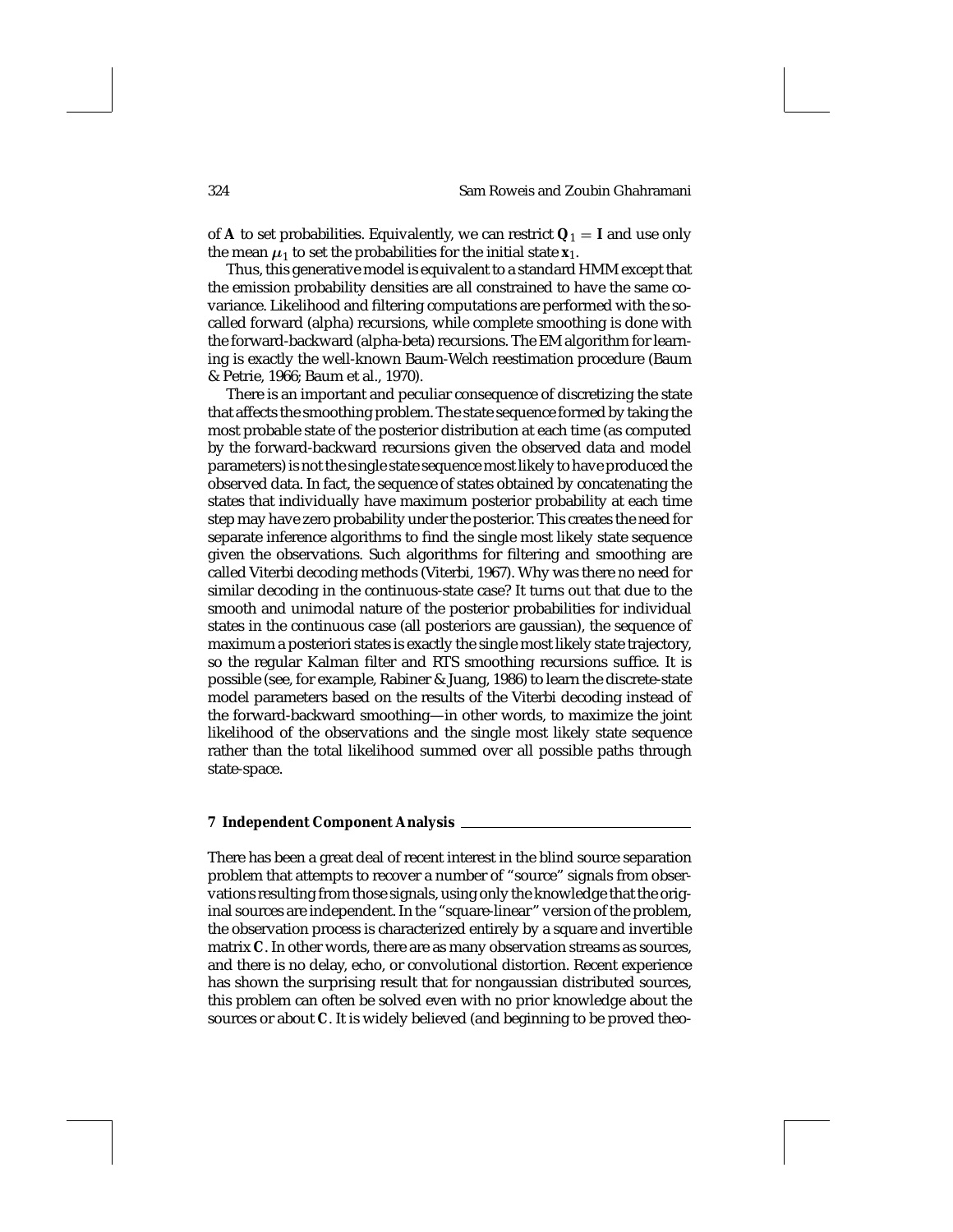retically; see MacKay, 1996) that high kurtosis source distributions are most easily separated.

We will focus on a modified, but by now classic, version due to Bell and Sejnowski (1995) and Baram and Roth (1994) of the original independent component analysis algorithm (Comon, 1994). Although Bell and Sejnowski derived it from an information-maximization perspective, this modified algorithm can also be obtained by defining a particular prior distribution over the components of the vector **x***<sup>t</sup>* of sources and then deriving a gradient learning rule that maximizes the likelihood of the data **y***<sup>t</sup>* in the limit of zero output noise (Amari, Cichocki, & Yang, 1996; Pearlmutter & Parra, 1997; MacKay, 1996). The algorithm, originally derived for unordered data, has also been extended to modeling time series (Pearlmutter & Parra, 1997).

We now show that the generative model underlying ICA can be obtained by modifying slightly the basic model we have considered thus far. The modification is to replace the **WTA**[·] nonlinearity introduced above with a general nonlinearity  $g(\cdot)$  that operates componentwise on its input. Our generative model (for static data) then becomes:

$$
\mathbf{x}_{\bullet} = g(\mathbf{w}_{\bullet}) \qquad \qquad \mathbf{w}_{\bullet} \sim \mathcal{N}(\mathbf{0}, \mathbf{Q}) \tag{7.1a}
$$

$$
\mathbf{y}_{\bullet} = \mathbf{C}\mathbf{x}_{\bullet} + \mathbf{v}_{\bullet} \qquad \qquad \mathbf{v}_{\bullet} \sim \mathcal{N}(\mathbf{0}, \mathbf{R}). \tag{7.1b}
$$

The role of the nonlinearity is to convert the gaussian distributed prior for **w**• into a nongaussian prior for **x**•. Without loss of generality, we can set  $Q = I$ , since any covariance structure in  $Q$  can be be obtained by a linear transformation of a  $\mathcal{N}$  (0, I) random variable, and this linear transformation can be subsumed into the nonlinearity  $g(\cdot)$ . Assuming that the generative nonlinearity  $g(\cdot)$  is invertible and differentiable, any choice of the generative nonlinearity results in a corresponding prior distribution on each source given by the probability density function:

$$
p_{x}(x) = \frac{\mathcal{N}(0, 1) |_{g^{-1}(x)}}{|g'(g^{-1}(x))|}.
$$
\n(7.2)

It is important to distinguish this generative nonlinearity from the nonlinearity found in the ICA learning rule. We call this the learning rule nonlinearity,  $f(\cdot)$ , and clarify the distinction between the two nonlinearities below.

Classic ICA is defined for square and invertible **C** in the limit of vanishing noise,  $\mathbf{R} = \lim_{\epsilon \to 0} \epsilon \mathbf{I}$ . Under these conditions, the posterior density of  $\mathbf{x}_{\bullet}$ given **y**• is a delta function at  $\mathbf{x} \cdot = \mathbf{C}^{-1} \mathbf{y}$ , and the ICA algorithm can be defined in terms of learning the recognition (or unmixing) weights  $W = C^{-1}$ , rather than the generative (mixing) weights **C**. The gradient learning rule to increase the likelihood is

$$
\Delta W \propto W^{-T} + f(Wy_{\bullet})y_{\bullet}^{T}, \qquad (7.3)
$$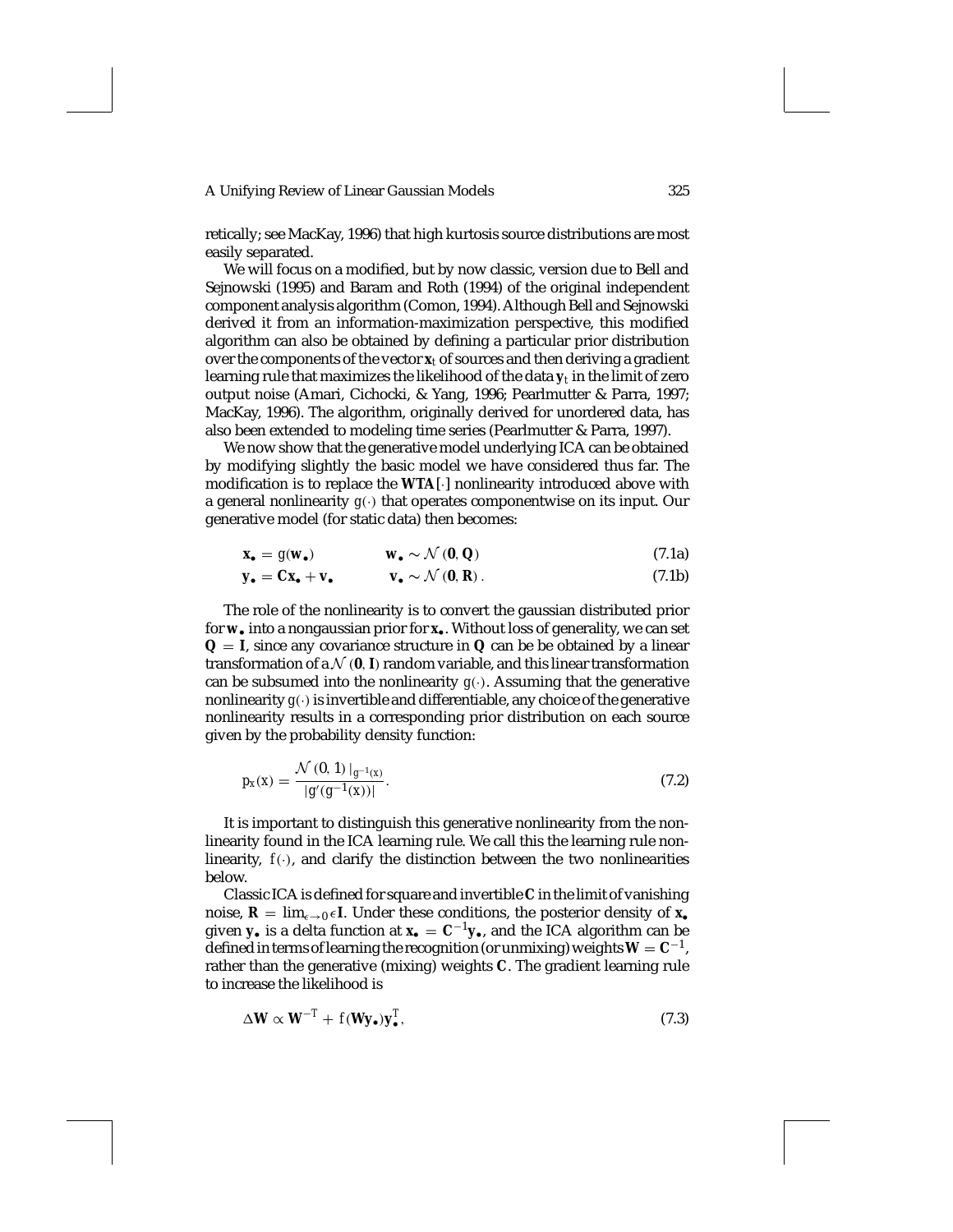where the learning rule nonlinearity  $f(\cdot)$  is the derivative of the implicit log prior:  $f(x) = \frac{d \log p_x(x)}{dx}$  (MacKay, 1996). Therefore, any generative nonlinearity  $g(\cdot)$  results in a nongaussian prior  $p_x(\cdot)$ , which in turn results in a nonlinearity *f*(·) in the maximum likelihood learning rule. Somewhat frustratingly from the generative models perspective, ICA is often discussed in terms of the learning rule nonlinearity without any reference to the implicit prior over the sources.

A popular choice for the ICA learning rule nonlinearity  $f(\cdot)$  is the  $tanh(\cdot)$  function, which corresponds to a heavy tailed prior over the sources (MacKay, 1996):

$$
p_x(x) = \frac{1}{\pi \cosh(x)}.\tag{7.4}
$$

From equation 7.2, we obtain a general relationship between the cumulative distribution function of the prior on the sources,  $\text{cdf}_x(x)$ , and of the zeromean, unit variance noise *w*,

$$
cdf_x(g(w)) = cdf_w(w) = \frac{1}{2} + \frac{1}{2}erf(w/\sqrt{2}),
$$
\n(7.5)

for monotonic *g*, where erf(z) is the error function  $2/\sqrt{\pi} \int_0^z e^{-u^2} du$ . This relationship can often be solved to obtain an expression for *g*. For example, if  $p_x(x) = \frac{1}{\pi \cosh(x)}$ , we find that setting

$$
g(w) = \ln\left(\tan\left(\frac{\pi}{4}\left(1 + \text{erf}(w/\sqrt{2})\right)\right)\right) \tag{7.6}
$$

causes the generative model of equations 7.1 to generate vectors **x** in which each component is distributed exactly according to  $1/(\pi \cosh(x))$ . This nonlinearity is shown in Figure 5.

ICA can be seen either as a linear generative model with nongaussian priors for the hidden variables or as a nonlinear generative model with gaussian priors for the hidden variables. It is therefore possible to derive an EM algorithm for ICA, even when the observation noise **R** is nonzero and there are fewer sources than observations. The only complication is that the posterior distribution of **x**• given **y**• will be the product of a nongaussian prior and a gaussian likelihood term, which can be difficult to evaluate. Given this posterior, the M step then consists of maximizing the expected log of the joint probability as a function of **C** and **R**. The M-step for **C** is

$$
\mathbf{C} \leftarrow \underset{\mathbf{C}}{\arg \max} \sum_{i} \left\langle \log P(\mathbf{x}) + \log P(\mathbf{y}_i | \mathbf{x}, \mathbf{C}, \mathbf{R}) \right\rangle_i, \tag{7.7}
$$

where *i* indexes the data points and  $\langle \cdot \rangle_i$  denotes expectation with respect to the posterior distribution of **x** given **y***i*, *P*(**x**|**y***i*, **C**, **R**). The first term does not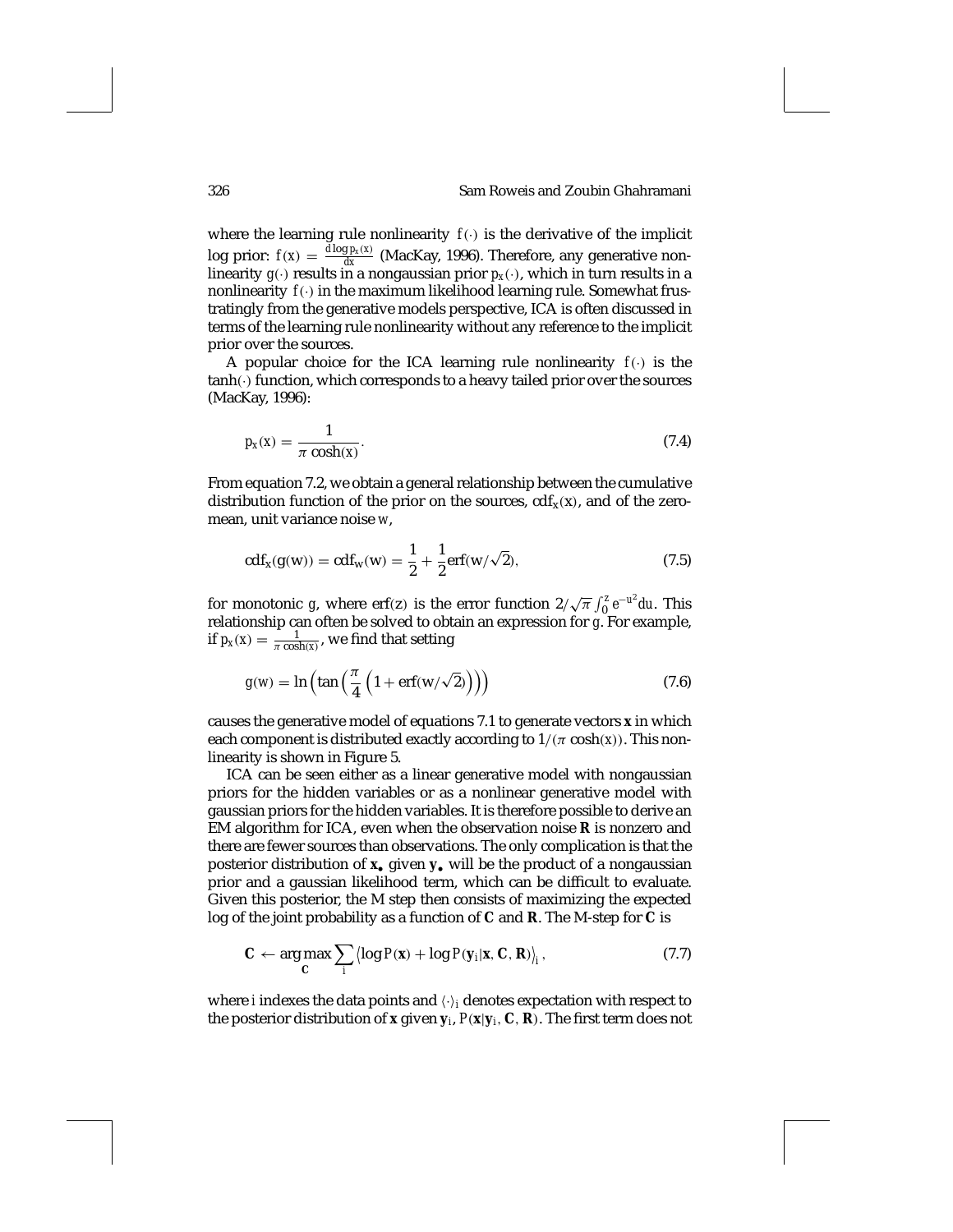

Figure 5: The nonlinearity  $g(\cdot)$  from equation 7.6 which converts a gaussian distributed source *w* ∼ N (0, 1) into one distributed as *x* = *g*(*w*) ∼ 1/(π cosh(*x*)).

depend on **C**, and the second term is a quadratic in **C**, so taking derivatives with respect to **C**, we obtain a linear system of equations that can be solved in the usual manner:

$$
\mathbf{C} \leftarrow \left(\sum_{i} \mathbf{y}_{i} \langle \mathbf{x}^{T} \rangle_{i}\right) \left(\sum_{i} \langle \mathbf{x} \mathbf{x}^{T} \rangle_{i}\right)^{-1}.
$$
 (7.8)

A similar M-step can be derived for **R**. Since, given **x**•, the generative model is linear, the M-step requires only evaluating the first and second moments of the posterior distribution of **x**:  $\langle \mathbf{x} \rangle_i$  and  $\langle \mathbf{x} \mathbf{x}^T \rangle_i$ . It is not necessary to know anything else about the posterior if its first two moments can be computed. These may be computed using Gibbs sampling or, for certain source priors, using table lookup or closed-form computation.<sup>15</sup> In particular, Moulines et al. (1997) and Attias and Schreiner (1998) have independently proposed using a gaussian mixture to model the prior for each component of the source, **x**. The posterior distribution over **x** is then also a gaussian mixture, which can be evaluated analytically and used to derive an EM algorithm for both the mixing matrix and the source densities. The only caveat is that the number of gaussian components in the posterior grows exponentially in the number of sources,<sup>16</sup> which limits the applicability of this method to models with only a few sources.

<sup>&</sup>lt;sup>15</sup> In the limit of zero noise,  $\mathbf{R} = \mathbf{0}$ , the EM updates derived in this manner degenerate to **C** ← **C** and **R** ← **R**. Since this does not decrease the likelihood, it does not contradict the convergence proof for the EM algorithm. However, it also does not increase the likelihood, which might explain why no one uses EM to fit the standard zero-noise ICA model.

<sup>16</sup> If each source is modeled as a mixture of *k* gaussians and there are *m* sources, then there are *k<sup>m</sup>* components in the mixture.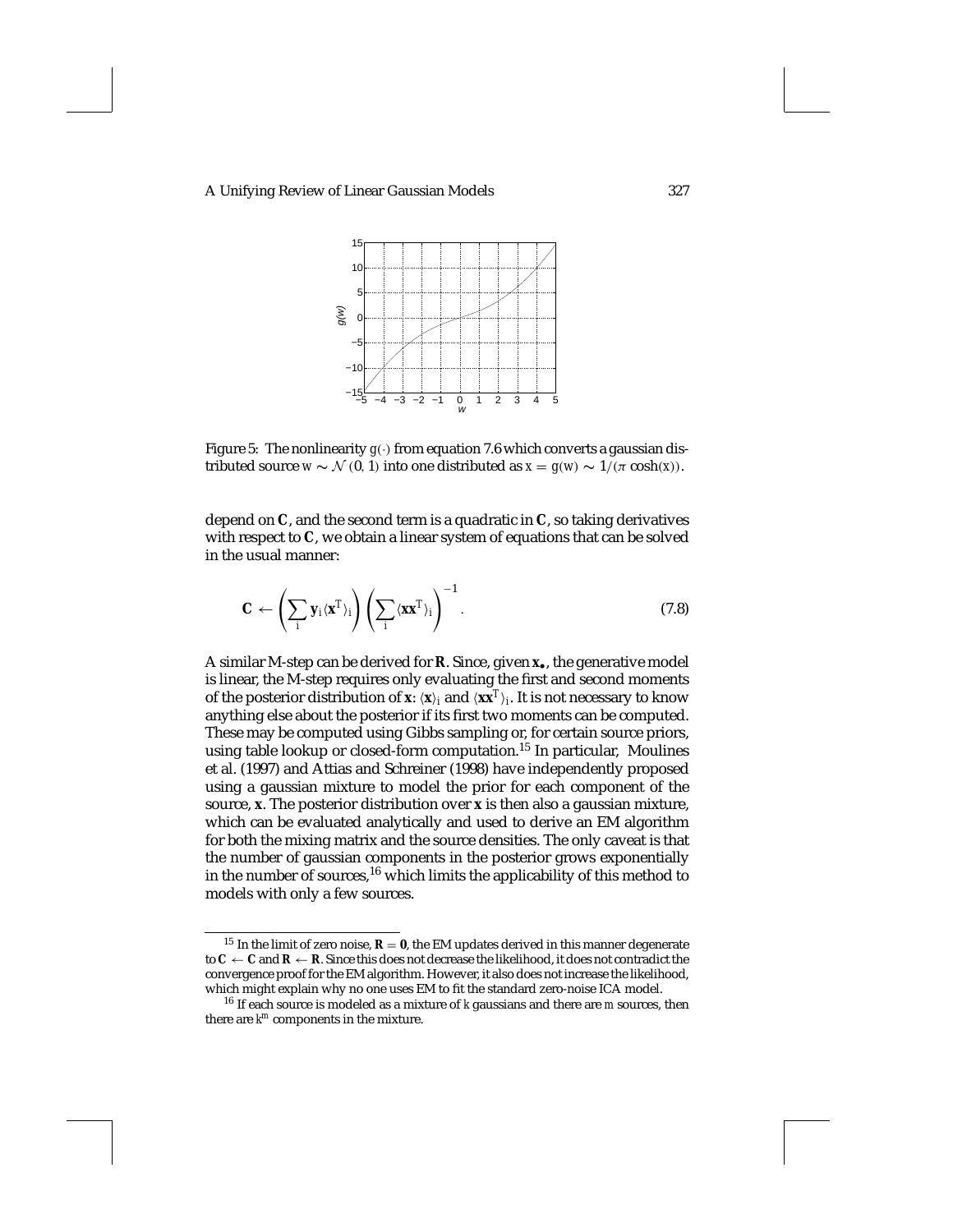Alternatively, we can compute the posterior distribution of **w**• given **y**•, which is the product of a gaussian prior and a nongaussian likelihood. Again, this may not be easy, and we may wish to resort to Gibbs sampling (Geman & Geman, 1984) or other Markov chain Monte Carlo methods (Neal, 1993). Another option is to employ a deterministic trick recently used by Bishop, Svenson, and Williams (1998) in the context of the generative topographic map (GTM), which is a probabilistic version of Kohonen's (1982) self-organized topographic map. We approximate the gaussian prior via a finite number (*N*) of *fixed* points (this is the trick). In other words,

$$
P(\mathbf{w}_{\bullet}) = \mathcal{N}(\mathbf{0}, \mathbf{I}) \approx \tilde{P}(\mathbf{w}_{\bullet}) = \sum_{j=1}^{N} \delta(\mathbf{w}_{\bullet} - \mathbf{w}_{j}),
$$
(7.9)

where the  $w_i$ 's are a finite sample from  $\mathcal N$  (0, I). The generative model then takes these*N* points, maps them through a fixed nonlinearity *g*, an adaptable linear mapping **C**, and adds gaussian noise with covariance **R** to produce **y**•. The generative model is therefore a constrained mixture of *N* gaussians, where the constraint comes from the fact that the only way the centers can move is by varying **C**. Then, computing the posterior over **w**• amounts to computing the responsibility under each of the *N* gaussians for the data point. Given these responsibilities, the problem is again linear in **C**, which means that it can be solved using equation 7.8. For the traditional zero-noise limit of ICA, the responsibilities will select the center closest to the data point in exactly the same manner as standard vector quantization. Therefore, ICA could potentially be implemented using EM for GTMs in the limit of zero output noise.

## **8 Network Interpretations and Regularization**

Early in the modern history of neural networks, it was realized that PCA could be implemented using a linear autoencoder network (Baldi & Hornik, 1989). The data are fed as both the input and target of the network, and the network parameters are learned using the squared error cost function. In this section, we show how factor analysis and mixture of gaussian clusters can also be implemented in this manner, albeit with a different cost function.

To understand how a probabilistic model can be learned using an autoencoder it is very useful to make a recognition-generation decomposition of the autoencoder (Hinton & Zemel, 1994; Hinton, Dayan, & Revow, 1997). An autoencoder takes an input **y**•, produces some internal representation in the hidden layer **x**ˆ•, and generates at its output a reconstruction of the input **y**ˆ • in Figure 6. We call the mapping from hidden to output layers the generative part of the network since it generates the data from a (usually more compact) representation under some noise model. Conversely, we call the mapping from input to hidden units the recognition part of the network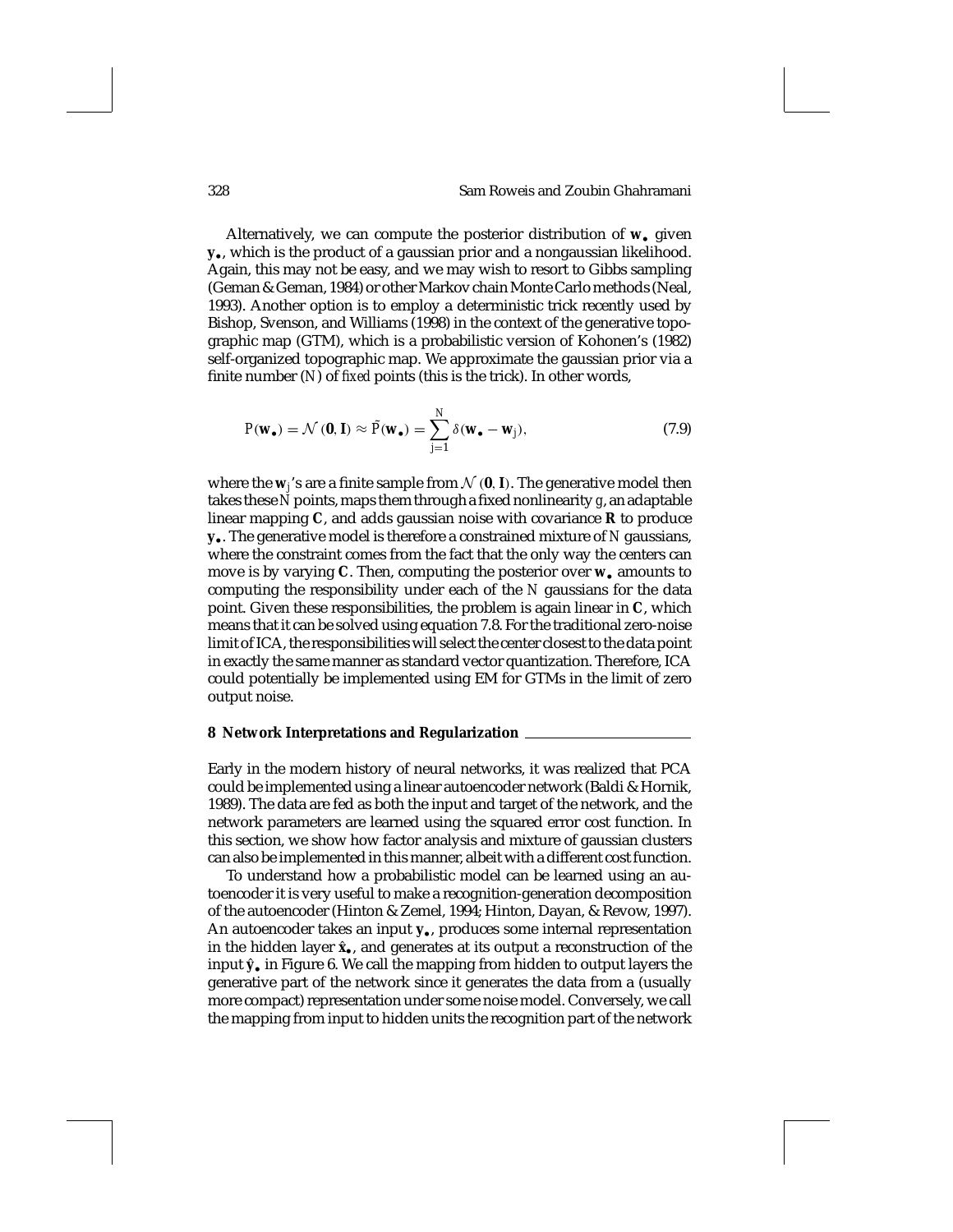

Figure 6: A network for state inference and for learning parameters of a static data model. The input **y**• is clamped to the input units (bottom), and the mean **x**ˆ• of the posterior of the estimated state appears on the hidden units above. The covariance of the state posterior is constant at**I**−β**C** which is easily computed if the weights  $\beta$  are known. The inference computation is a trivial linear projection, but learning the weights of the inference network is difficult. The input to hidden weights are always constrained to be a function of the hidden to output weights, and the network is trained as an autoencoder using self-supervised learning. Outgoing weights have only been drawn from one input unit and one hidden unit.

since it produces some representation in the hidden variables given the input. Because autoencoders are usually assumed to be deterministic, we will think of the recognition network as computing the posterior mean of the hidden variables given the input.

The generative model for factor analysis assumes that both the hidden states and the observables are normally distributed, from which we get the posterior probabilities for the hidden states in equation 5.3b. If we assume that the generative weight matrix from the hidden units to the outputs is **C** and the noise model at the output is gaussian with covariance **R**, then the posterior mean of the hidden variables is  $\hat{\mathbf{x}}_{\bullet} = \beta \mathbf{y}_{\bullet}$ , where  $\beta = \mathbf{C}^T(\mathbf{C}\mathbf{C}^T + \beta \mathbf{y}_{\bullet})$ **R**)<sup>−1</sup>. Therefore, the hidden units can compute the posterior mean exactly if they are linear and the weight matrix from input to hidden units is *β*. Notice that *β* is tied to **C** and **R**, so we only need to estimate **C** and **R** during learning. We denote expectations under the posterior state distribution by  $\langle \cdot \rangle$ , for example,

$$
\langle \mathbf{x}_\bullet \rangle = \int \mathbf{x}_\bullet P(\mathbf{x}_\bullet|\mathbf{y}_\bullet) \ d\mathbf{x}_\bullet = \hat{\mathbf{x}}_\bullet.
$$

From the theory of the EM algorithm (see section 4.2), we know that one way to maximize the likelihood is to maximize the expected value of the log of the joint probability under the posterior distribution of the hidden variables:

 $\langle \log P(\mathbf{x}_{\bullet}, \mathbf{y}_{\bullet} | \mathbf{C}, \mathbf{R}) \rangle$ .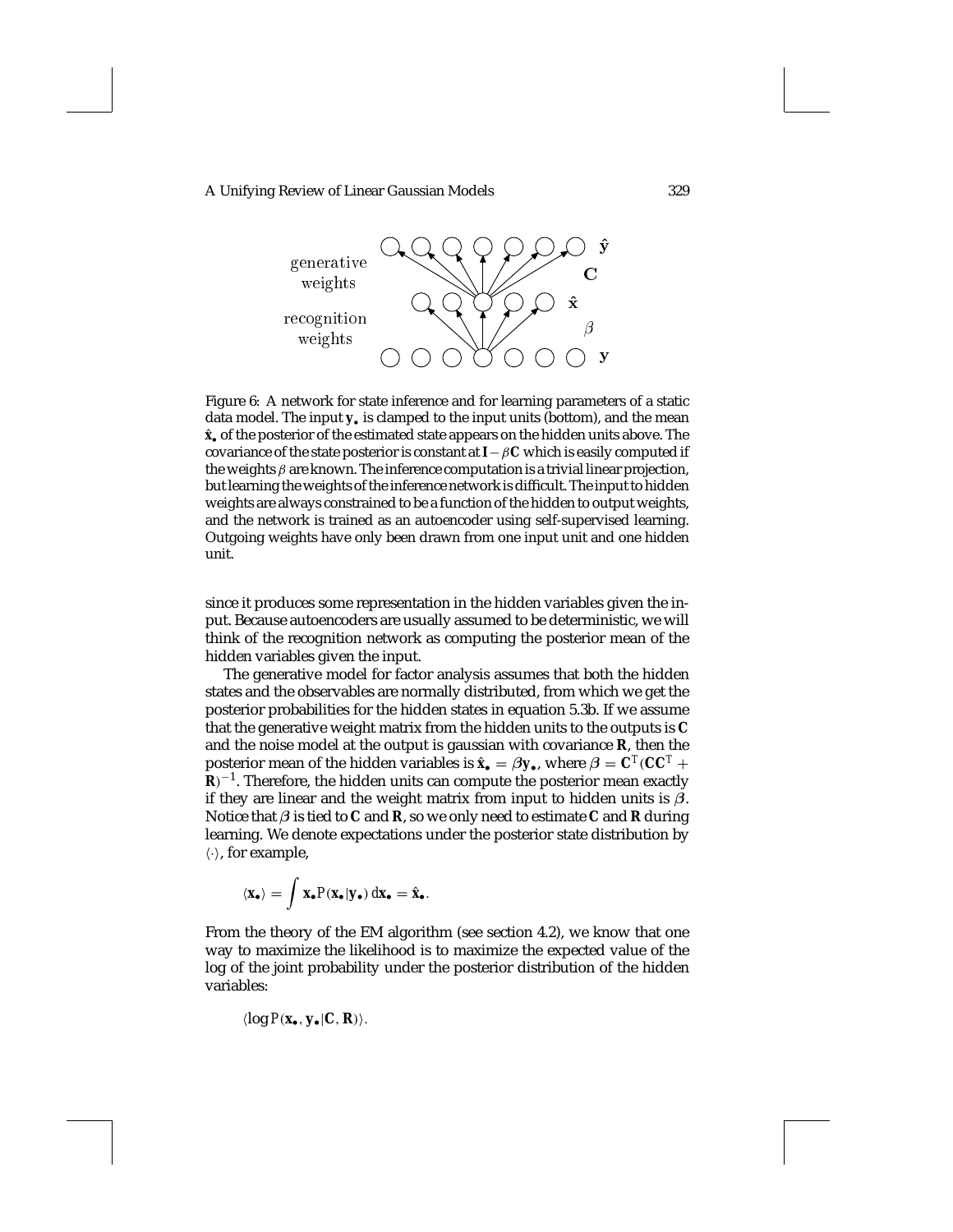Changing signs and ignoring constants, we can equivalently minimize the following cost function:

$$
\mathcal{C} = \langle (\mathbf{y}_\bullet - \mathbf{C}\mathbf{x}_\bullet)^T \mathbf{R}^{-1} (\mathbf{y}_\bullet - \mathbf{C}\mathbf{x}_\bullet) \rangle + \log |\mathbf{R}| \tag{8.1a}
$$

$$
= \mathbf{y}_{\bullet}^T \mathbf{R}^{-1} \mathbf{y}_{\bullet} - 2 \mathbf{y}_{\bullet}^T \mathbf{R}^{-1} \mathbf{C} \langle \mathbf{x}_{\bullet} \rangle + \langle \mathbf{x}_{\bullet}^T \mathbf{C}^T \mathbf{R}^{-1} \mathbf{C} \mathbf{x}_{\bullet} \rangle + \log |\mathbf{R}| \tag{8.1b}
$$

$$
= (\mathbf{y}_{\bullet} - \mathbf{C}\hat{\mathbf{x}}_{\bullet})^T \mathbf{R}^{-1} (\mathbf{y}_{\bullet} - \mathbf{C}\hat{\mathbf{x}}_{\bullet}) + \log |\mathbf{R}| + \text{trace}[\mathbf{C}^T \mathbf{R}^{-1} \mathbf{C} \Sigma]. \tag{8.1c}
$$

Here we have defined **Σ** to be the posterior covariance of **x**•,

$$
\Sigma \equiv \langle \mathbf{x}_{\bullet} \mathbf{x}_{\bullet}^T \rangle - \langle \mathbf{x}_{\bullet} \rangle \langle \mathbf{x}_{\bullet} \rangle^T = \mathbf{I} - \beta \mathbf{C},
$$

and in the last step we have reorganized terms and made use of the fact that  $\langle \mathbf{x}_\bullet^T \mathbf{C}^T \mathbf{R}^{-1} \mathbf{C} \mathbf{x}_\bullet \rangle = \text{trace}[\mathbf{C}^T \mathbf{R}^{-1} \mathbf{C} \langle \mathbf{x}_\bullet \mathbf{x}_\bullet^T \rangle].$ 

The first two terms of cost function in equation 8.1c are just a squared error cost function evaluated with respect to a gaussian noise model with covariance **R**. They are exactly the terms minimized when fitting a standard neural network with this gaussian noise model. The last term is a regularization term that accounts for the posterior variance in the hidden states given the inputs.<sup>17</sup> When we take derivatives of this cost function, we do not differentiate **x**ˆ and **Σ** with respect to **C** and **R**. As is usual for the EM algorithm, we differentiate the cost given the posterior distribution of the hidden variables. Taking derivatives with respect to **C** and premultiplying by **R**, we obtain a weight change rule,

$$
\Delta C \propto (\mathbf{y}_\bullet - \mathbf{C}\mathbf{x}_\bullet)\mathbf{x}_\bullet^T - \mathbf{C}\Sigma. \tag{8.2}
$$

The first term is the usual delta rule. The second term is simply a weightdecay term decaying the columns of **C** with respect to the posterior covariance of the hidden variables. Intuitively, the higher the uncertainty in a hidden unit, the more its outgoing weight vector is shrunk toward zero. To summarize, factor analysis can be implemented in an autoassociator by tying the recognition weights to the generative weights and using a particular regularizer in addition to squared reconstruction error during learning.

We now analyze the mixture of gaussians model in the same manner. The recognition network is meant to produce the mean of the hidden variable given the inputs. Since we assume that the discrete hidden variable is represented as a unit vector, its mean is just the vector of probabilities of being in each of its *k* settings given the inputs, that is, the responsibilities. Assuming equal mixing coefficients,  $P(\mathbf{x}_{\bullet} = \mathbf{e}_j) = P(\mathbf{x}_{\bullet} = \mathbf{e}_j) \ \forall j$ , the responsibilities

<sup>&</sup>lt;sup>17</sup> PCA assumes infinitesimal noise, and therefore the posterior "distribution" over the hidden states has zero variance (**Σ** → **0**) and the regularizer vanishes (**C***T***R**−1**CΣ** → **I**).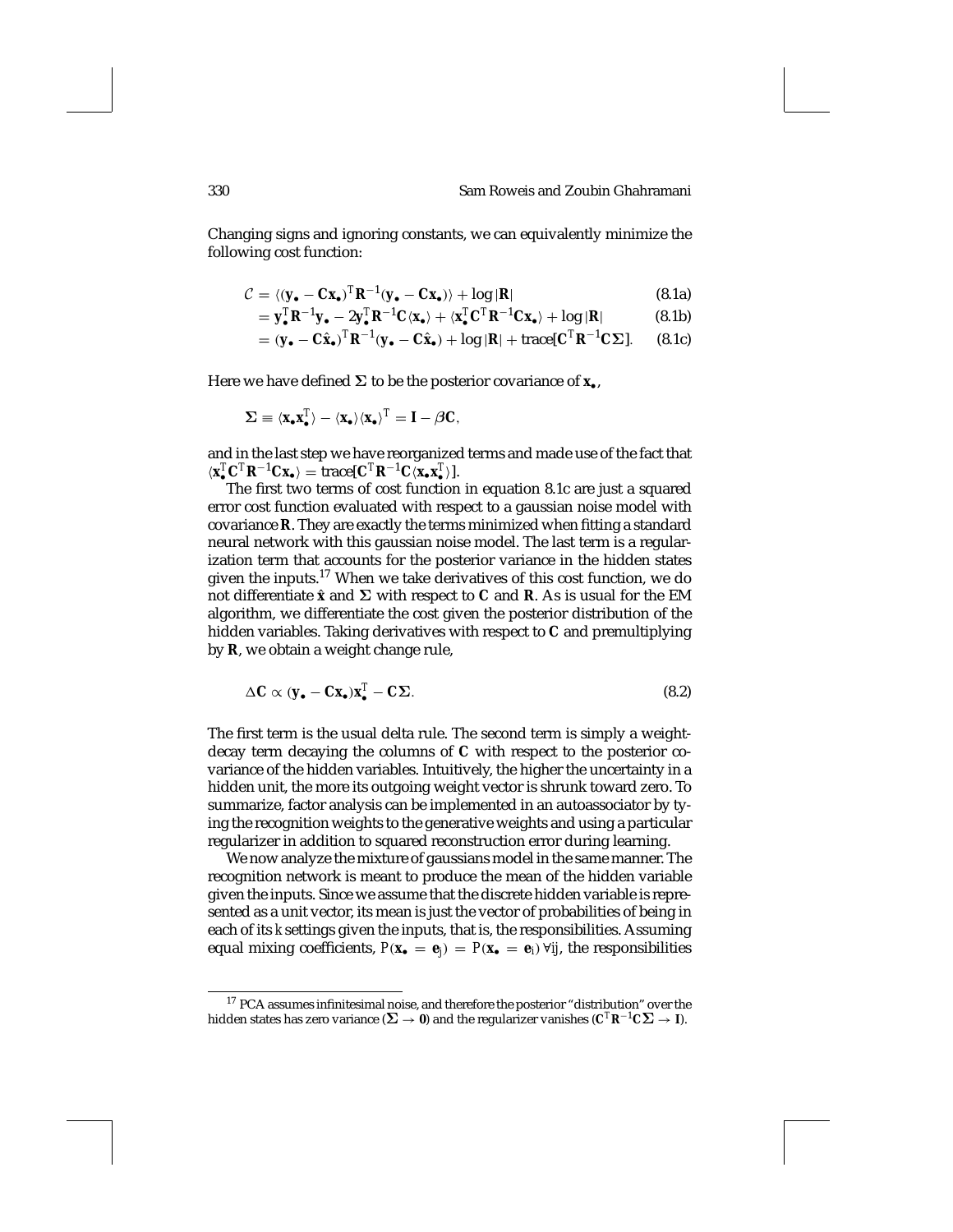defined in equation 6.6b are

$$
(\hat{\mathbf{x}}_{\bullet})_j = P(\mathbf{x}_{\bullet} = \mathbf{e}_j | \mathbf{y}_{\bullet}) = \frac{\exp\{-\frac{1}{2}(\mathbf{y}_{\bullet} - \mathbf{C}_j)^T \mathbf{R}^{-1} (\mathbf{y}_{\bullet} - \mathbf{C}_j)\}}{\sum_{i=1}^k \exp\{-\frac{1}{2}(\mathbf{y}_{\bullet} - \mathbf{C}_i)^T \mathbf{R}^{-1} (\mathbf{y}_{\bullet} - \mathbf{C}_i)\}}
$$
(8.3a)

$$
= \frac{\exp{\{\beta_j y_\bullet - \alpha_j\}}}{\sum_{i=1}^k \exp{\{\beta_i y_\bullet - \alpha_i\}}},
$$
\n(8.3b)

where we have defined  $\beta_j = \mathbf{C}_j \mathbf{R}^{-1}$  and  $\alpha_j = \frac{1}{2} \mathbf{C}_j^T \mathbf{R}^{-1} \mathbf{C}_j$ . Equation 8.3b describes a recognition model that is linear followed by the softmax nonlinearity,  $\Phi$ , written in full matrix notation:  $\hat{\mathbf{x}}_{\bullet} = \Phi(\beta \mathbf{y}_{\bullet} - \alpha)$ . In other words, a simple network could do exact inference with linear input to hidden weights *β* and softmax hidden units.

Appealing again to the EM algorithm, we obtain a cost function that when minimized by an autoassociator will implement the mixture of gaussians.<sup>18</sup> The log probability of the data given the hidden variables can be written as

 $-2 \log P(y_{\bullet}|x_{\bullet}, C, R) = (y_{\bullet} - Cx_{\bullet})^T R^{-1}(y_{\bullet} - Cx_{\bullet}) + \log |R| + const.$ 

Using this and the previous derivation, we obtain the cost function,

$$
\mathcal{C} = (\mathbf{y}_\bullet - \mathbf{C}\hat{\mathbf{x}}_\bullet)^T \mathbf{R}^{-1} (\mathbf{y}_\bullet - \mathbf{C}\hat{\mathbf{x}}_\bullet) + \log |\mathbf{R}| + \text{trace}[\mathbf{C}^T \mathbf{R}^{-1} \mathbf{C} \Sigma], \qquad (8.4)
$$

where  $\Sigma = \langle \mathbf{x}_\bullet \mathbf{x}_\bullet^T \rangle - \langle \mathbf{x}_\bullet \rangle \langle \mathbf{x}_\bullet \rangle^T$ . The second-order term,  $\langle \mathbf{x}_\bullet \mathbf{x}_\bullet^T \rangle$ , evaluates to a matrix with **x**ˆ• along its diagonal and zero elsewhere. Unlike in factor analysis, **Σ** now depends on the input.

To summarize, the mixture of gaussians model can also be implemented using an autoassociator. The recognition part of the network is linear, followed by a softmax nonlinearity. The cost function is the usual squared error penalized by a regularizer of exactly the same form as in factor analysis. Similar network interpretations can be obtained for the other probabilistic models.

#### **9 Comments and Extensions**

There are several advantages, both theoretical and practical, to a unified treatment of the unsupervised methods reviewed here. From a theoretical viewpoint, the treatment emphasizes that all of the techniques for inference in the various models are essentially the same and just correspond to probability propagation in the particular model variation. Similarly, all the learning procedures are nothing more than an application of the EM

<sup>&</sup>lt;sup>18</sup> Our derivation assumes tied covariance and equal mixing coefficients. Slightly more complex equations result for the general case.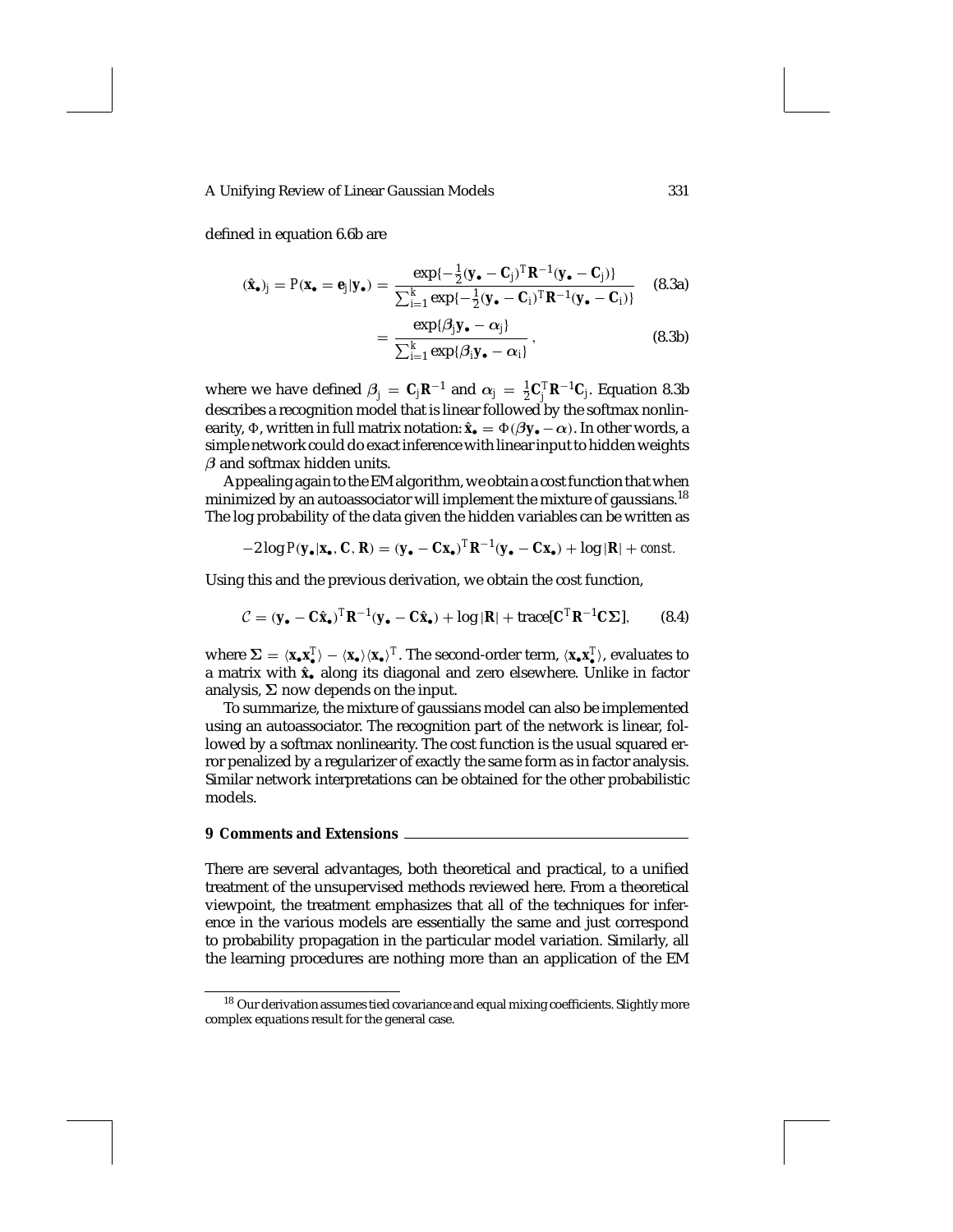algorithm to increase the total likelihood of the observed data iteratively. Furthermore, the origin of zero-noise-limit algorithms such as vector quantization and PCA is easy to see. A unified treatment also highlights the relationship between similar questions across the different models. For example, picking the number of clusters in a mixture model or state dimension in a dynamical system or the number of factors or principal components in a covariance model or the number of states in an HMM are all really the same question.

From a practical standpoint, a unified view of these models allows us to apply well-known solutions to hard problems in one area to similar problems in another. For example, in this framework it is obvious how to deal properly with missing data in solving both the learning and inference problems. This topic has been well understood for many static models (Little & Rubin, 1987; Tresp, Ahmad, & Neuneier, 1994; Ghahramani & Jordan, 1994) but is typically not well addressed in the linear dynamical systems literature. As another example, it is easy to design and work with models having a mixed continuous- and discrete-state vector, (for example, hidden filter HMMs (Fraser & Dimitriadis, 1993), which is something not directly addressed by the individual literatures on discrete or continuous models.

Another practical advantage is the ease with which natural extensions to the basic models can be developed. For example, using the hierarchical mixture-of-experts formalism developed by Jordan and Jacobs (1994) we can consider global mixtures of any of the model variants discussed. In fact, most of these mixtures have already been considered: mixtures of linear dynamical systems are known as switching state-space models (see Shumway & Stoffer, 1991; Ghahramani & Hinton, 1996b); mixtures of factor analyzers (Ghahramani and Hinton, 1997) and of pancakes (PCA) (Hinton et al., 1995); and mixtures of HMMs (Smyth, 1997). A mixture of *m* of our constrained mixtures of gaussians each with *k* clusters gives a mixture model with *mk* components in which there are only *m* possible covariance matrices. This "tied covariance" approach is popular in speech modeling to reduce the number of free parameters. (For  $k = 1$ , this corresponds to a full "unconstrained" mixture of gaussians model with *m* clusters.)

It is also possible to consider "local mixtures" in which the conditional probability  $\overline{P}(\mathbf{y}_t|\mathbf{x}_t)$  is no longer a single gaussian but a more complicated density such as a mixture of gaussians. For our (constrained) mixture of gaussians model, this is another way to get a "full" mixture. For HMMs, this is a well-known extension and is usually the standard approach for emission density modeling (Rabiner & Juang, 1986). It is even possible to use constrained mixture models as the output density model for an HMM (see, for example, Saul & Rahim, 1998, which uses factor analysis as the HMM output density). However, we are not aware of any work that considers this variation in the continuous-state cases, for either static or dynamic data.

Another important natural extension is spatially adaptive observation noise. The idea here is that the observation noise **v** can have different statis-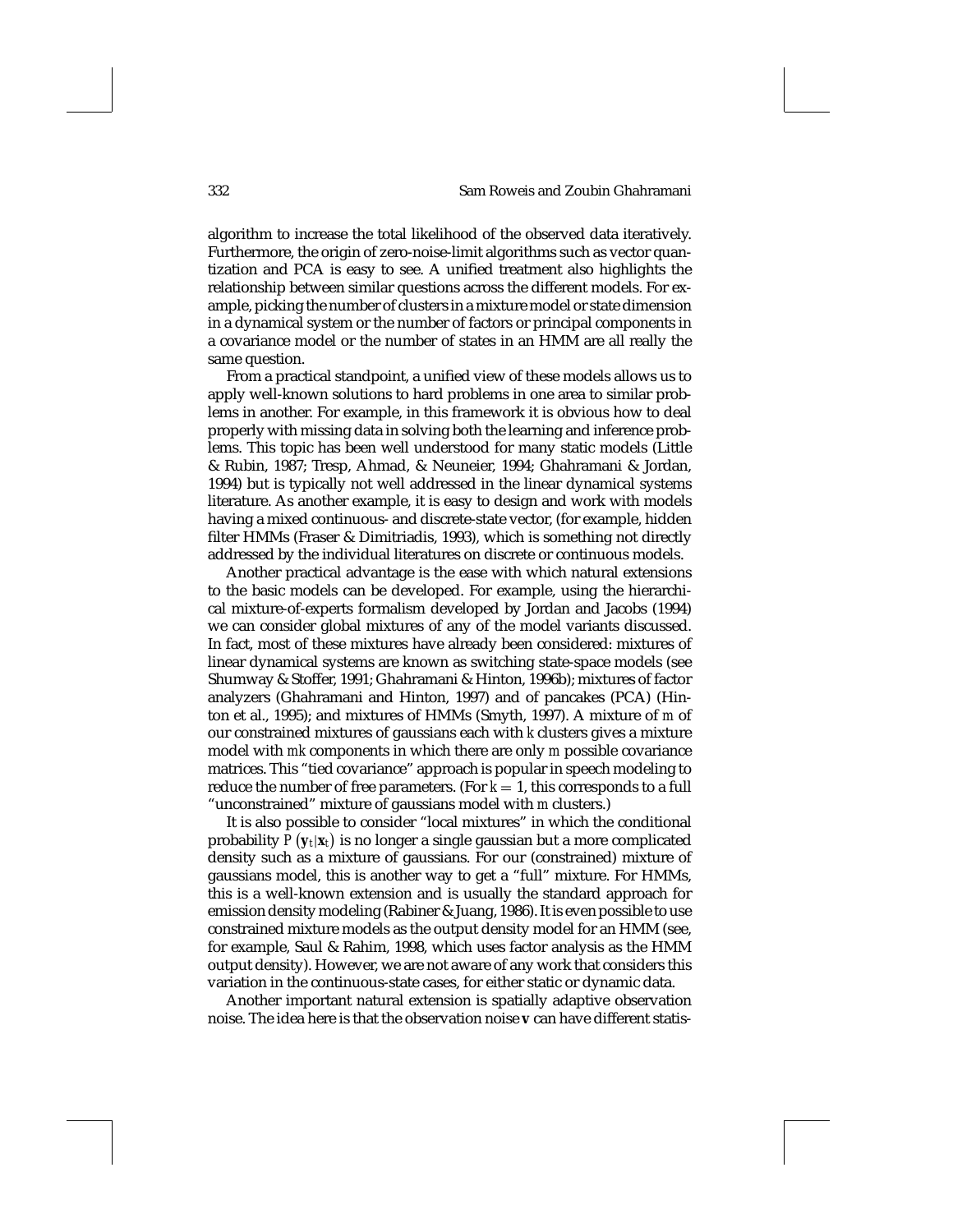tics in different parts of (state or observation) space rather than being described by a single matrix **R**. For discrete-mixture models, this idea is well known, and it is achieved by giving each mixture component a private noise model. However, for continuous-state models, this idea is relatively unexplored and is an interesting area for further investigation. The crux of the problem is how to parameterize a positive definite matrix over some space. We propose some simple ways to achieve this. One possibility is replacing the single covariance shape Q for the observation noise with a conic<sup>19</sup> linear blending of *k* "basis" covariance shapes. In the case of linear dynamical systems or factor analysis, this amounts to a novel type of model in which the local covariance matrix **R** is computed as a conic linear combination of several "canonical" covariance matrices through a tensor product between the current state vector **x** (or equivalently the "noiseless" observation **Cx**) and a master noise tensor  $\mathcal{R}^{20}$  Another approach would be to drop the conic restriction (allow general linear combinations) and then add a multiple of the identity matrix to the resulting noise matrix in order to make it positive definite. A third approach is to represent the covariance shape as the compression of an elastic sphere due to a spatially varying force field. This representation is easier to work with because the parameterization of the field is unconstrained, but it is hard to learn the local field from measurements of the effective covariance shape. Bishop (1995, sec. 6.3) and others have considered simple nonparametric methods for estimating input-dependent noise levels in regression problems. Goldberg, Williams, and Bishop (1998) have explored this idea in the context of gaussian processes.

It is also interesting to consider what happens to the dynamic models when the output noise tends to zero. In other words, what are the dynamic analogs of PCA and vector quantization? For both linear dynamical systems and HMMs, this causes the state to no longer be hidden. In linear dynamical systems, the optimal observation matrix is then found by performing PCA on the data and using the principal components as the columns of **C**; for HMMs, **C** is found by vector quantization of the data (using the codebook vectors as the columns of **C**). Given these observation matrices, the state is no longer hidden. All that remains is to identify a first-order Markov dynamics in state-space: this is a simple AR(1) model in the continuous case or a firstorder Markov chain in the discrete case. Such zero-noise limits are not only interesting models in their own right, but are also valuable as good choices for initialization of learning in linear dynamical systems and HMMs.

<sup>&</sup>lt;sup>19</sup> A conic linear combination is one in which all the coefficients are positive.

<sup>20</sup> For mixtures of gaussians or hidden Markov models, this kind of linear "blending" merely selects the *j*th submatrix of the tensor if the discrete state is **e***j*. This is yet another way to recover the conventional "full" or unconstrained mixture of gaussians or hidden Markov model emission density in which each cluster or state has its own private covariance shape for observation noise.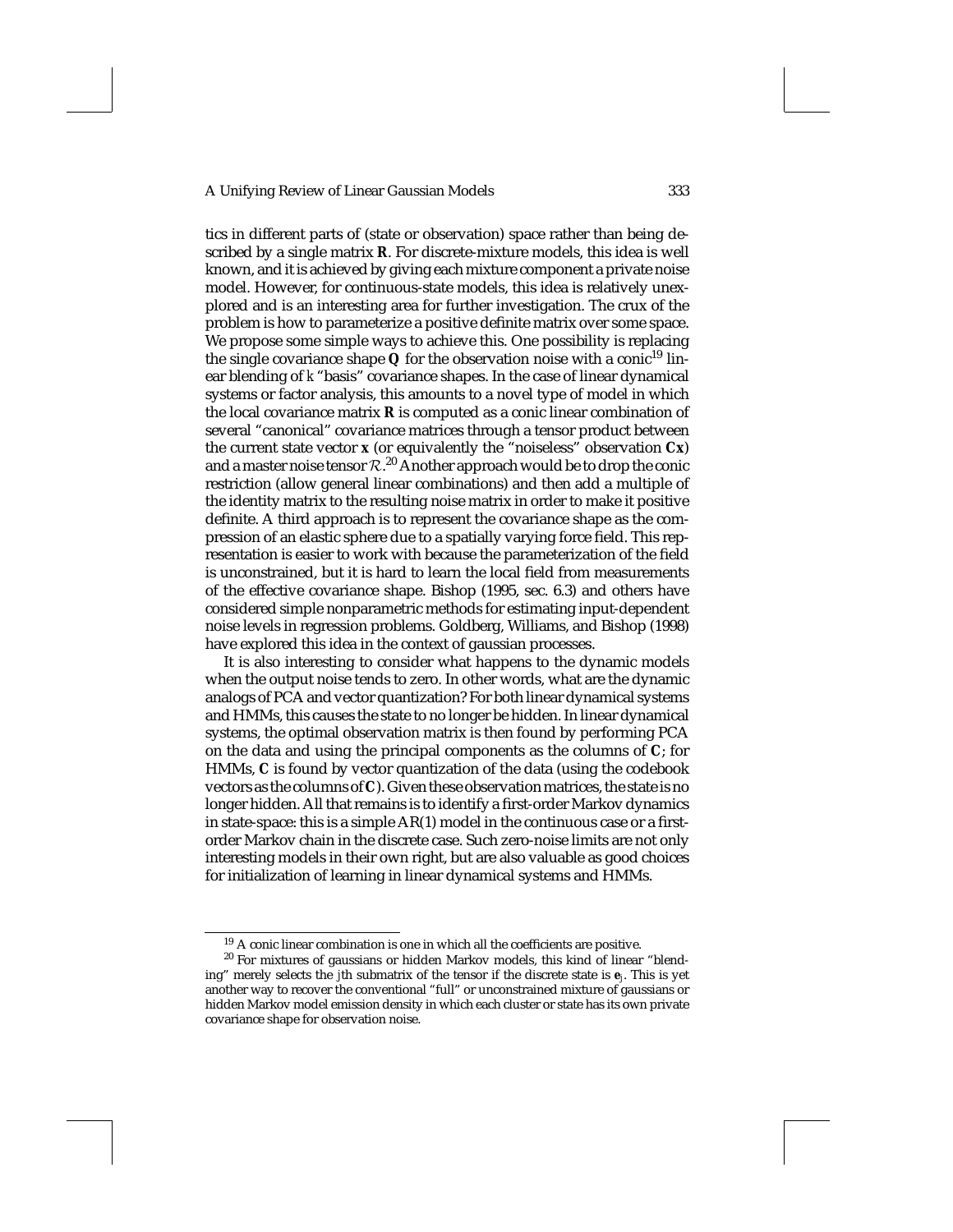334 Sam Roweis and Zoubin Ghahramani

#### **Appendix**

In this appendix we review in detail the inference and learning algorithms for each of the models. The goal is to enable readers to implement these algorithms from the pseudocode provided. For each class of model, we first present the solution to the inference problem, and then the EM algorithm for learning the model parameters. For this appendix only, we adopt the notation that the transpose of a vector or matrix is written as  $\mathbf{x}'$ , not  $\mathbf{x}^T$ . We use T instead of  $\tau$  to denote the length of a time series. We also define the binary operator  $\odot$  to be the element-wise product of two equal-size vectors or matrices. Comments begin with the symbol %.

### **A.1 Factor Analysis, SPCA, and PCA.**

*A.1.1 Inference.* For factor analysis and related models, the posterior probability of the hidden state given the observations, *P*(**x**•|**y**•), is gaussian. The inference problem therefore consists of computing the mean and covariance of this gaussian,  $\hat{\mathbf{x}}_•$  and  $\mathbf{V} = \text{Cov}[\mathbf{x}_•]$ :

FactorAnalysisInference(**y**•,**C**,**R**)  $\beta \leftarrow C'(CC' + R)^{-1}$ **x**ˆ• ← *β***y**•  $V ← I – \beta C$ return **x**ˆ•, **V**

Since the observation noise matrix **R** is assumed to be diagonal and **x**• is of smaller dimension than **y**•, *β* can be more efficiently computed using the matrix inversion lemma:

$$
\boldsymbol{\beta} = \mathbf{C}'\mathbf{R}^{-1}\left(\mathbf{I} - \mathbf{C}(\mathbf{I} + \mathbf{C}'\mathbf{R}^{-1}\mathbf{C})^{-1}\mathbf{C}'\mathbf{R}^{-1}\right).
$$

Computing the (log) likelihood of an observation is nothing more than an evaluation under the gaussian  $\mathcal{N}$  (**O**, **CC**<sup> $\prime$ </sup> + **R**).

The sensible PCA (SPCA) algorithm is a special case of factor analysis in which the observation noise is assumed to be spherically symmetric:  $\mathbf{R} = \alpha \mathbf{I}$ . Inference in SPCA is therefore identical to inference for factor analysis.

The traditional PCA algorithm can be obtained as a limiting case of factor analysis:  $\mathbf{R} = \lim_{\epsilon \to 0} \epsilon \mathbf{I}$ . The inverse used for computing  $\beta$  in factor analysis is no longer well defined. However, the limit of  $\beta$  is well defined:  $\beta =$  $(C'C)^{-1}C'$ . Also, the posterior collapses to a single point, so  $V = Cov[x_{\bullet}] =$  $I - \beta C = 0$ .

PCAInference(**y**•,**C**) *% Projection onto principal components*  $\beta \leftarrow (\mathbf{C}'\mathbf{C})^{-1}\mathbf{C}'$ **x**ˆ• ← *β***y**• return **x**ˆ•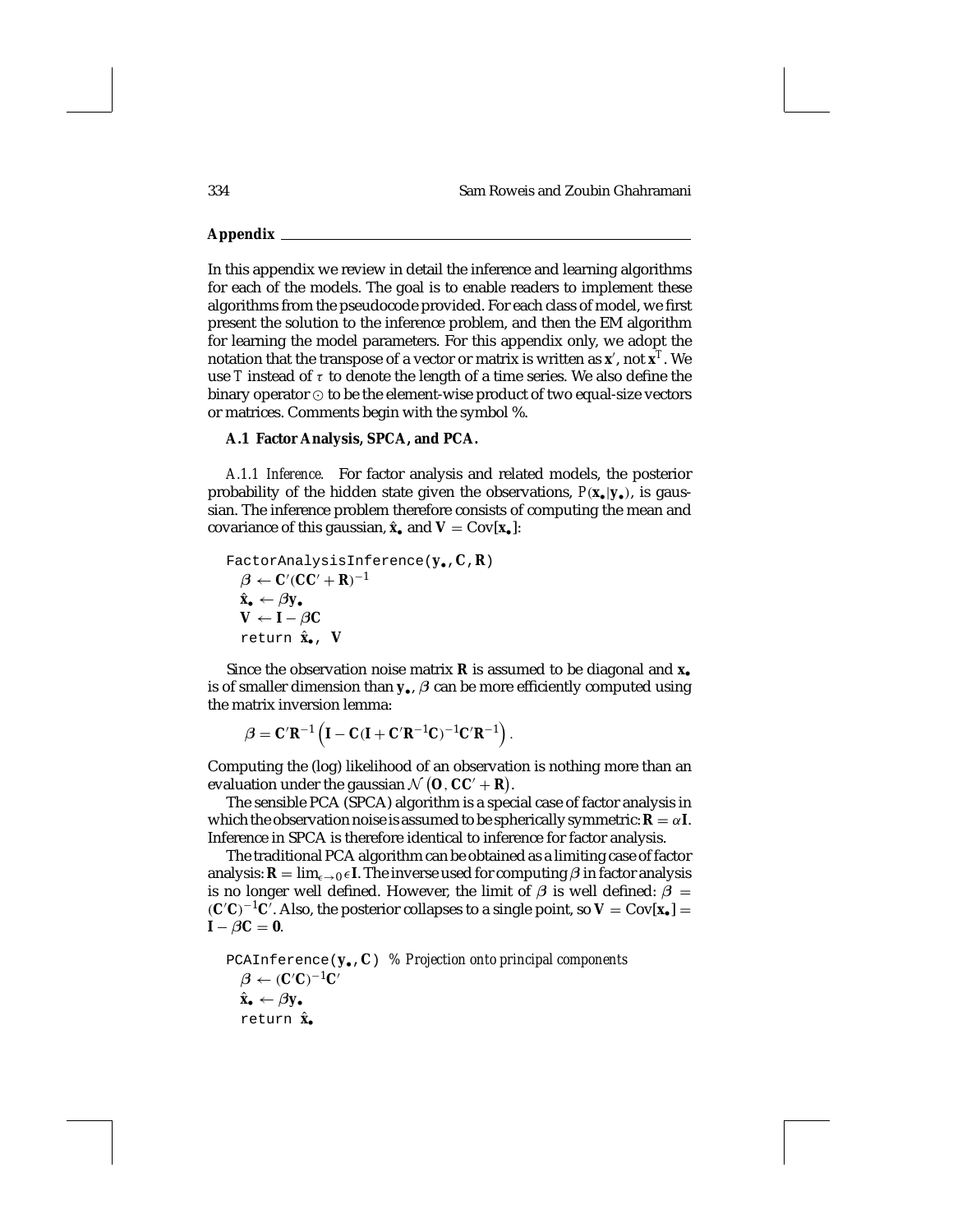*A.1.2 Learning.* The EM algorithm for learning the parameters of a factor analyzer with *k* factors from a zero-mean data set  $Y = [y_1, \ldots, y_n]$  (each column of the  $p \times n$  matrix **Y** is a data point) is

```
FactorAnalysisLearn(Y, k, \epsilon)
   initialize C, R
   compute sample covariance S of Y
   while change in log likelihood > \epsilon% E step
         \hat{\mathbf{X}}, \mathbf{V} \leftarrow FactorAnalysisInference(Y, C, R)
         \delta \leftarrow Y \hat{X}'\gamma \leftarrow \hat{\mathbf{X}} \hat{\mathbf{X}}' + n\mathbf{V}% M step
         \mathbf{C} \leftarrow \delta \gamma^{-1}set diagonal elements of \mathbf{R} to \mathbf{R}_{ii} \leftarrow (\mathbf{S} - \mathbf{C}\delta'/n)_{ii}end
   return C, R
```
Here FactorAnalysisInference(**Y**,**C**,**R**) has the obvious interpretation of the inference function applied to the entire matrix of observations. Since  $\beta$  and **V** do not depend on **Y**, this can be computed efficiently in matrix form. Since the data appear only in outer products, we can run factor analysis learning with just the sample covariance. Note also that the log-likelihood is computed as  $-\frac{1}{2}$ **y**<sup> $\prime$ </sup>(**CC**<sup> $\prime$ </sup> + **R**)<sup> $-1$ </sup>**y** +  $\frac{n}{2}$  log |**CC**<sup> $\prime$ </sup> + **R**| + *const*.

The EM algorithm for SPCA is identical to the EM algorithm for factor analysis, except that since the observation noise covariance is spherically symmetrical, the M-step for **R** is changed to  $\mathbf{R} \leftarrow \alpha \mathbf{I}$ , where  $\alpha \leftarrow \sum_{j=1}^{p} (\mathbf{S} - \mathbf{I}_{j})$  $C\delta'$ <sub>*jj/p*.</sub>

The EM algorithm for PCA can be obtained in a similar manner:

 $PCALearn(Y, k, \epsilon)$ initialize **C** while change in squared reconstruction error  $> \epsilon$ *% E step*  $\hat{\mathbf{X}} \leftarrow \text{PCAInference}(\mathbf{Y}, \mathbf{C})$  $\delta \leftarrow Y \hat{X}'$  $\gamma \leftarrow \hat{\mathbf{X}} \hat{\mathbf{X}}'$ *% M step*  $\mathbf{C} \leftarrow \delta \gamma^{-1}$ end return **C**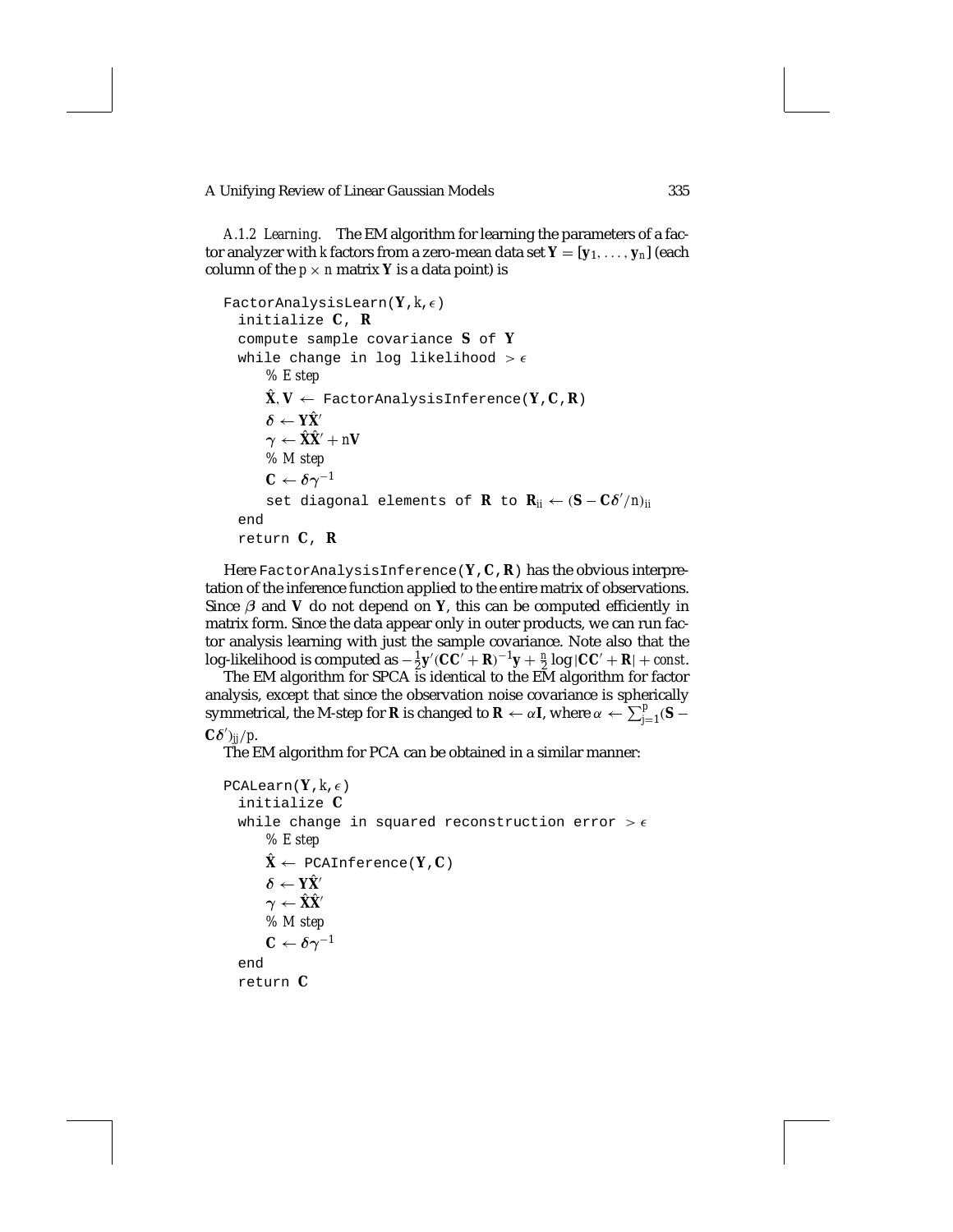Since PCA is not a probability model (it assumes zero noise), the likelihood is undefined, so convergence is assessed by monitoring the squared reconstruction error.

## **A.2 Mixtures of Gaussians and Vector Quantization.**

*A.2.1 Inference.* We begin by discussing the inference problem for mixtures of gaussians and then discuss the inference problem in vector quantization as a limiting case. The hidden variable in a mixture of gaussians is a discrete variable that can take on one of *k* values. We represent this variable using a vector **x**• of length *k*, where each setting of the hidden variable corresponds to **x**• taking a value of unity in one dimension and zero elsewhere. The probability distribution of the discrete hidden variable, which has *k*−1 degrees of freedom (since it must sum to one), is fully described by the mean of **x**•. Therefore, the inference problem is limited to computing the posterior mean of **x**• given a data point **y**• and the model parameters, which are *π* (the prior mean of **x**•), **C** (the matrix whose *k* columns are the means of **y**• given each of the *k* settings of **x**•) and **R** (the observation noise covariance matrix).

MixtureofGaussiansInference(**y**•,**C**,**R**,*π*) % compute % responsibilities  $\alpha \leftarrow 0$ 

for  $i = 1$  to  $k$  $\Delta_i \leftarrow (\mathbf{y}_\bullet - \mathbf{C}_i)' \mathbf{R}^{-1} (\mathbf{y}_\bullet - \mathbf{C}_i)$  $\gamma_i \leftarrow \pi_i \exp\left\{-\frac{1}{2}\Delta_i\right\}$  $\alpha \leftarrow \alpha + \gamma_i$ end  $\hat{\mathbf{x}}_{\bullet} \leftarrow \gamma/\alpha$ return **x**ˆ•

A measure of the randomness of the hidden state can be obtained by evaluating the entropy of the discrete distribution corresponding to **x**ˆ•.

Standard VQ corresponds to the limiting case  $\mathbf{R} = \lim_{\epsilon \to 0} \epsilon \mathbf{I}$  and equal priors  $\pi_i = 1/k$ . Inference in this case is performed by the well known (1-)nearest-neighbor rule.

VQInference(**y**•,**C**) *% 1-nearest-neighbor* for  $i = 1$  to  $k$  $\Delta_i \leftarrow (\mathbf{y}_\bullet - \mathbf{C}_i)'(\mathbf{y}_\bullet - \mathbf{C}_i)$ end  $\hat{\mathbf{x}}_{\bullet} \leftarrow \mathbf{e}_j$  for  $j = \arg \min \Delta_i$ return **x**ˆ•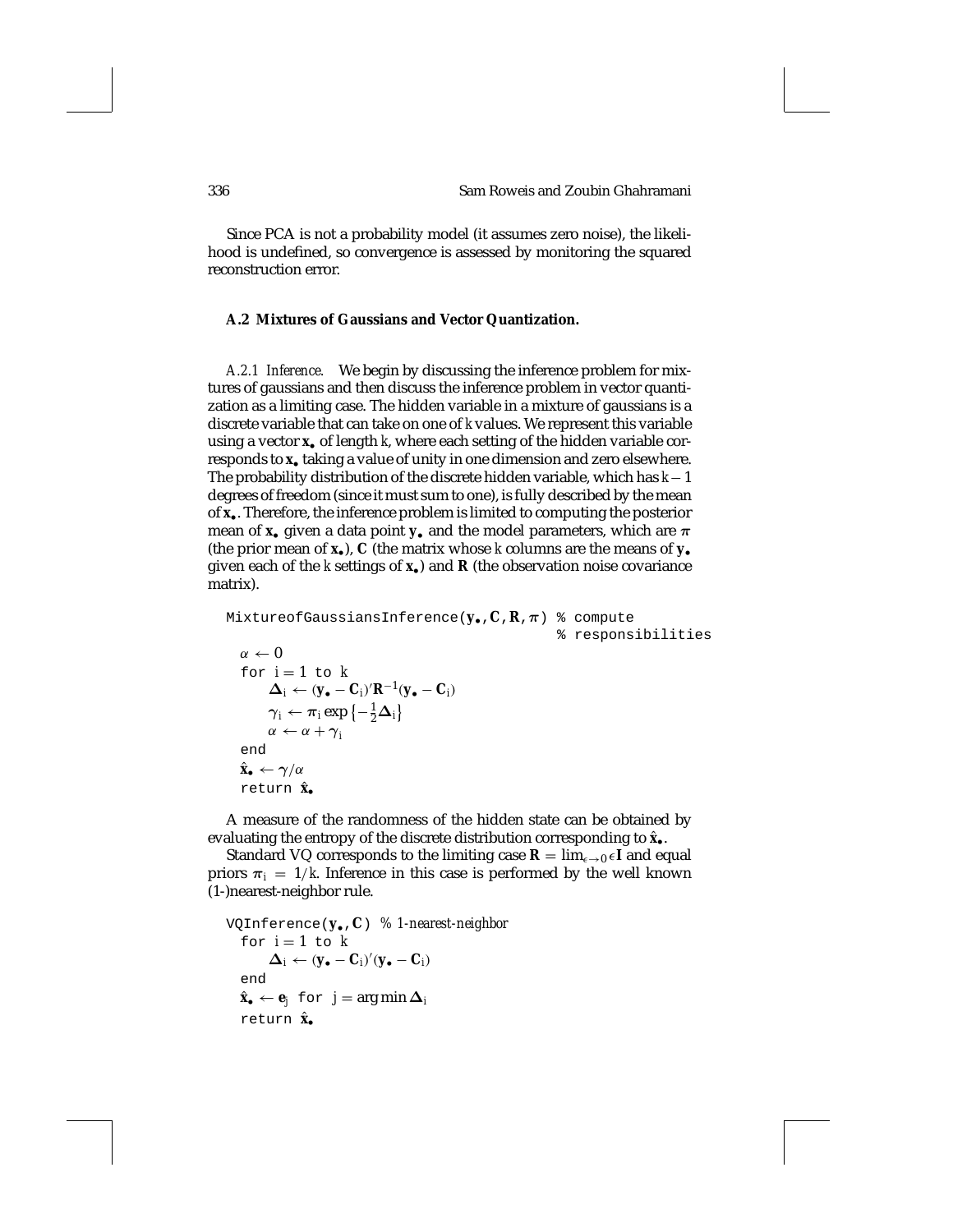As before, **e***<sup>j</sup>* is the unit vector along the *j*th coordinate direction. The squared distances  $\Delta_i$  can be generalized to a Mahalanobis metric with respect to some matrix **R**, and nonuniform priors  $\pi_i$  can easily be incorporated. As was the case with PCA, the posterior distribution has zero entropy.

*A.2.2 Learning.* The EM algorithm for learning the parameters of a mixture of gaussian is:

```
MixtureofGaussiansLearn(Y,k,²)% ML soft competitive learning
   initialize C, R, π
   while change in log likelihood > \epsiloninitialize \delta \leftarrow \mathbf{0}, \gamma \leftarrow \mathbf{0}, \alpha \leftarrow \mathbf{0}% E step
         for i = 1 to nxi ← MixtureofGaussiansInference(yi,C,R,π)
                \delta \leftarrow \delta + \mathbf{y}_i \mathbf{x}'_iγ ← γ + x_iend
         % M step
         for j = 1 to k\mathbf{C}_j \leftarrow \delta_j / \gamma_jfor i = 1 to n
                    \alpha \leftarrow \alpha + \mathbf{x}_{ij}(\mathbf{y}_i - \mathbf{C}_j)(\mathbf{y}_i - \mathbf{C}_j)end
         end
         R \leftarrow \alpha/n\pi \leftarrow \gamma/nend
   return C, R, π
```
We have assumed a common covariance matrix **R** for all the gaussians; the extension to different covariances for each gaussian is straightforward.

The *k*-means vector quantization learning algorithm results when we take the appropriate limit of the above algorithm:

```
VQLearn(Y, k, \epsilon) % k-means
   initialize C
   while change in squared reconstruction error > \epsilon% E step
          initialize \delta \leftarrow 0, \gamma \leftarrow 0for i = 1 to n\mathbf{x}_i \leftarrow \text{VQInference}(\mathbf{y}_i, \mathbf{C})\delta \leftarrow \delta + \mathbf{y}_i \mathbf{x}'_i\gamma \leftarrow \gamma + \mathbf{x}_i
```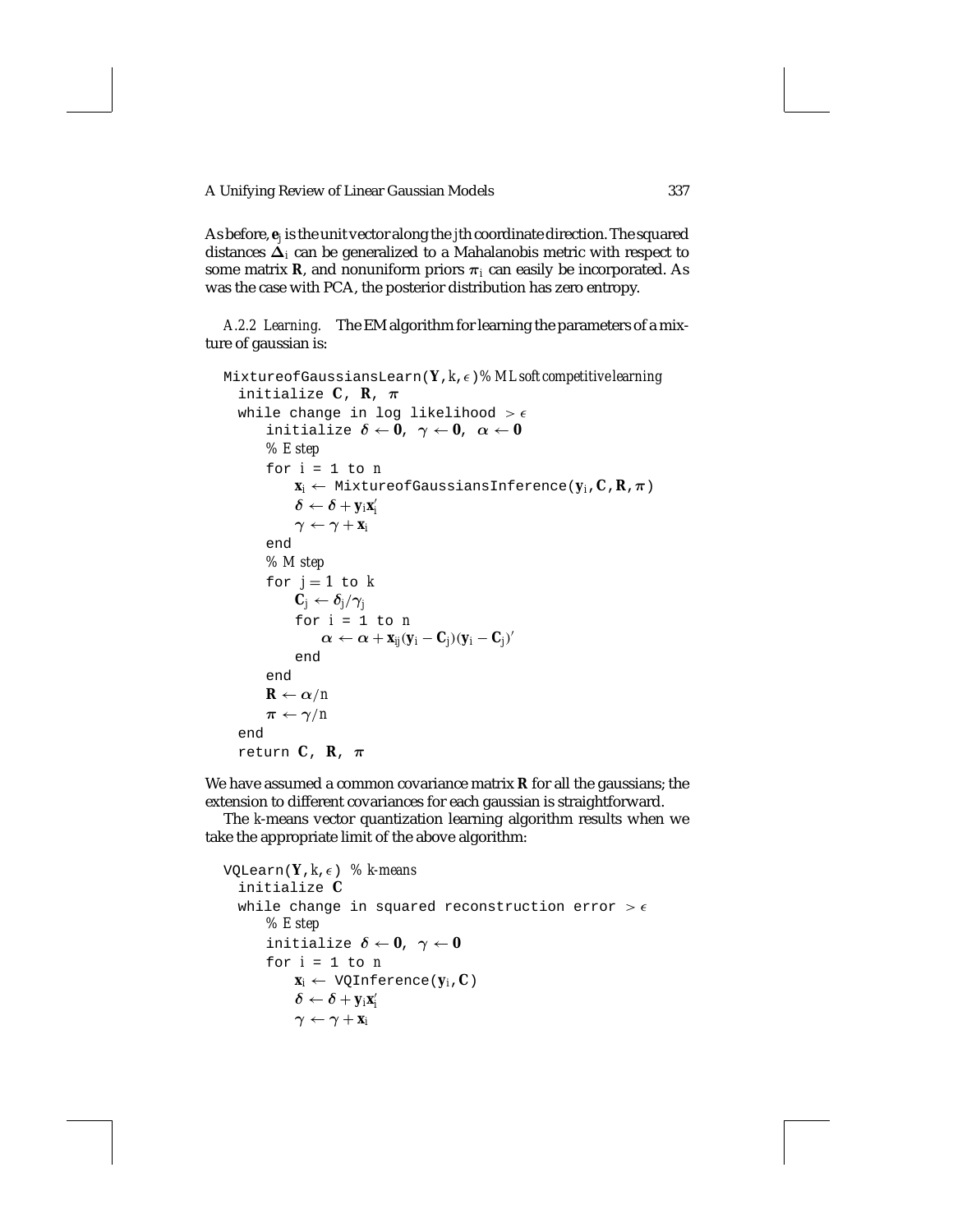338 Sam Roweis and Zoubin Ghahramani

```
end
      % M step
      for j = 1 to k\mathbf{C}_j \leftarrow \delta_j / \gamma_jend
end
return C
```
## **A.3 Linear Dynamical Systems.**

*A.3.1 Inference.* Inference in a linear dynamical system involves computing the posterior distributions of the hidden state variables given the sequence of observations. As in factor analysis, all the hidden state variables are assumed gaussian and are therefore fully described by their means and covariance matrices. The algorithm for computing the posterior means and covariances consists of two parts: a forward recursion, which uses the observations from **y**<sup>1</sup> to **y***t*, known as the Kalman filter (Kalman, 1960), and a backward recursion, which uses the observations from  $y_T$  to  $y_{t+1}$  (Rauch, 1963). The combined forward and backward recursions are known as the Kalman or Rauch-Tung-Streibel (RTS) smoother.

To describe the smoothing algorithm it will be useful to define the following quantities:  $\mathbf{x}_t^s$  and  $\mathbf{V}_t^s$  are, respectively, the mean and covariance matrix of  $\mathbf{x}_t$  given observations  $\{\mathbf{y}_1, \ldots, \mathbf{y}_s\}$ ;  $\hat{\mathbf{x}}_t \equiv \mathbf{x}_t^T$  and  $\hat{\mathbf{V}}_t \equiv \mathbf{V}_t^T$  are the "full smoother" estimates. To learn the **A** matrix using EM, it is also necessary to compute the covariance across time between  $\mathbf{x}_t$  and  $\mathbf{x}_{t-1}$ :

```
LDSInference(Y,A,C,Q,R,x0
1,V0
1) % Kalman smoother
     for t = 1 to T % Kalman filter (forward pass)
                \mathbf{x}_t^{t-1} ← \mathbf{A}\mathbf{x}_{t-1}^{t-1} if t > 1V_t^{t-1} ← AV_{t-1}^{t-1}A' + Q if t > 1\mathbf{K}_t \leftarrow \mathbf{V}_t^{t-1} \mathbf{C}' (\mathbf{C} \mathbf{V}_t^{t-1} \mathbf{C}' + \mathbf{R})^{-1}\mathbf{x}_t^t \leftarrow \mathbf{x}_t^{t-1} + \mathbf{K}_t (\mathbf{y}_t - \mathbf{C} \mathbf{x}_t^{t-1})\mathbf{V}_t^t \leftarrow \mathbf{V}_t^{t-1} - \mathbf{K}_t \mathbf{C} \mathbf{V}_t^{t-1}end
     initialize \hat{\mathbf{V}}_{T,T-1} = (\mathbf{I} - \mathbf{K}_T \mathbf{C}) \mathbf{A} \mathbf{V}_{T-1}^{T-1}for t = T to 2 % Rauch recursions (backward pass)
                J<sub>t−1</sub> ← V<sup>t−1</sup><sub>t</sub>A'(V<sup>t−1</sup>)<sup>−1</sup>
                \hat{\mathbf{x}}_{t-1} \leftarrow \mathbf{x}_{t-1}^{t-1} + \mathbf{J}_{t-1}(\hat{\mathbf{x}}_t - \mathbf{A}\mathbf{x}_{t-1}^{t-1})\hat{\mathbf{V}}_{t-1} \leftarrow \mathbf{V}_{t-1}^{t-1} + \mathbf{J}_{t-1}(\hat{\mathbf{V}}_t - \mathbf{V}_t^{t-1})\mathbf{J}_{t-1}'\hat{\mathbf{V}}_{t,t-1} ← \mathbf{V}_{t}^{t} \mathbf{J}'_{t-1} + \mathbf{J}_{t}(\hat{\mathbf{V}}_{t+1,t} - \mathbf{A} \mathbf{V}_{t}^{t}) \mathbf{J}'_{t-1} if t < T
```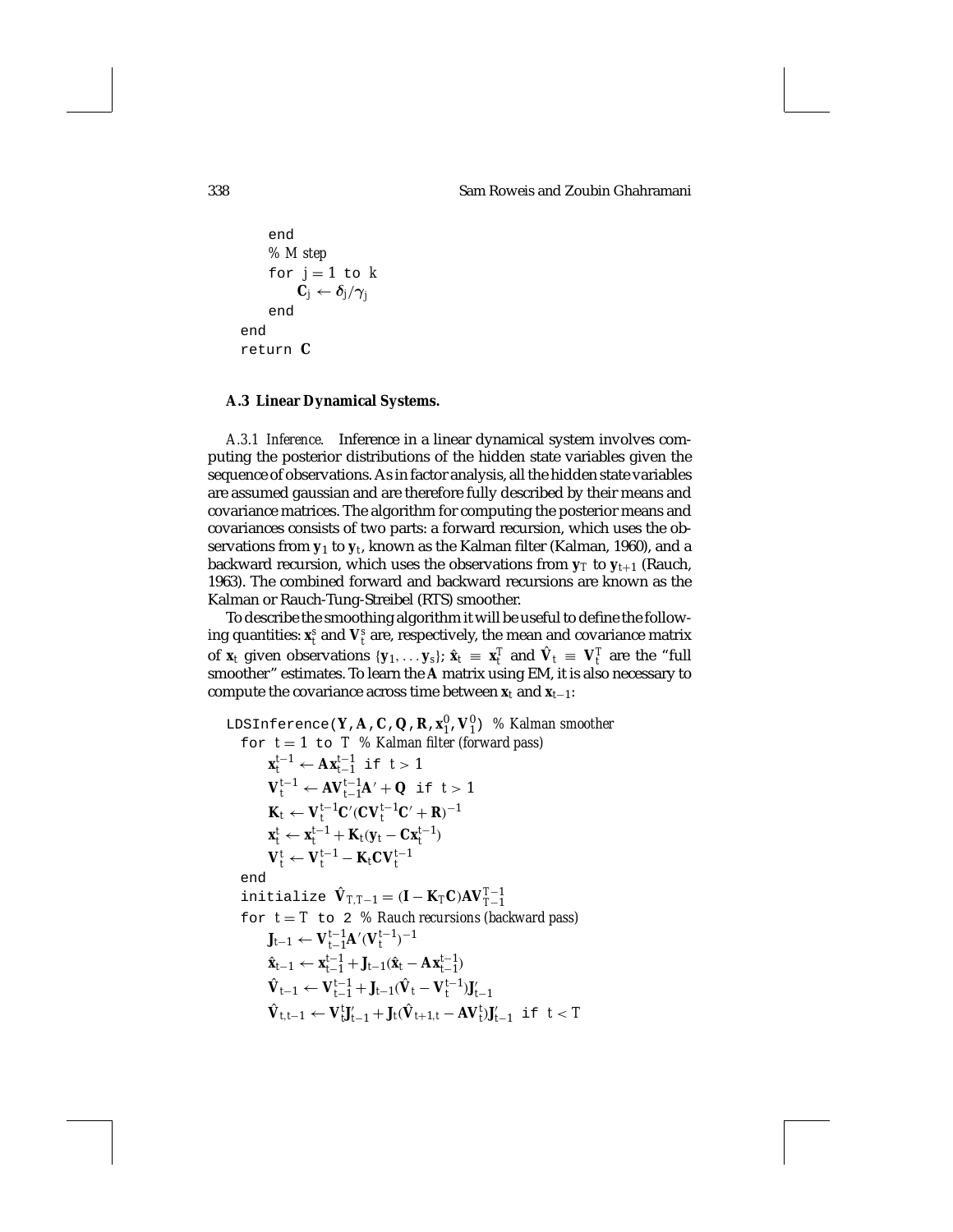end return  $\hat{\mathbf{x}}_t$ ,  $\hat{\mathbf{V}}_t$ ,  $\hat{\mathbf{V}}_{t,t-1}$  for all  $t$ 

*A.3.2 Learning.* The EM algorithm for learning a linear dynamical system (Shumway & Stoffer, 1982; Ghahramani & Hinton, 1996a) is given below, assuming for simplicity that we have only a single sequence of observations:

```
LDSLearn(Y, k, \epsilon)
      initialize \mathbf{A}, \mathbf{C}, \mathbf{Q}, \mathbf{R}, \mathbf{x}_1^0, \mathbf{V}_1^0set \alpha \leftarrow \sum_t \mathbf{y}_t \mathbf{y}_t'while change in log likelihood > \epsilonLDSInference(Y,A,C,Q,R,x0
1,V0
1) % E step
                initialize \delta \leftarrow 0, \gamma \leftarrow 0, \beta \leftarrow 0for t = 1 to T\delta \leftarrow \delta + \mathbf{y}_t \hat{\mathbf{x}}_t'\boldsymbol{\gamma} \leftarrow \boldsymbol{\gamma} + \hat{\textbf{x}}_{t}\hat{\textbf{x}}_{t}^{\prime} + \hat{\textbf{V}}_{t}β ← β + \hat{\mathbf{x}}_t \hat{\mathbf{x}}'_{t-1} + \hat{\mathbf{V}}_{t,t-1} if t > 1end
                 {\boldsymbol \gamma}_1 \leftarrow {\boldsymbol \gamma} - \hat{\mathbf{x}}_T\hat{\mathbf{x}}_T' - \hat{\mathbf{V}}_T\boldsymbol{\gamma}_2 \leftarrow \boldsymbol{\gamma} - \hat{\mathbf{x}}_1\hat{\mathbf{x}}'_1 - \hat{\mathbf{V}}_1% M step
                C \leftarrow \delta \gamma^{-1}\mathbf{R} \leftarrow (\alpha - \mathbf{C}\delta')/T\mathbf{A} \leftarrow \boldsymbol{\beta} \boldsymbol{\gamma}_1^{-1}\mathbf{Q} \leftarrow (\gamma_2 - \mathbf{A}\beta')/(T-1)\mathbf{x}_1^0 \leftarrow \hat{\mathbf{x}}_1\mathbf{V}^0_1 \leftarrow \hat{\mathbf{V}}_1end
      return A, C, Q, R, x0
1, V0
1
```
# **A.4 Hidden Markov Models.**

*A.4.1 Inference.* The forward-backward algorithm computes the posterior probabilities of the hidden states in an HMM and therefore forms the basis of the inference required for EM. We use the following standard definitions,

$$
\alpha_t = P(\mathbf{x}_t, \mathbf{y}_1, \dots, \mathbf{y}_t) \tag{A.1a}
$$

$$
\beta_t = P(\mathbf{y}_{t+1}, \dots, \mathbf{y}_T | \mathbf{x}_t), \tag{A.1b}
$$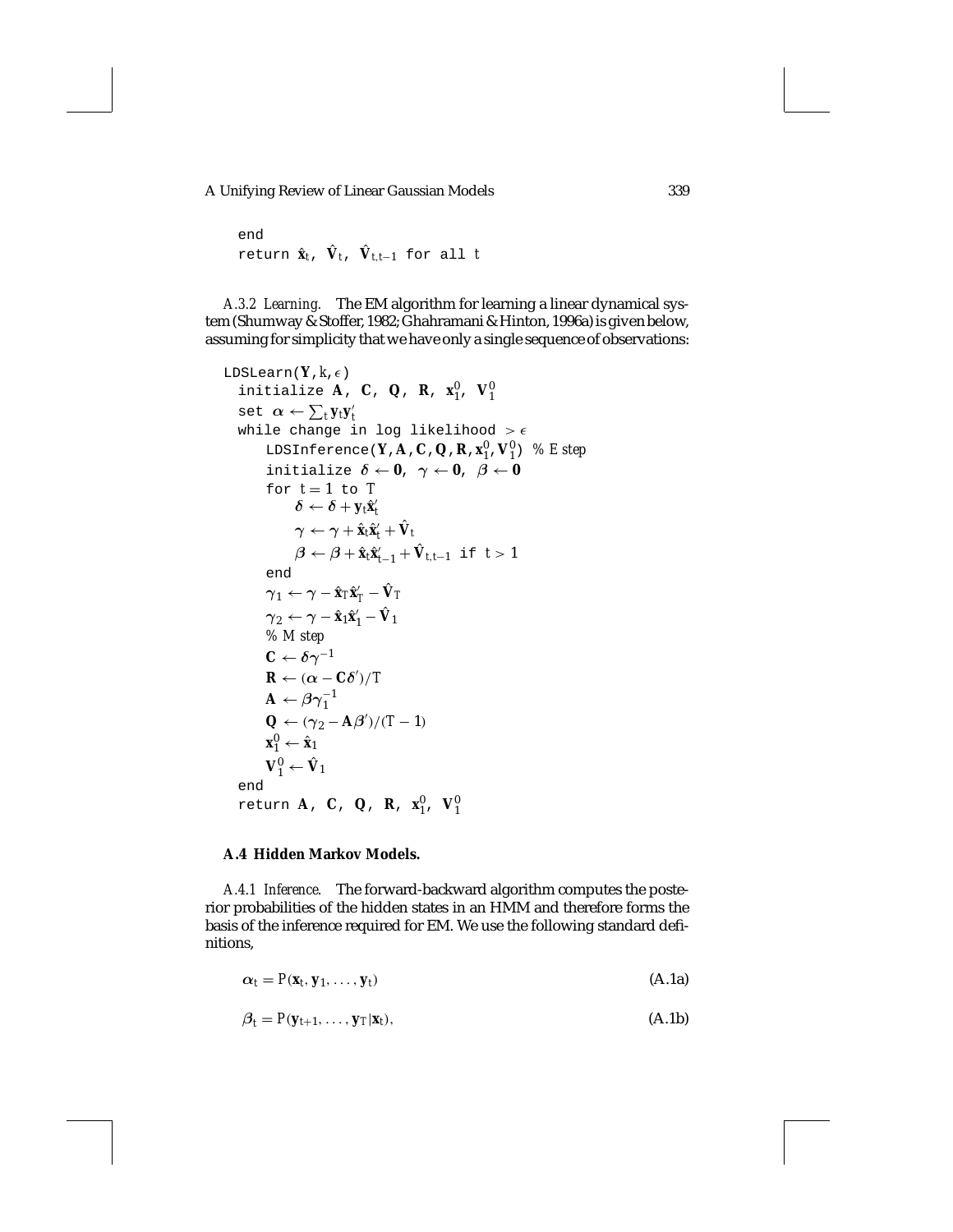where both  $\alpha$  and  $\beta$  are vectors of the same length as **x**. We present the case where the observations  $y_t$  are real-valued p-dimensional vectors and the probability density of an observation given the corresponding state (the "output model") is assumed to be a single gaussian with mean **Cx***<sup>t</sup>* and covariance **R**. The parameters of the model are therefore a  $k \times k$  transition matrix **T**, initial state prior probability vector  $\pi$ , an observation mean matrix **C**, and an observation noise matrix **R** that is tied across states:

```
HMMInference(Y,T,π,C,R) % forward–backward algorithm
   for t = 1 to T % forward pass
           for i = 1 to k<sub>t,i</sub> ← <b>exp {-\frac{1}{2}(<b>y</b><sub>t</sub> – <b>C<sub>i</sub>)</sub>\{R^{-1}(<b>y</b><sub>t</sub> – <b>C<sub>i</sub>)\{R|^{-1/2}(2\pi)^{-p/2}\}end
            if (t = 1) \alpha_t \leftarrow \pi \odot \mathbf{b}_1 else \alpha_t \leftarrow [\mathbf{T}' \alpha_{t-1}] \odot \mathbf{b}_t end
            \rho_t \leftarrow \sum_i \alpha_{t,i}\alpha_t \leftarrow \alpha_t/\rho_tend
   \beta_T \leftarrow 1/\rho_Tfor t = T - 1 to 1 % backward pass
           \beta_t \leftarrow \mathbf{T} [\beta_{t+1} \odot \mathbf{b}_{t+1}]/\rho_tend
    \gamma_t \leftarrow \alpha_t \odot \beta_t / (\alpha'_t \beta_t)\xi_t \leftarrow \alpha_t[\beta_{t+1} \odot \mathbf{b}_{t+1}]'ξt ← ξt/(\sumij ξtij)
   return γt, ξt, ρt for all t
```
The definitions of  $\alpha$  and  $\beta$  in equations A.1a and A.1b correspond to running the above algorithm without the scaling factors  $\rho_t$ . These factors, however, are essential to the numerical stability of the algorithm; otherwise, for long sequences, both  $\alpha$  and  $\beta$  become vanishingly small. Furthermore, from the  $\rho$ 's we can compute the log-likelihood of the sequence

$$
\log P(\mathbf{y}_1,\ldots,\mathbf{y}_T)=\sum_{t=1}^T \log \rho_t,
$$

which is why it is useful for the above function to return them.

*A.4.2 Learning.* Again, we assume for simplicity that we have a single sequence of observations from which we wish to learn the parameters of an HMM. The EM algorithm for learning these parameters, known as the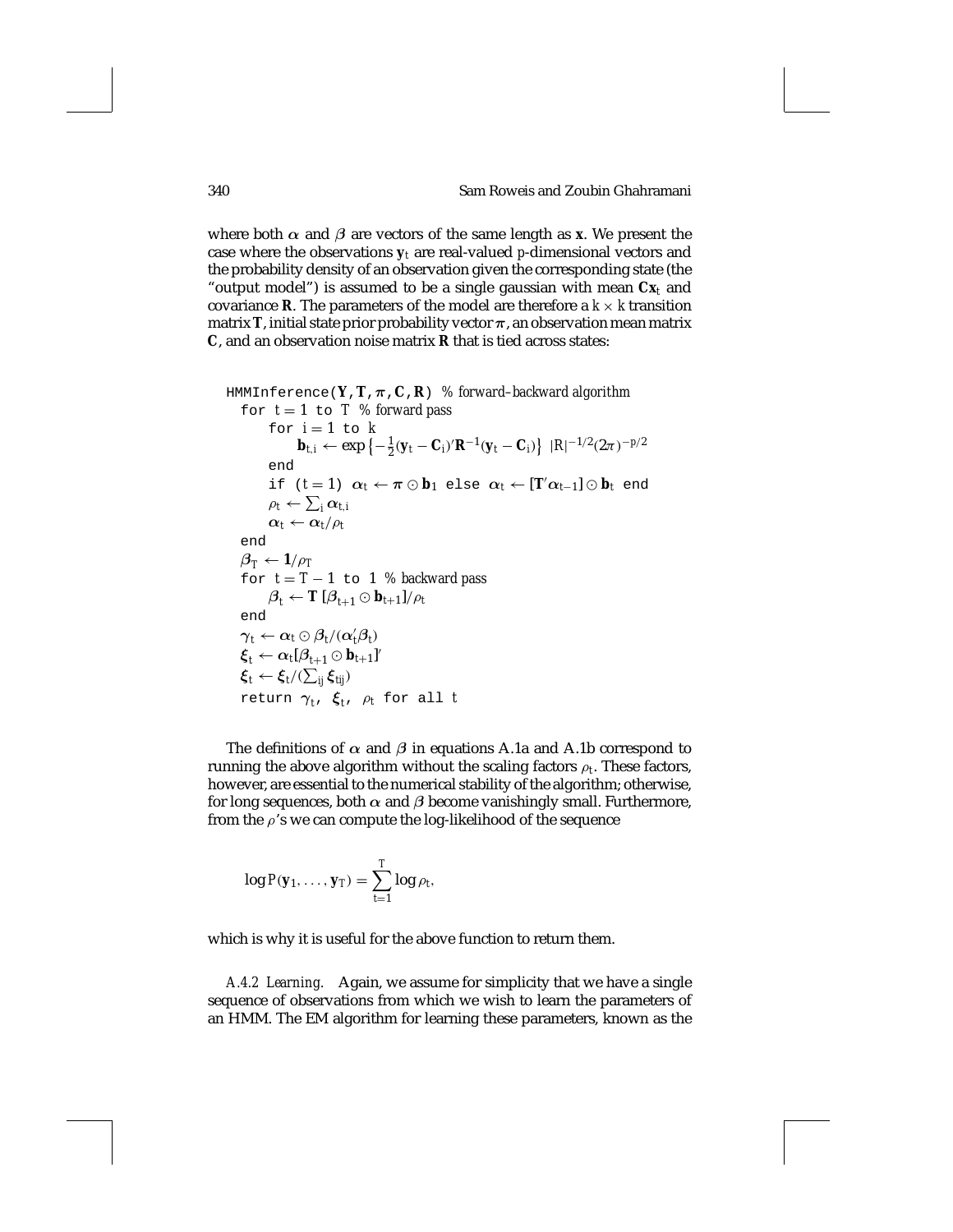Baum-Welch algorithm, is:

```
HMMLearn(Y,k,²) % Baum-Welch
    initialize T, π, C, R
    while change in log likelihood > \epsilonHMMInference(Y,T,π,C,R) % E step
           % M step
           \pi \leftarrow \gamma_1\mathbf{T} \leftarrow \sum_t \boldsymbol{\xi}_t\mathbf{T}_{ij} \leftarrow \mathbf{T}_{ij} / \sum_{\ell} \mathbf{T}_{i\ell} for all i, j
            \mathbf{C}_j \leftarrow \sum_t \boldsymbol{\gamma}_{t,j} \mathbf{y}_t / \sum_t \boldsymbol{\gamma}_{t,j} for all j\mathbf{R} \leftarrow \sum_{t,j} \gamma_{t,j} (\mathbf{y}_t - \mathbf{C}_j)(\mathbf{y}_t - \mathbf{C}_j)'/Treturn T, π, C, R
```
## **Acknowledgments**

We thank Carlos Brody, Sanjoy Mahajan, and Erik Winfree for many fruitful discussions in the early stages, the anonymous referees for helpful comments, and Geoffrey Hinton and John Hopfield for providing outstanding intellectual environments and guidance. S.R. was supported in part by the Center for Neuromorphic Systems Engineering as a part of the National Science Foundation Engineering Research Center Program under grant EEC-9402726 and by the Natural Sciences and Engineering Research Council of Canada under an NSERC 1967 Award. Z.G. was supported by the Ontario Information Technology Research Centre.

#### **References**

- Amari, S., Cichocki, A., & Yang, H. H. (1996). A new learning algorithm for blind signal separation. In D. S. Touretzky, M. C. Mozer, & M. E. Hasselmo (Eds.), *Advances in neural information processing systems, 8* (pp. 757–763). Cambridge, MA: MIT Press.
- Attias, H., & Schreiner, C. (1998). Blind source separation and deconvolution: The dynamic component analysis algorith. *Neural Computation, 10*, 1373– 1424.
- Baldi, P., & Hornik, K. (1989). Neural networks and principal components analysis: Learning from examples without local minima. *Neural Networks, 2*, 53–58.
- Baram, Y., & Roth, Z. (1994). *Density shaping by neural networks with application to classification, estimation and forecasting* (Tech. Rep. TR-CIS-94-20). Haifa, Israel: Center for Intelligent Systems, Technion, Israel Institute for Technology.
- Bauer, E., Koller, D., & Singer, Y. (1997). Update rules for parameter estimation in Bayesian networks. In *Proceedings of the Thirteenth Conference on Uncertainty in Artificial Intelligence (UAI-97)*. San Mateo, CA: Morgan Kaufmann.
- Baum, L. E. (1972). An inequality and associated maximization technique in sta-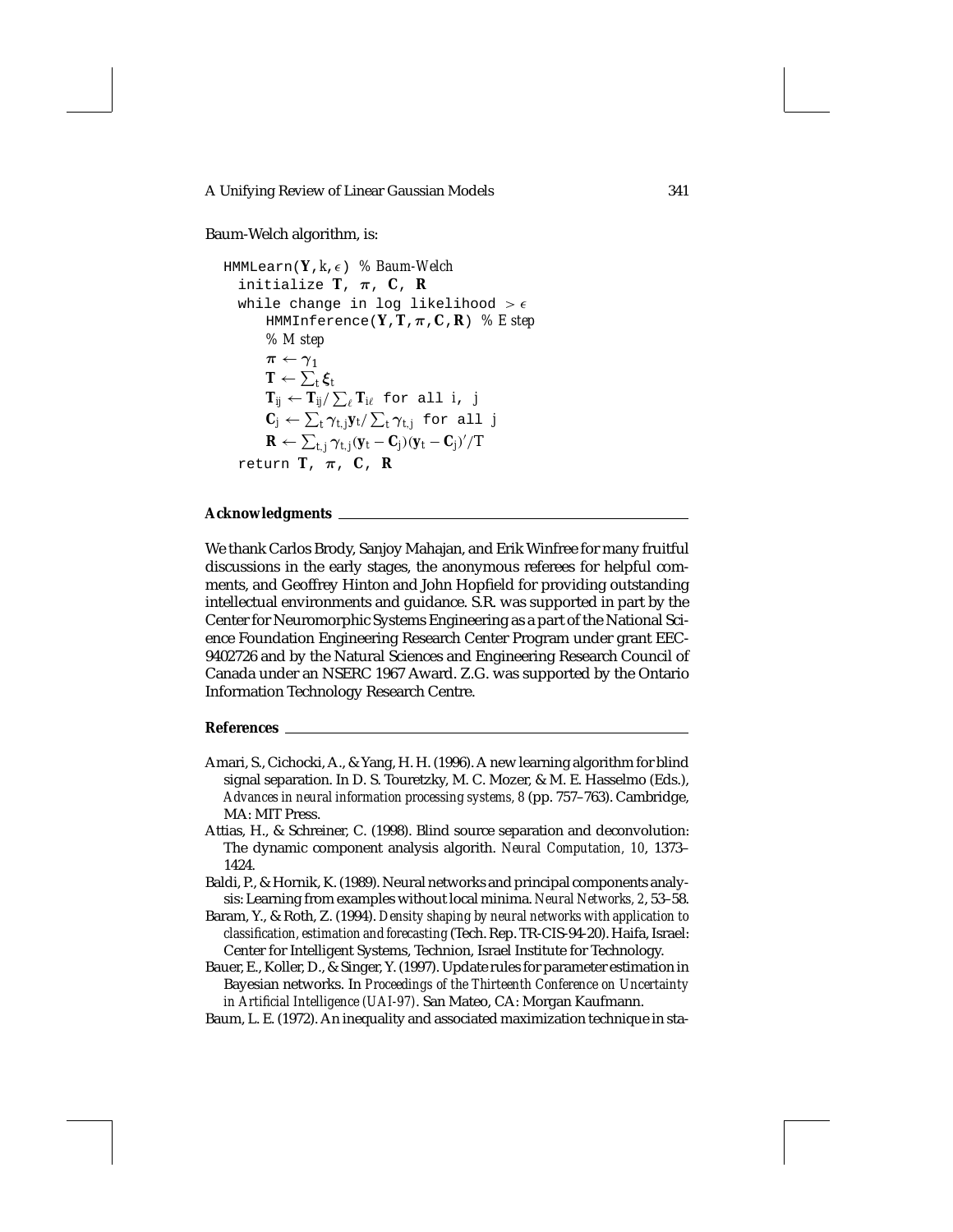tistical estimation of probabilistic functions of a Markov process. *Inequalities, 3*, 1–8.

- Baum, L. E., & Eagon, J. A. (1967). An inequality with applications to statistical estimation for probabilistic functions of Markov processes and to a model for ecology. *Bulletin of the American Mathematical Society, 73*, 360–363.
- Baum, L. E., & Petrie, T. (1966). Statistical inference for probabilistic functions of finite state Markov chains. *Annals of Mathematical Statistics, 37*, 1554–1563.
- Baum, L. E., Petrie, T., Soulds, G., & Weiss, N. (1970). A maximization technique occurring in the statistical analysis of probabilistic functions of Markov chains. *Annals of Mathematical Statistics, 41*(1), 164–171.
- Bell, A. J., & Sejnowski, T. J. (1995). An information-maximization approach to blind separation and blind deconvolution. *Neural Computation, 7*(6), 1129– 1159.
- Bishop, C. (1995).*Neural networks for pattern recognition*. Oxford: Clarendon Press.
- Bishop, C. M., Svensen, M., & Williams, C. K. I. (1998). GTM: A principled alternative to the self-organizing map. *Neural Computation, 10*, 215–234.
- Comon, P. (1994). Independent component analysis: A new concept. *Signal Processing, 36*, 287–314.
- Delyon, B. (1993). *Remarks on filtering of semi-Markov data* (Tech. Rep. 733). Beaulieu, France: Institute de Recherche en Informatique et Systems Aleatiores.
- Dempster, A. P., Laird, N. M., & Rubin, D. B. (1977). Maximum likelihood from incomplete data via the EM algorithm (with discussion). *Journal of the Royal Statistical Society B, 39*, 1–38.
- Digalakis, V., Rohlicek, J. R., & Ostendorf, M. (1993). ML estimation of a stochastic linear system with the EM algorithm and its application to speech recognition. *IEEE Transactions on Speech and Audio Processing, 1*(4), 431–442.
- Duda, R. O., & Hart, P. E. (1973). *Pattern classification and scene analysis*. New York: Wiley.
- Elliott, R. J., Aggoun, L., & Moore, J. B. (1995). *Hidden Markov models: Estimation and control*, New York: Springer-Verlag.
- Everitt, B. S. (1984). *An introduction to latent variable models*. London: Chapman and Hill.
- Fletcher, R., & Powell, M. J. D. (1963). A rapidly convergent descent method for minimization. *Computing Journal, 2*, 163–168.
- Fraser, A. M., & Dimitriadis, A. (1993). Forecasting probability densities by using hidden Markov models with mixed states. In A. S. Weigend & N. A. Gershenfeld (Eds.), *Time series prediction: Forecasting the future and understanding the past* (pp. 265–282). Reading, MA: Addison-Wesley.
- Geman, S., & Geman, D. (1984). Stochastic relaxation, Gibbs distributions, and the Bayesian restoration of images. *IEEE Transactions on Pattern Analysis and Machine Intelligence, 6*, 721–741.
- Ghahramani, Z., & Hinton, G. (1996a). *Parameter estimation for linear dynamical systems* (Tech. Rep. CRG-TR-96-2). Toronto: Department of Computer Science, University of Toronto. Available from ftp://ftp.cs.toronto.edu/ pub/zoubin/.
- Ghahramani, Z., & Hinton, G. (1996b). *Switching state-space models* (Tech. Rep.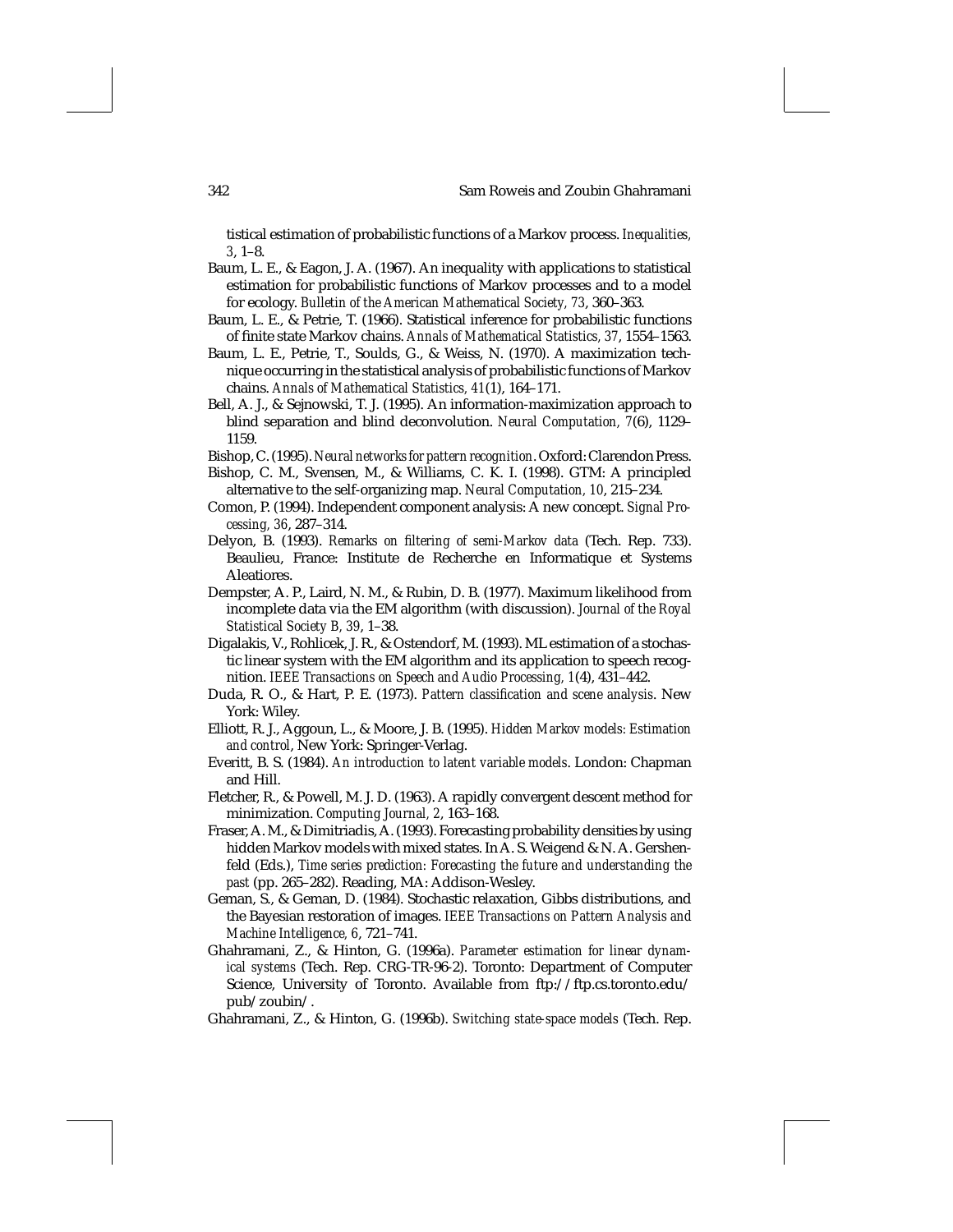CRG-TR-96-3). Toronto: Department of Computer Science, University of Toronto. Submitted for publication.

- Ghahramani, Z., & Hinton, G. (1997). *The EM algorithm for mixtures of factor analyzers* (Tech. Rep. CRG-TR-96-1). Toronto: Department of Computer Science, University of Toronto. Available from ftp://ftp.cs.toronto.edu/pub/zoubin/.
- Ghahramani, Z., & Jordan, M. I. (1994). Supervised learning from incomplete data via an EM approach. In J. D. Cowan, G. Tesauro, & J. Alspector (Eds.), *Advances in neural information processing systems, 6* (pp. 120–127). San Mateo, CA: Morgan Kaufmann.
- Goldberg, P., Williams, C., & Bishop, C. (1998). Regression with input-dependent noise: A gaussian process treatment. In M. Kearns, M. Jordan, & T. Solla (Eds.), *Advances in neural information processing systems, 10* (pp. 493–499). Cambridge, MA: MIT Press.
- Goodwin, G. C., & Sin, K. S. (1984). *Adaptive filtering prediction and control*. Englewood Cliffs, NJ: Prentice Hall.
- Hinton, G. E., Dayan, P., & Revow, M. (1997). Modelig the manifolds of images of handwritten digits. *IEEE Transactions on Neural Networks, 8*, 65–74.
- Hinton, G., & Ghahramani, Z. (1997). Generative models for discovering sparse distributed representations. *Philosophical Transactions of the Royal Society B, 352*, 1177–1190.
- Hinton, G. E., Revow, M., & Dayan, P. (1995). Recognizing handwritten digits using mixtures of linear models. In G. Tesauro, D. Touretzky, & T. Leen (Eds.), *Advances in neural information processing systems, 7* (pp. 1015–1022). Cambridge, MA: MIT Press.
- Hinton, G. E., & Zemel, R. S. (1994). Autoencoders, minimum description length, and Helmholtz free energy. In J. D. Cowan, G. Tesauro, & J. Alspector (Eds.), *Advances in neural information processing systems, 6* (pp. 3–10). San Mateo, CA: Morgan Kaufmann.
- Jordan, M. I., & Jacobs, R. A. (1994). Hierarchical mixtures of experts and the EM algorithm. *Neural Computation, 6*(2), 181–214.
- Jöreskog, K. G. (1967). Some contributions to maximum likelihood factor analysis. *Psychometrica, 32*, 443–482.
- Kalman, R. E. (1960). A new approach to linear filtering and prediction problems. *Trans. Am. Soc. Mech. Eng., Series D, Journal of Basic Engineering, 82*, 35–45.
- Kalman, R. E., & Bucy, R. S. (1961). New results in linear filtering and prediction theory. *Trans. Am. Soc. Mech. Eng., Series D, Journal of Basic Engineering, 83*, 95–108.
- Kivinen, J., & Warmuth, M. K. (1997). Exponentiated gradient versus gradient descent for linear predictors. *Journal of Information and Computation, 132*(1), 1–64.
- Kohonen, T. (1982). Self-organized formation of topologically correct feature maps. *Biological Cybernetics, 43*, 59–69.
- Lauritzen, S. L., & Spiegelhalter, D. J. (1988). Local computations with probabilities on graphical structures and their application to expert systems. *J. Royal Statistical Society B, 50*, 157–224.
- Little, R. J. A., & Rubin, D. B. (1987). *Statistical analysis with missing data*. New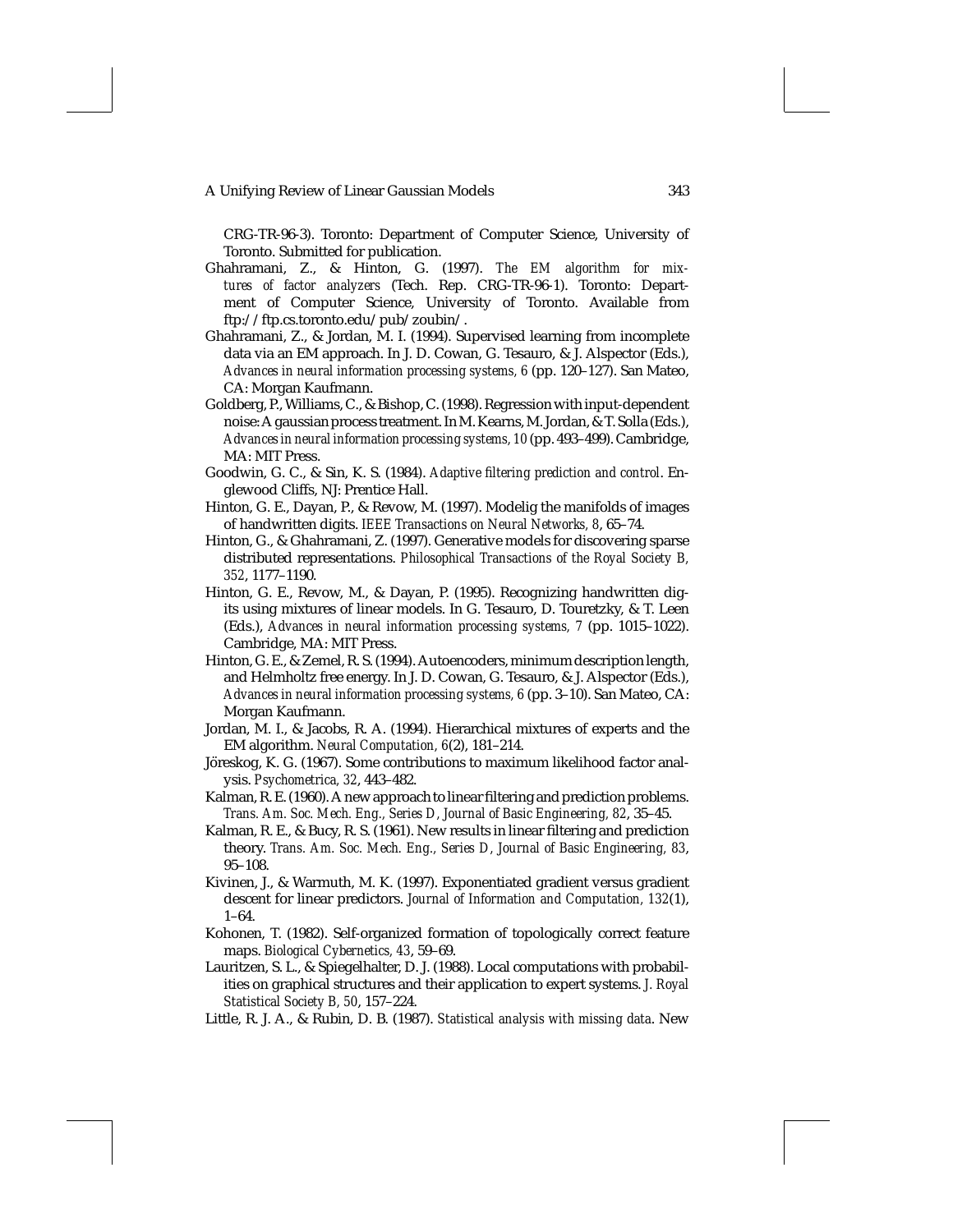York: Wiley.

- Ljung, L., & Söderström, T. (1983). *Theory and practice of recursive identification*. Cambridge, MA: MIT Press.
- Lloyd, S. P. (1982). Least square quantization in PCM. *IEEE Transactions on Information Theory, 28*, 128–137.
- Lyttkens, E. (1966). On the fixpoint property of Wold's iterative estimation method for principal components. In P. Krishnaiah (Ed.), *Paper in multivariate analysis*. New York: Academic Press.
- MacKay, D. J. C. (1996).*Maximum likelihood and covariant algorithms for independent component analysis* (Tech. Rep. Draft 3.7). Cambridge: Cavendish Laboratory, University of Cambridge.
- Moulines, E., & Cardoso, J.-F., & Gassiat, E. (1997). Maximum likelihood for blind separation and deconvolution of noisy signals using mixture models. In *Proceedings of the International Conference on Acoustics, Speech and Signal Processing* (Vol. 5), pp. 3617–3620.
- Neal, R. M. (1993). *Probabilistic inference using Markov chain Monte Carlo methods* (Tech. Rep. CRG-TR-93-1). Toronto: Department of Computer Science, University of Toronto.
- Neal, R. M., & Hinton, G. E. (1998). A view of the EM algorithm that justifies incremental, sparse and other variants. In M. I. Jordan (Ed.), *Learning in graphical models* (pp. 355–368). Dordrecht, MA: Kluwer.
- Nowlan, S. J. (1991). Maximum likelihood competitive learning. In R. P. Lippmann, J. E. Moody, & D. S. Touretzky (Eds.), *Advances in neural information processing systems, 3* (pp. 574–582). San Mateo, CA: Morgan Kaufmann.
- Pearl, J. (1988). *Probabilistic reasoning in intelligent systems: Networks of plausible inference*. San Mateo, CA: Morgan Kaufmann.
- Pearlmutter, B. A., & Parra, L. C. (1997). Maximum likelihood blind source separation: A context-sensitive generalization of ICA. In M. Mozer, M. Jordan, & T. Petsche (Eds.), *Advances in neural information processing systems, 9* (pp. 613– 619). Cambridge, MA: MIT Press.
- Rabiner, L. R., & Juang, B. H. (1986). An introduction to hidden Markov models. *IEEE ASSP Magazine, 3*(1), 4–16.
- Rauch, H. E. (1963). Solutions to the linear smoothing problem.*IEEE Transactions on Automatic Control, 8*, 371–372.
- Rauch, H. E., Tung, F., & Striebel, C. T. (1965). Maximum likelihood estimates of linear dynamic systems. *AIAA Journal, 3*(8), 1445–1450.
- Roweis, S. T. (1998). EM algorithms for PCA and SPCA. In M. Kearns, M. Jordan, and S. Solla (Eds.), *Advances in neural information processing systems*, *10* (626– 632). Cambridge, MA: MIT Press. Also Tech Report CNS-TR-97-02, Computation and Neural Systems, Calif. Institute of Technology.
- Rubin, D. B., & Thayer, D. T. (1982). EM algorithms for ML factor analysis. *Psychometrika, 47*(1), 69–76.
- Saul, L. and Rahim, M. (1998). Modeling acoustic correlations by factor analysis. In M. Kearns, M. Jordan, & S. Solla (Eds.), *Advances in neural information processing systems, 10* (pp. 749–755). Cambridge, MA: MIT Press.
- Shumway, R. H., & Stoffer, D. S. (1982). An approach to time series smoothing and forecasting using the EM algorithm. *Journal of Time Series Analysis, 3*(4),